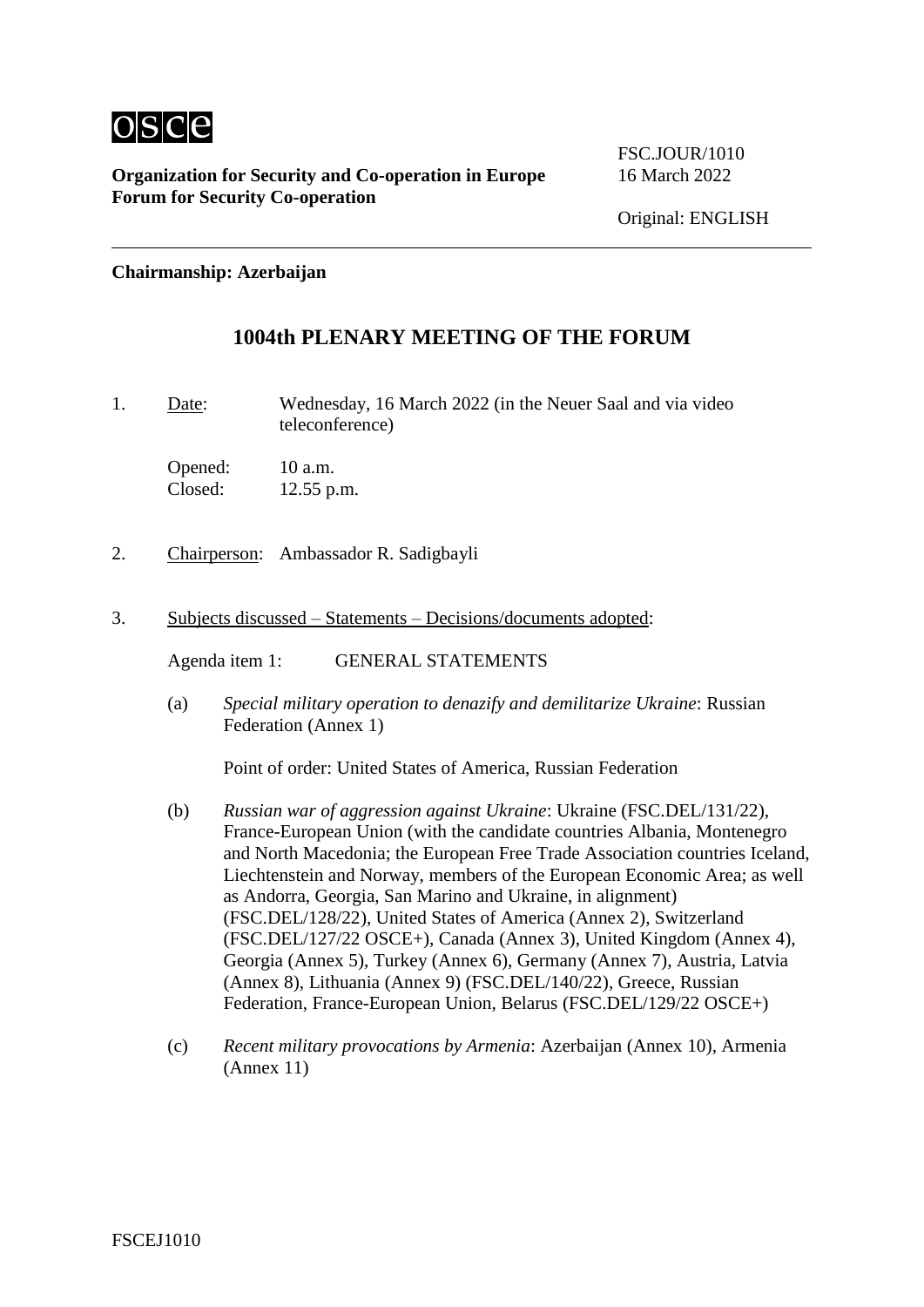### Agenda item 2: ANY OTHER BUSINESS

*Report by the Chairperson of the closing session of the 32nd Annual Implementation Assessment Meeting (AIAM), held in Vienna and via videoconference on 1 and 2 March 2022*: Uzbekistan (Annex 12)

### 4. Next meeting:

Wednesday, 23 March 2022, at 10 a.m., in the Neuer Saal and via video teleconference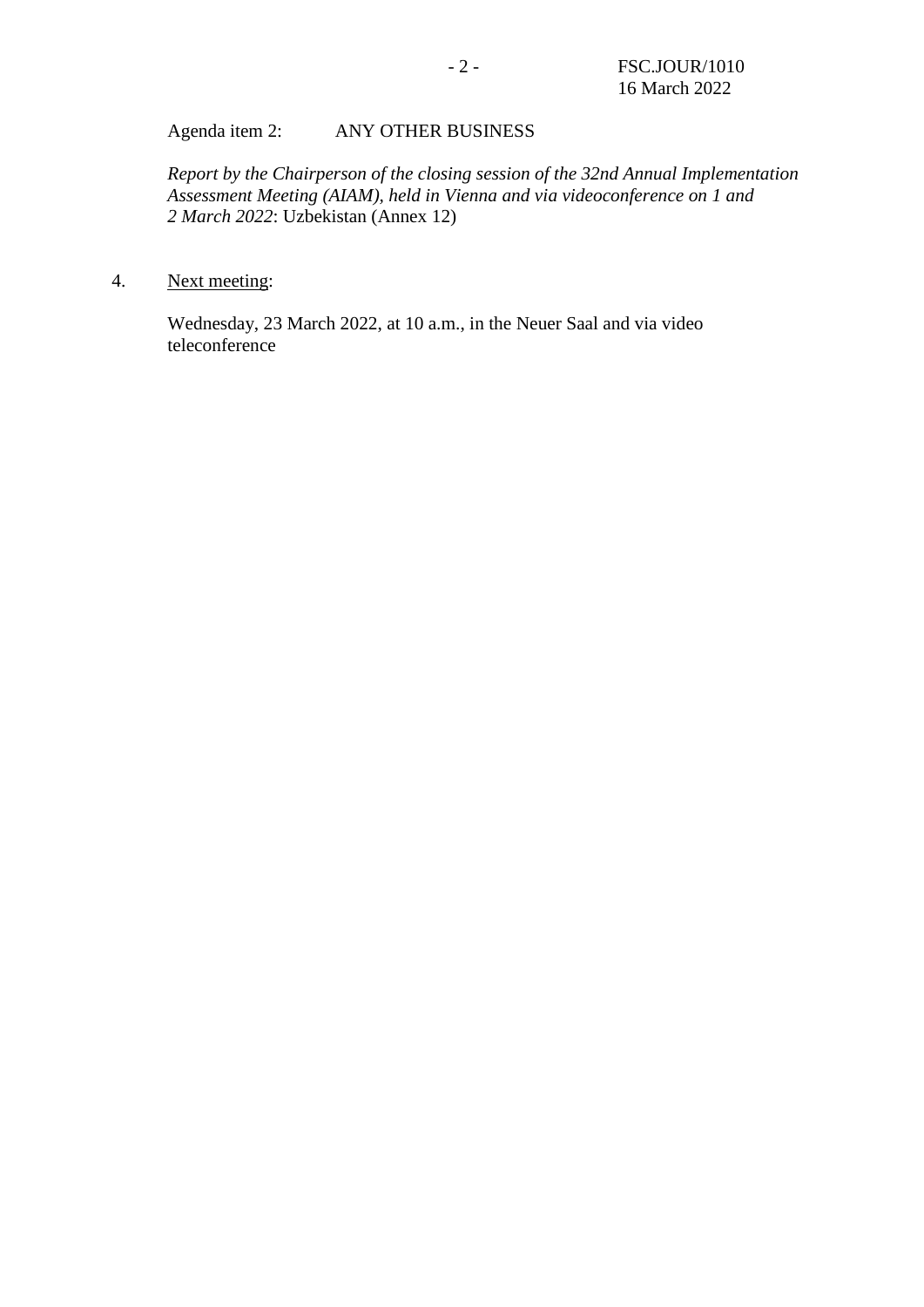

**Organization for Security and Co-operation in Europe** 16 March 2022 **Forum for Security Co-operation** 

FSC.JOUR/1010

ENGLISH Original: RUSSIAN

**1004th Plenary Meeting** FSC Journal No. 1010, Agenda item 1(a)

## **STATEMENT BY THE DELEGATION OF THE RUSSIAN FEDERATION**

Mr. Chairperson,

The special military operation by the armed forces of the Russian Federation is continuing in Ukraine. It is being carried out in accordance with Chapter VII, Article 51, of the Charter of the United Nations, with the approval of Russia's Federation Council, and in implementation of the treaties on friendship, co-operation and mutual assistance concluded by the Russian Federation with the Donetsk People's Republic (DPR) and the Luhansk People's Republic (LPR) and ratified by the Federal Assembly on 22 February.

The operation is a necessary one. It was the consequence of eight years of aggression against Donbas by the Kyiv regime, which, with the encouragement of NATO member countries, has imposed Russophobic policies and created a breeding ground for neo-Nazism on our borders. All this has occurred against the backdrop of a catastrophic degeneration of European and global security brought about by the actions of the United States of America and the North Atlantic Alliance.

Since 2014, Ukraine and the Western countries, which proclaim themselves "the civilized world", have been turning a blind eye to the suffering of the civilian population in Donbas, who have been subjected to an economic, social and transport blockade. The OSCE participating States have ignored international humanitarian law. And this despite the fact that the massive loss of civilian life, unceasing violations of human rights, and instances of abuse and torture by the Ukrainian military have all been recorded in reports by authoritative international organizations.

The repercussions of the Ukrainian security forces' war crimes are still being felt in Donbas. Regular shelling of settlements with the indiscriminate use of lethal weapons has resulted in the death and injury of thousands of Russian-speaking civilians. The intention to annihilate or commit genocide against the inhabitants of Donbas is obvious. Makeshift unmarked mass graves, which had to be dug outside the specially designated sites, testify to this. Between August and October 2021, five such mass graves were discovered near the city of Pervomaisk (in the LPR), from which the remains of at least 295 civilians who had died as a result of shelling by the Ukrainian security forces in 2014 were exhumed. It is already known that among the remains are the bodies of women of various ages. We are talking about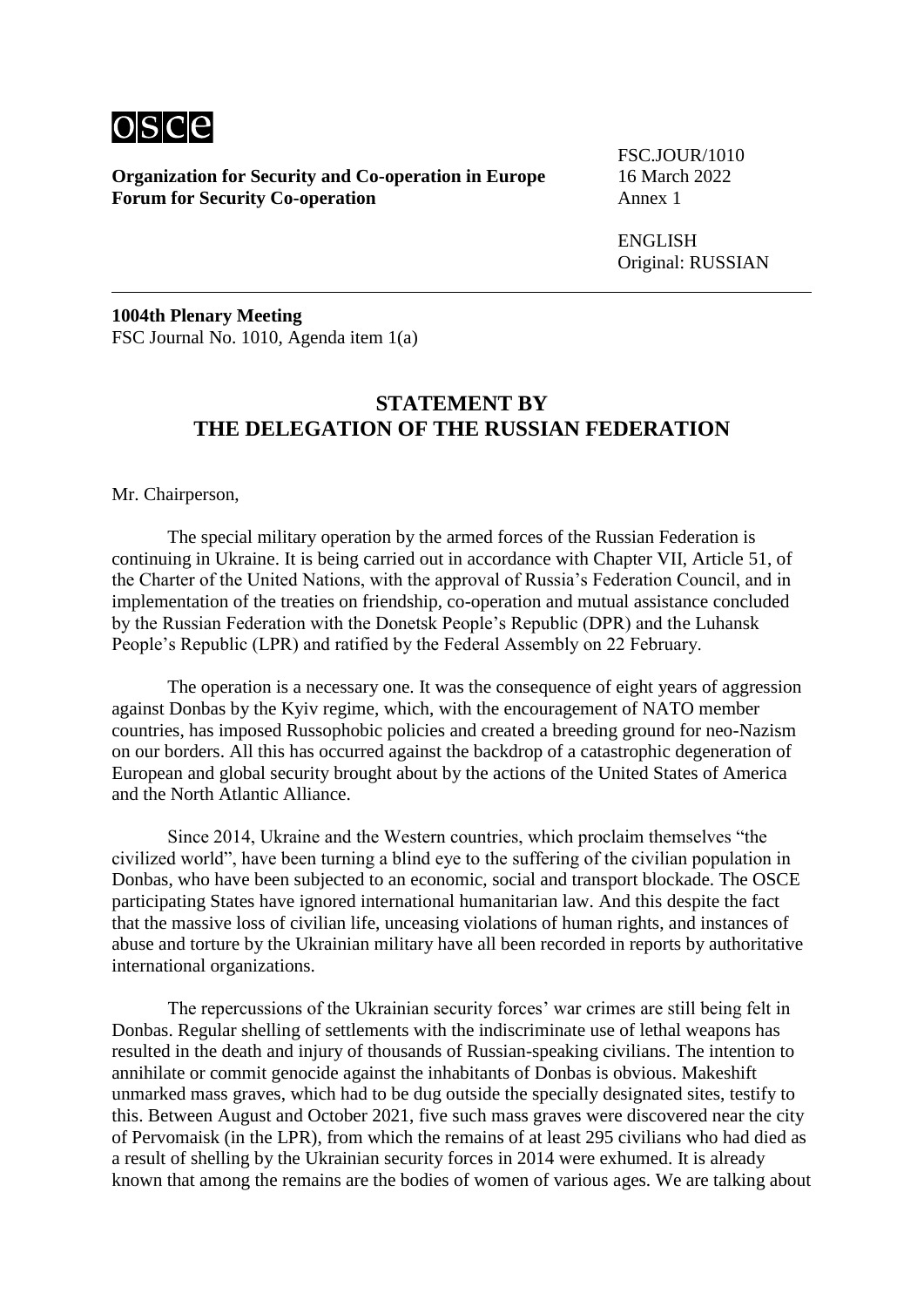the cruel treatment of the civilian population and the use in the armed conflict of means and methods prohibited by international humanitarian law.

We have still not heard the Western "civilized" community give a direct assessment of these war crimes. I believe that our colleagues are well aware that in this way they are giving the nationalist regime in Kyiv a free hand to continue the armed violence against the people of Donetsk and Luhansk. It did not take long for the consequences to be felt.

On 14 March, a Tochka-U tactical missile struck a residential area of the city of Donetsk. Twenty civilians were killed. A further 28 people were seriously injured. The fact that the warhead was filled with cluster munitions proves that the purpose of the nationalists' strike on the city was to kill as many civilians as possible. The shelling was carried out from a north-westerly direction, from the area of Krasnoarmiisk, which is controlled by Ukrainian units. I emphasize: the use of cluster munitions against a residential area of a city where there are no firing positions is a war crime, and this type of weapon is prohibited under international agreements. Yet again, neither the OSCE Chairmanship nor any of the participating States have condemned this act of aggression. It seems to us that, according to our Western colleagues, people are divided into those worthy of protection and those who, for some reason, are not. So that is what "civilized" behaviour and "commitment" to international humanitarian law looks like.

The cynicism of the organizers of this act of State terrorism was also manifested in the fact that two days prior to the attack, the Ukrainian side started appealing to DPR mothers on social media to come to the Donetsk city administration to learn the fate of their sons. It was precisely at the place and time indicated in these appeals that the despicable attack was carried out. What do those who urge us to implement United Nations Security Council resolution 1325 have to say about that?

#### Mr. Chairperson,

The objectives of the Russian special military operation have been made public – to protect the inhabitants of the DPR and the LPR, to demilitarize and denazify Ukraine, and to eliminate the military threat to our country emanating from Ukrainian territory owing to its assimilation by NATO countries and the pumping of weapons into it.

As stated by the Russian leadership, the special operation is proceeding strictly as planned. On 15 March, the armed forces of the Russian Federation took complete control of the entire territory of the Kherson region. They have broken through the Donetsk front near Horlivka, which will finally put an end to the eight-year-long shelling of Donbas. Fighting continues in the direction of Luhansk for the cities of Sievierodonetsk and Rubizhne. Advances are being made in the direction of Kryvyi Rih and Kurakhove and also in the area of Zaporizhzhia-Orikhove.

The Russian army has destroyed some 4,000 military infrastructure facilities in 21 days, including the Yavoriv military training ground in the Lviv region, where NATO instructors had been training Ukrainian military personnel in the "art of war" all these years. A total of 111 Ukrainian airplanes, 68 helicopters, 160 unmanned aerial vehicles, 159 anti-aircraft missile systems, 1,353 tanks and other armoured combat vehicles,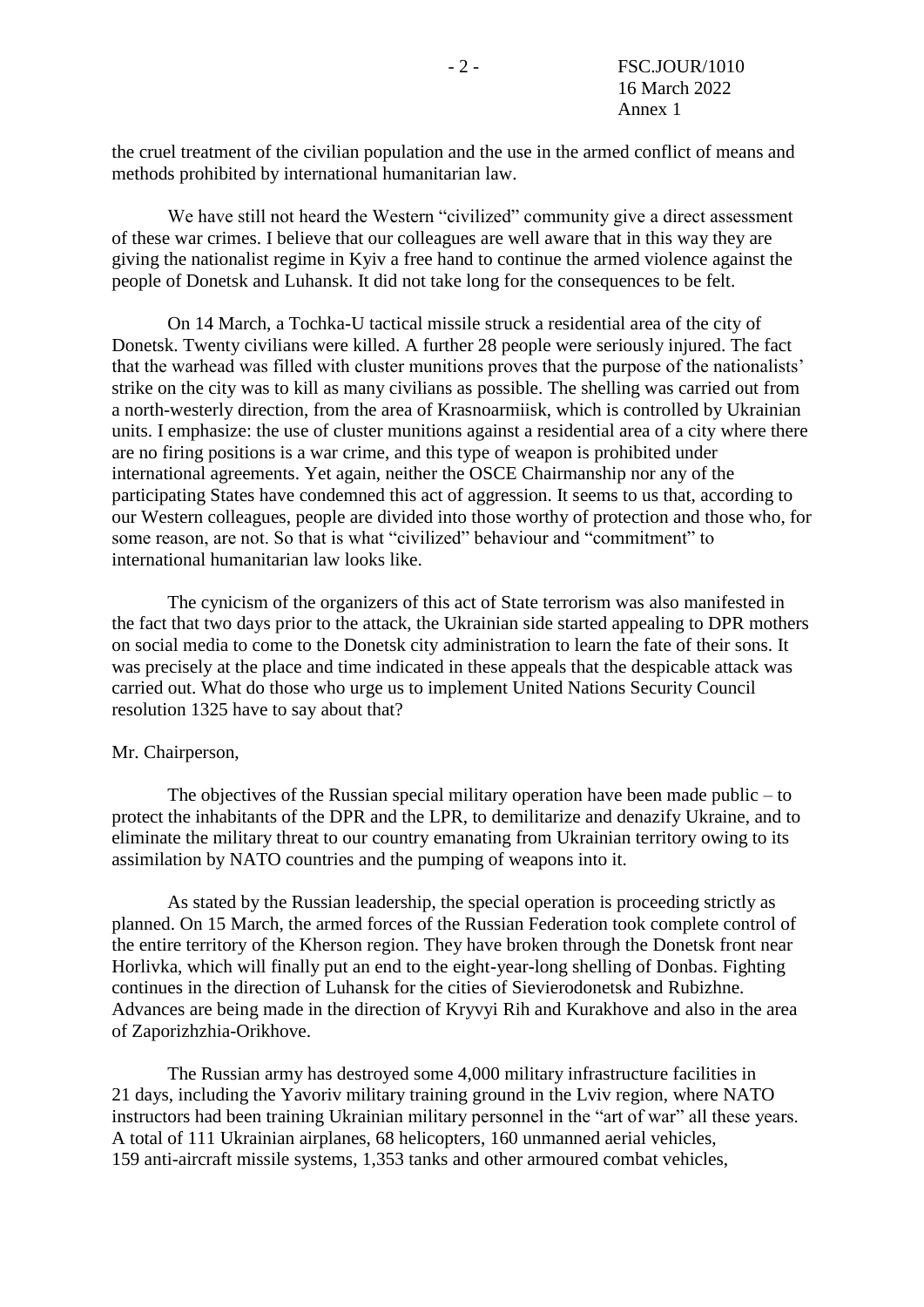129 multiple-launch rocket systems, 493 field artillery pieces and mortars, and 1,096 special operations tactical vehicles have been disabled.

Paying no heed to international norms and their own rules, NATO and European Union countries are currently supplying lethal weapons to Ukraine and sending mercenaries to kill Russian military personnel. In these circumstances, the seizure of foreign weapons and elimination of foreign mercenaries arriving in Ukraine will continue. All responsibility for the deaths of this category of foreign nationals in Ukraine lies solely with the leadership of the countries that sent them.

On the evening of 14 March, Russian airborne troops captured a nationalist and foreign mercenary strongpoint near the settlement of Huta-Mezhyhirska. Our forces seized ten US-made Javelin anti-tank missile systems and a number of other weapons supplied by Western countries to Ukraine. Like other foreign weapons captured during the special operation, these systems were handed over to people's militia units from the DPR and the LPR.

In the course of demilitarizing Ukrainian nationalists, Russian military personnel have also captured a large number of man-portable air defence systems (MANPADS) of various types. Igla MANPADS have again been seized in the Kherson region. The serial numbers of these systems are currently being verified to identify the supplier country from Eastern Europe. It is well known that OSCE participating States continue to supply MANPADS on a massive scale to the zone of hostilities. This is a gross violation of the OSCE politico-military commitments, to which they themselves have subscribed, namely the Principles Governing Conventional Arms Transfers (1993), Section III(A) of the OSCE Document on Small Arms and Light Weapons (2000) and the OSCE Principles for Export Controls of MANPADS (2008).

We have already repeatedly warned about the enormous risks posed by putting MANPADS in the hands of Ukrainian radicals. Today these systems are in effect circulating freely on Ukrainian territory. As they withdraw hurriedly from their positions, the nationalists abandon them in crates together with other weapons and ammunition. In addition, the Kyiv regime continues its uncontrolled delivery of MANPADS received from European countries and the United States to the so-called "territorial defence forces", which creates a long-term threat of terrorist attacks on civilian aircraft in Ukraine and throughout Europe. The responsibility for this will fall on the supplier countries. Russian military personnel will continue to search for and seize MANPADS abandoned by the nationalists to prevent these lethal weapons from falling into the hands of terrorists and being taken out of Ukraine.

#### Mr. Chairperson,

We have recently heard provocative statements in the West, in particular from NATO Secretary General Jens Stoltenberg, about Russia's plans to use chemical weapons in Ukraine. We hasten to disillusion you. Our country has destroyed all its stockpiles of chemical weapons, while the United States remains the only country party to the Convention on the Prohibition of the Development, Production, Stockpiling and Use of Chemical Weapons and on Their Destruction of 13 January 1993 (CWC) that still possesses them and patents various inventions related to the use of fully fledged chemical warfare agents, including nerve agents.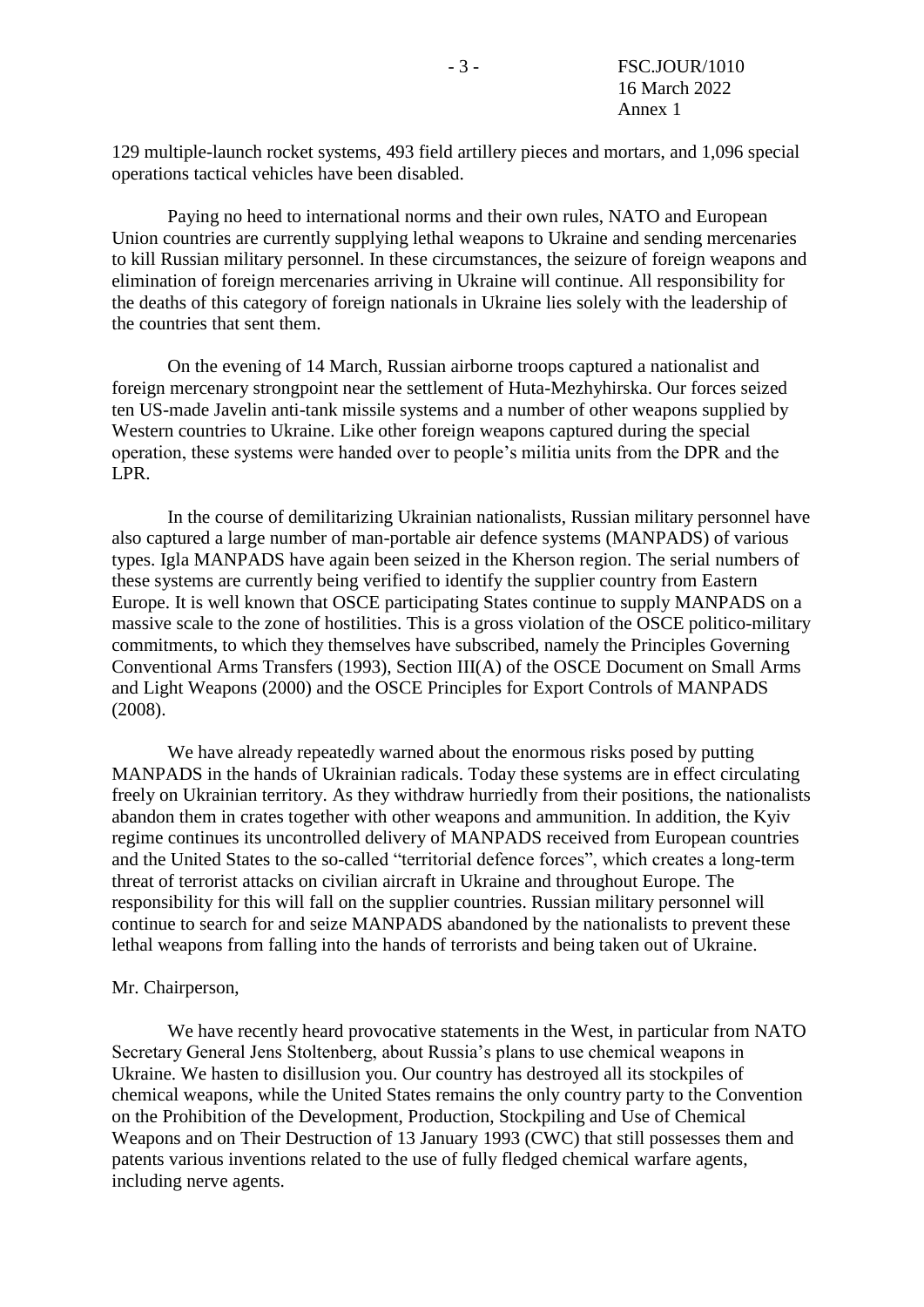As recently as last year, we learned that Ukrainian radical groups under the supervision of representatives of the US intelligence services were preparing to carry out dangerous provocations using toxic chemicals. The Minister of Defence of the Russian Federation, Sergei Shoigu, spoke of this in particular during the open part of the expanded meeting of the Russian Defence Ministry Board on 21 December 2021. The purpose of the aforementioned actions was to accuse Russia of using chemical weapons against the civilian population and violating its obligations under the CWC.

Against this backdrop, some interesting facts are emerging. Last week, it was reported that around 80 tonnes of ammonia had been transported by Ukrainian nationalists to the settlement of Zolochiv near Kharkiv on 9 March. Locals who had managed to leave Zolochiv claim that the nationalists had been instructing people on how to deal with a chemical attack. Another dangerous provocation is evidently being prepared.

In that connection, we have circulated a national document within the Organisation for the Prohibition of Chemical Weapons and at the United Nations describing various sabotage scenarios planned by Ukrainian radicals with the support of their overseas handlers. The first is the mining of ammonia tanks at the facilities of the Sievierodonetsk Azot Association (in the city of Sievierodonetsk) and the Odessa Port Plant (in the city of Odessa). The second is the detonation of tanks containing toxic chemicals in densely populated areas. In particular, it has been reliably established that on 8 and 9 December 2021, Ukrainian radicals delivered 200-litre metal barrels with foreign markings to the territory of the Donetsk region. The delivery and storage of this dangerous cargo was co-ordinated by employees of the US private military company Forward Observation Group (based in Nevada). It is known that four Ukrainian military personnel received serious chemical burns and suffered poisoning during the unloading of this cargo.

We call on the Ukrainian nationalist regime and its handlers to come to their senses and avert a catastrophe.

Our long-standing fears regarding the development by the United States of corresponding military-grade biological materials on Ukrainian territory under the auspices of the US intelligence services have been recently confirmed. The extreme agitation of US administration officials in connection with the discovery of their weapons-grade biological developments on Ukrainian territory is also telling. In particular, United States Under Secretary of State Victoria Nuland stated directly that the US side was making every effort to ensure that the results of these laboratories' activities would not fall into the hands of the armed forces of the Russian Federation. The instructions to laboratory officials that we have seen indicate that the order for the liquidation of collections was intended to ensure that they were destroyed without trace. What is the United States hiding in these military biological laboratories in Ukraine?

The Russian Ministry of Defence has in its possession documents confirming that a network of at least 30 biological laboratories had been established in Ukraine, where highly dangerous experiments are conducted to enhance the pathogenic properties of plague, anthrax, tularaemia, cholera and other deadly diseases using synthetic biology. Research results were sent to US military biological centres, including the United States Army Medical Research Institute of Infectious Diseases, the Walter Reed Army Institute of Research, the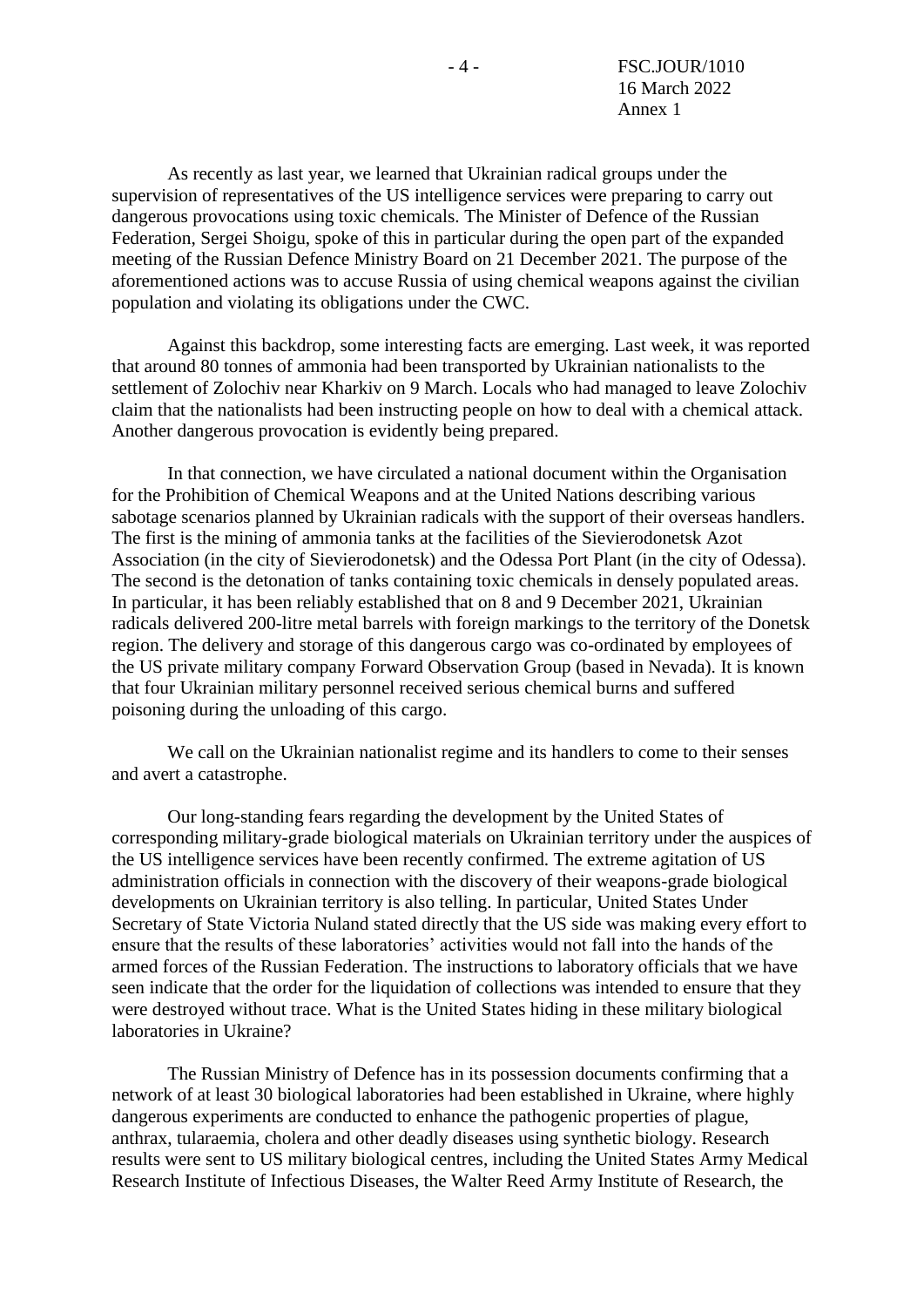US Naval Medical Research Center and the military laboratories at Fort Detrick, previously key sites for the US biological weapons programme.

At the last meeting, the US delegation said that these laboratories were aimed at improving the health of the Ukrainian population. In practice, however, the so-called "reform" programme of the Ukrainian healthcare system that is being implemented by the United States has led to an increase in the incidence of particularly dangerous infections, including German measles, diphtheria and tuberculosis, among Ukrainians. The incidence of measles has increased more than 100-fold. Our colleagues at the United Nations also cited evidence that in Kharkiv, where one of these laboratories is located, 20 Ukrainian soldiers died of swine flu in January 2016 and a further 200 were hospitalized. By March of the same year, some 370 people had died of swine flu in Ukraine. An outbreak of a disease similar in symptoms to plague was reported in 2019. It is highly likely that one of the objectives of the United States and its allies in Ukraine was to create biological agents capable of selectively targeting different ethnic groups.

This information confirms our repeated claims in the context of the implementation of the Convention on the Prohibition of the Development, Production and Stockpiling of Bacteriological (Biological) and Toxin Weapons and on Their Destruction (BTWC) with regard to the military biological activities of the United States and its allies in the post-Soviet space. We do not rule out the possibility of invoking the mechanisms of Articles V and VI of the BTWC to put a stop to these activities. We are convinced that decisive measures are required to strengthen the regime so as to prevent military biological activities being carried out in contravention of the Convention. We also call for the establishment under the BTWC of an open-ended group to resume work on a legally binding Protocol to the Convention with an effective verification mechanism, which has been blocked since 2001 by the United States. This is in the interests of the vast majority of States Parties to the Convention.

#### Mr. Chairperson,

Contrary to the anti-Russian mantras of our Western partners about threats to Ukraine, the real danger to the country and its people is currently posed by the neo-Nazi armed formations, which are committing innumerable war crimes and using terrorist methods. They continue to mine residential areas, wreck bridges and roads, and destroy public facilities. Civilians are forced to put up with inhumane conditions without heat, electricity, water, food and medicine.

Another provocation was documented on 11 March in Kharkiv, where territorial defence battalion fighters blew up a building at the Institute of Physics and Technology in order to conceal nuclear research work. As many as 50 employees of the Institute may have been injured. Furthermore, it was reported that the bodies of civilians killed in a punitive operation against opponents of the criminal Kyiv regime were hidden in the basement of an art school on Yesenina Street in Kharkiv. In Sumy, nationalists conduct raids on private households, during which, under threats of physical violence and murder, they forcibly seize food, equipment and private cars from people.

The tactics of the Azov nationalist battalion fighters demonstrate that the Ukrainian underlings have diligently assimilated the experience of their Western teachers. On 6 March, they opened fire on civilians travelling along a humanitarian corridor out of the city of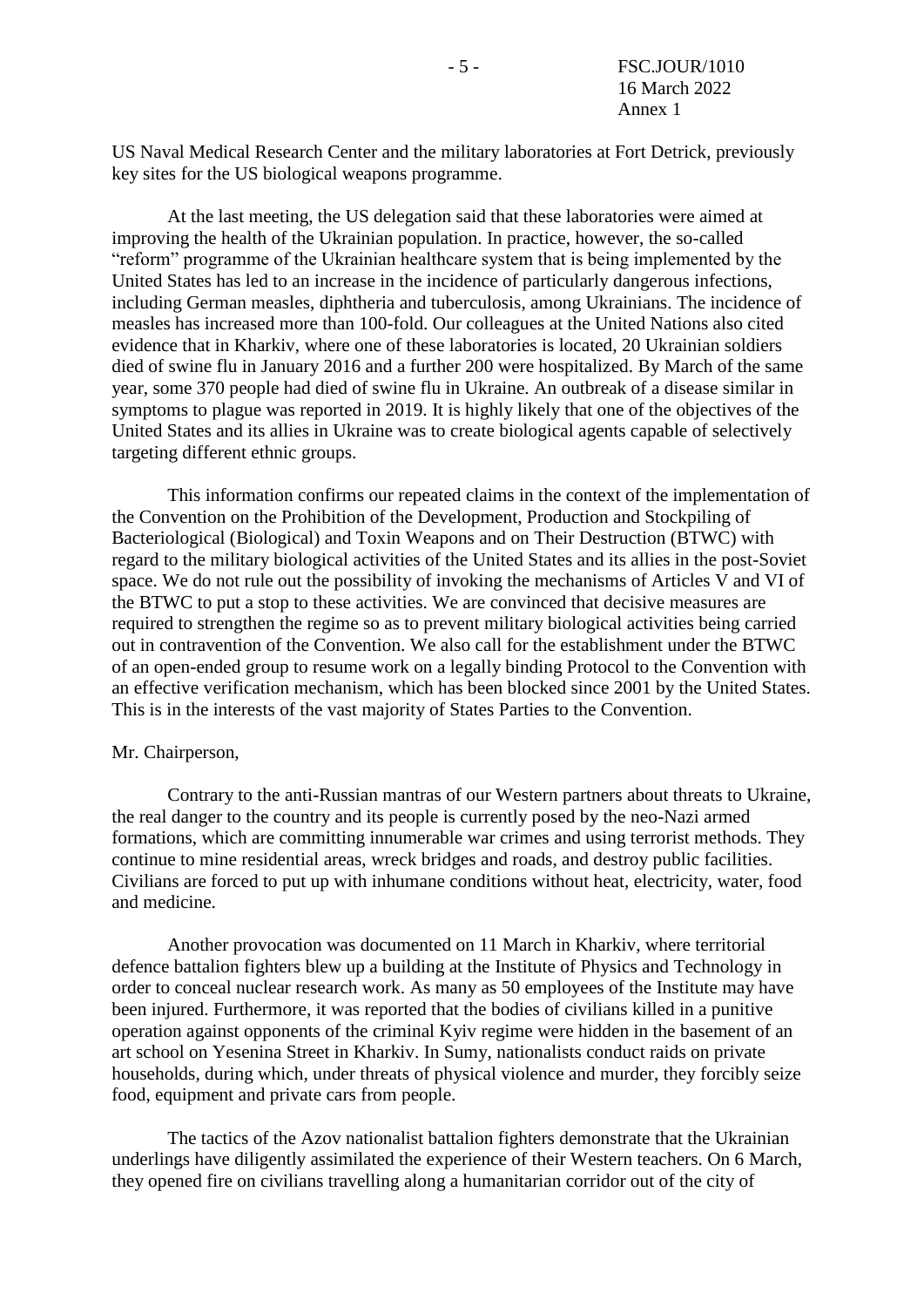Mariupol. The next day, during clashes with forces from the DPR on the city's Victory Avenue, the Azov fighters forced 150 civilians to act as "human shields" in front of them. In addition, we have established that the nationalists seized buses, including school buses, along with other vehicles intended for the evacuation of refugees for use as mobile firing points. This begs the question: does nobody in the West see this either?

We regret that, instead of contributing to the normalization of the humanitarian situation, the Kyiv regime is touting provocative information in the world media about the alleged "strike" by Russian aircraft on Hospital No. 3 in Mariupol. It should be pointed out first of all that on 9 March the Russian Ministry of Defence declared a ceasefire for the safe evacuation of the city's civilians. Russian aircraft did not carry out any missions aimed at targets on the ground in the Mariupol area. The alleged "air strike" is nothing but an orchestrated provocation to maintain anti-Russian hysteria among the Western audience. Otherwise, how else could the images from the so-called scene of the incident have been released in the world media with such lightning speed? For some reason, the bloody attack by the Ukrainian security forces on Donetsk did not cause such an uproar.

The Russian side has repeatedly stated that medical facilities in Mariupol, including Hospital No. 3, ceased operations as early as the end of February. All staff and patients were driven out by the nationalists. The hospital building was converted into an Azov nationalist battalion strongpoint. Photographs of the hospital grounds contain evidence of two separate staged explosions nearby. Experts know that high-explosive air-delivered munitions, even low-powered ones, would have completely destroyed the building's outer walls. We strongly condemn any endeavours by the Ukrainian nationalists to mislead the international community in an attempt to wash their hands of their own crimes. They will not succeed.

#### Mr. Chairperson,

Around 7,000 citizens from 16 countries continue to be held hostage by the Ukrainian neo-Nazis as "human shields", as do the crews of more than 50 foreign vessels that are trapped in seaports because of the extreme threat of mines created by Ukraine in the Sea of Azov and the Black Sea. These are citizens of Azerbaijan, Egypt, Georgia, Greece, India, Jamaica, Lebanon, the Philippines, Syria, Turkey and several other countries.

The humanitarian situation in Mariupol is extremely difficult. Hundreds of thousands of people, including foreign nationals, have been forcibly detained by the nationalists, who threaten physical reprisals against anyone who attempts to leave the city. According to our information, the Greek Consul Manolis Androulakis was confined for several weeks in the basement of house No. 25 on Primorsky Boulevard, which is occupied by the OSCE Mission. A few days ago, it was reported that he had run out of food and water. He managed to contact representatives of the Greek Foreign Ministry, but Azov fighters restricted his ability to use the phone. He was also not allowed to pass through the humanitarian corridors established by Russia. Despite the Greek Foreign Ministry's demand that he be released and that journalists be allowed in, no decisions were taken.

Progress was made yesterday in the direction of Mariupol. As a result of effective action by DPR forces with the support of Russian armed forces units, there has been targeted destruction of almost all the firing positions set up in the suburbs of Mariupol. The main neo-Nazi forces in residential areas on the outskirts of the city have been eliminated. The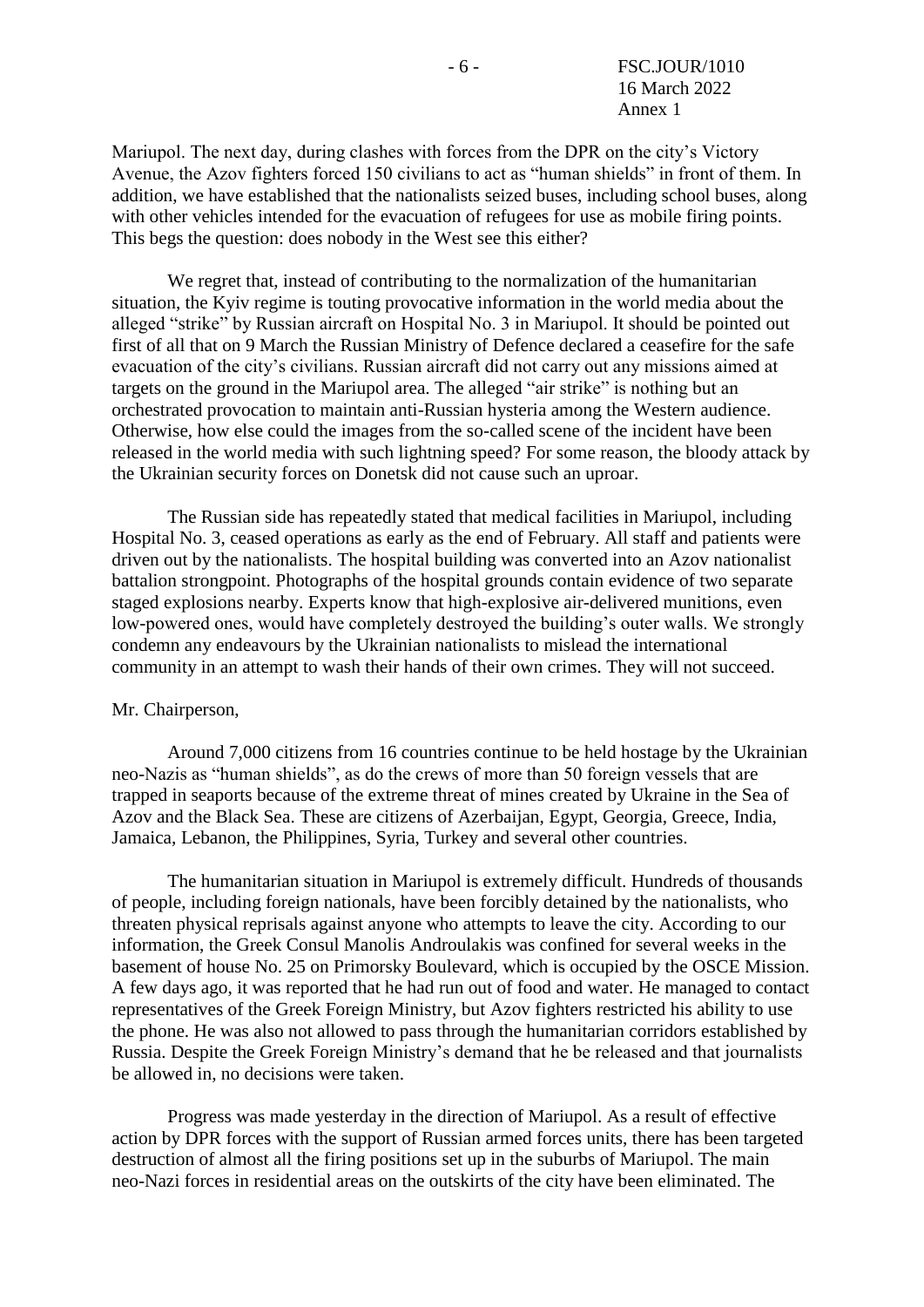operation to break through to Mariupol made it possible to open humanitarian corridors and begin an unprecedented evacuation of its residents.

### Mr. Chairperson,

The Russian Federation continues to adhere fully to its humanitarian commitments. Yesterday, for the twelfth time, we provided humanitarian corridors in the Kyiv, Chernihiv, Sumy and Kharkiv areas with the possibility for civilians to travel both to the western regions of the country and to Russian territory. The ceasefires that we have introduced are being strictly observed. We note with regret, however, that these pauses are being used by Ukrainian units and neo-Nazi battalions to regroup and reinforce their positions. In addition, we regularly experience difficulties in reaching agreement on the routes of the humanitarian corridors. For example, yesterday the Kyiv authorities once again approved only three of the ten routes we proposed, and none of them to Russia.

The Ukrainian Government continues cynically to claim that there are no civilians or foreign nationals wishing to travel to the Russian Federation. But the daily increase in the number of requests received through various communication channels from Ukrainian citizens and also from foreign nationals for evacuation indicates otherwise. Today, their number exceeds 2.6 million people from almost 2,000 settlements in Ukraine.

We are dismayed to report that since we first made these statistics public, Ukrainian Security Service units have been instructed to carry out mass detentions, arrests, searches and interrogations day and night. Since 9 March, the Ukrainian authorities have authorized the nationalists to use weapons against persons attempting to evacuate to the Russian Federation, threatening to kill their relatives who remain in Ukrainian territory. The public threats by the mayor of Sumy, Oleksandr Lysenko, and the head of the Sumy regional administration, Dmytro Zhyvytskyi, to shoot civilians trying to use the humanitarian corridors to reach Russia are inhumane. For our part, we once again address the question to participants at this meeting: where is the reaction of the West? Or does the self-proclaimed "civilized community" not see that either?

Unfortunately, all our requests to international organizations, above all to the International Committee of the Red Cross, to take effective measures to induce the mayors of Ukrainian towns and cities and the Ukrainian Government to carry out the full range of measures to prepare for the evacuation of the civilian population, to notify them of the assembly points, the opening of humanitarian corridors and the formation of humanitarian columns remain unheeded for now.

#### Mr. Chairperson,

In closing, let me remind you that the task of the special military operation is neither to occupy Ukraine nor to destroy its statehood. The special operation – and I stress this – is not directed against the civilian population. Our message is as clear as can be: we do not want the building in a neighbouring country of a neo-Nazi State with traditions whereby battalions with SS insignia parade in front of the President of Ukraine. In that context, the objectives of demilitarization, denazification and a return to Ukraine's original sovereignty, as enshrined in the Declaration of Independence, which proclaimed its neutral status and co-operation with Russia, will be fulfilled.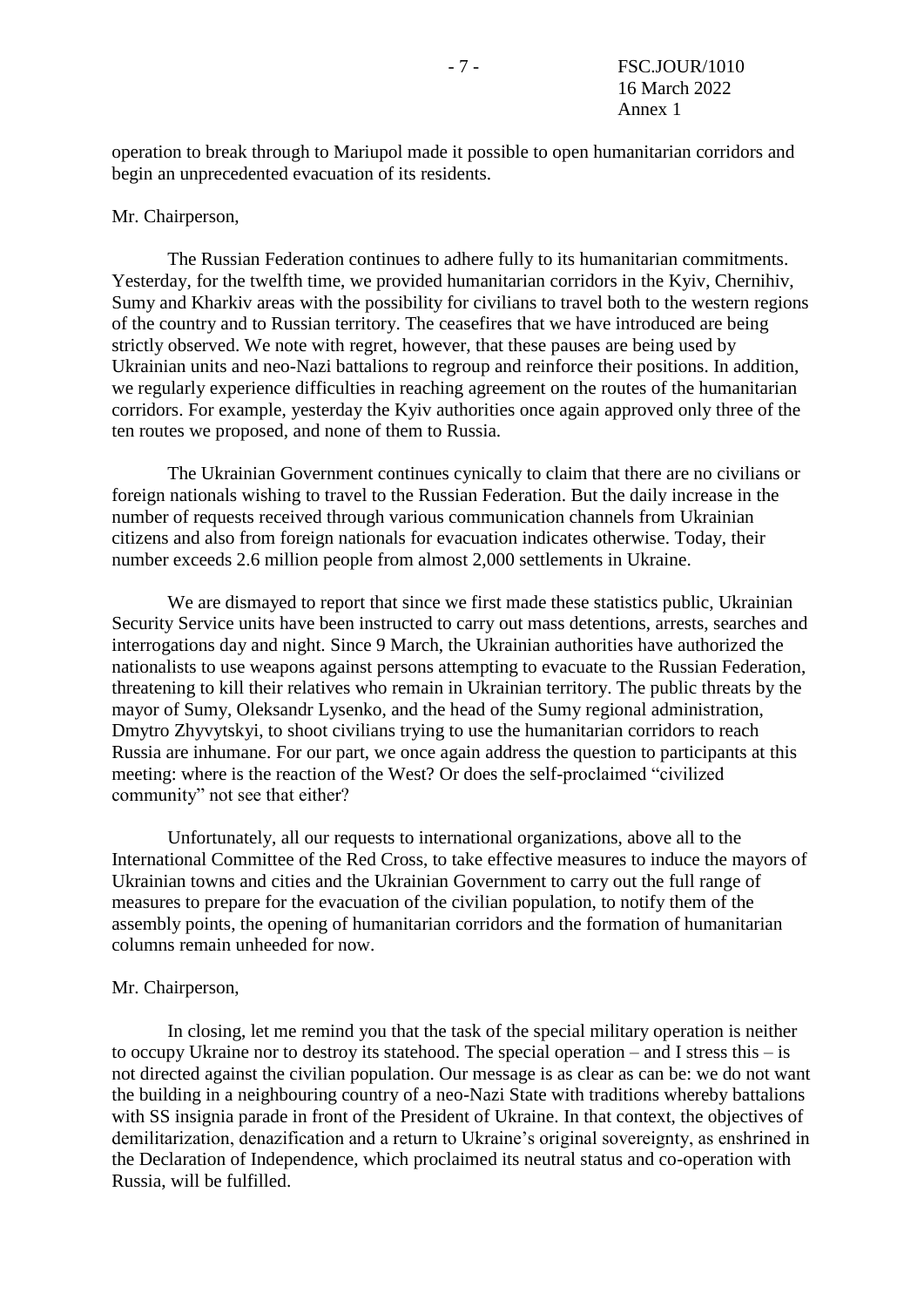- 8 - FSC.JOUR/1010 16 March 2022 Annex 1

Thank you, Mr. Chairperson. I request that the text of this statement, along with the additional material to be distributed after the plenary meeting, be attached to the journal.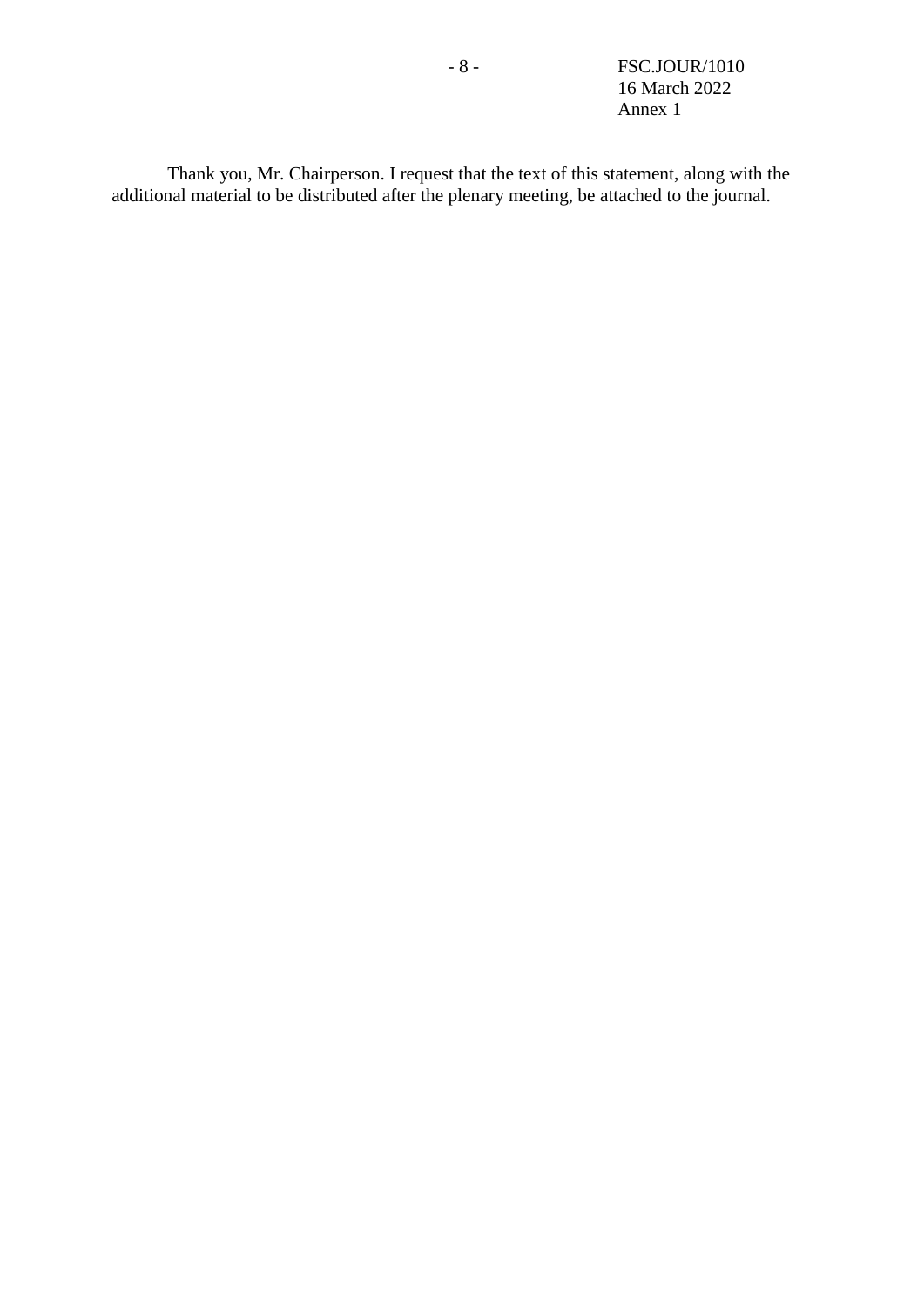FSC.JOUR/1010 16 March 2022 Annex 1 Attachment

ENGLISH Original: RUSSIAN

# **ON THE MILITARY BIOLOGICAL ACTIVITIES OF THE UNITED STATES OF AMERICA ON THE TERRITORY OF UKRAINE**

With the financial and organizational support of the United States of America, a network of more than 30 biological laboratories was established on the territory of Ukraine from 2014 onwards to conduct scientific research into deadly diseases, especially dangerous pathogens and viruses. The client that ordered this work is the Defense Threat Reduction Agency of the US Department of Defense.

The work proceeded along three main tracks:

The biological environment was monitored, as the Pentagon says, in possible areas of deployment for military contingents from NATO member countries.

Dangerous microorganism strains were collected and transferred to the United States on a regular basis.

Scientific research was conducted into potential region-specific biological warfare agents that have natural foci and could be transmitted to humans.

In the course of the special operation by the armed forces of the Russian Federation, civic-minded and patriotic employees of these laboratories handed over to the Russian side documentary evidence indicating urgent measures by the United States to remove the traces of the military biological programme being implemented in Ukraine with funding from the US Department of Defense. Thus, it has become known that, as from 24 February of this year, the Ministry of Health of Ukraine ordered that the biological agents kept at these laboratories be completely destroyed. This fact confirms that the US and Ukrainian Governments had serious fears that Russian experts would get their hands on irrefutable evidence of the practical work being carried out to enhance the pathogenic properties of microorganisms using synthetic biology techniques. This would in turn point to a systematic violation of the international Biological and Toxin Weapons Convention by Ukraine and the United States, about which the Russian Government has warned repeatedly.

Of greatest interest in this respect is the project code-named UP-4. The purpose of this research was to identify avian diseases that pose the greatest risk to humans and have the greatest potential to destabilize the epidemiological situation in a given region within an extremely short period of time. Another task was to study bird migration routes in order to determine those that pass through the territory of Russia and least affect European countries. The deliberate catching of birds on Russian territory, their subsequent transportation to Ukraine and the tracking of their return journey support this theory. Furthermore, in the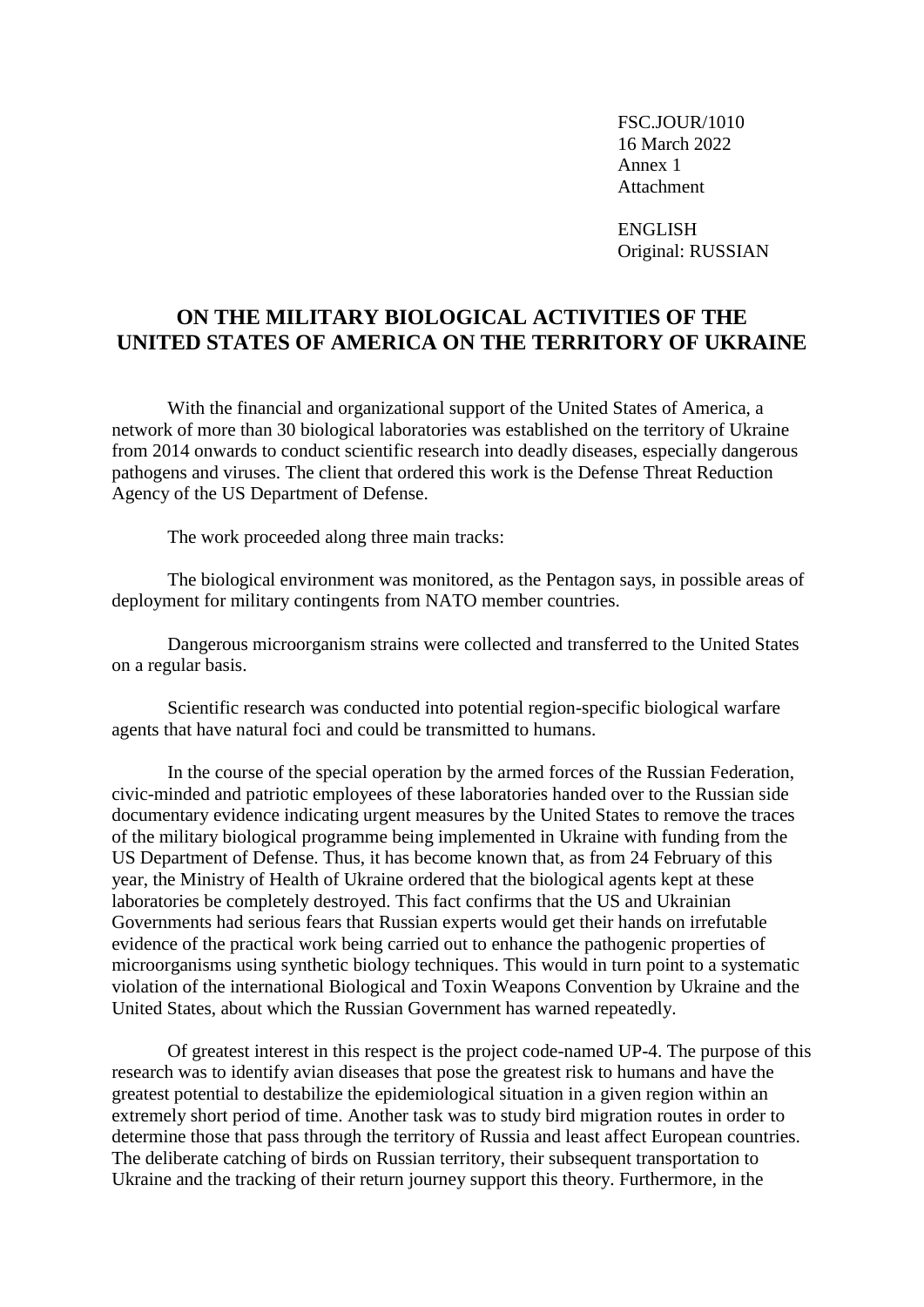course of their work, scientists have been identifying places with the greatest concentration of birds, where it would be possible to infect an entire flock with an especially dangerous pathogen.

These studies may indicate that US and Ukrainian military biologists intended to use birds as a means of delivery of weapons of mass destruction. Such an approach is one of the most reckless, inhumane and highly irresponsible methods of warfare. The fact is that, after launching such a "living weapon", its creators would inevitably lose control over it and, within a matter of days, the epidemic could spread throughout the post-Soviet space and also engulf Western Europe. It is particularly alarming that experiments similar to project UP-4 are being conducted near densely populated areas of European countries which consider themselves allies of the United States, but whose security is clearly being disregarded by their US "partners".

Other documents that have been obtained by the Ministry of Defence of the Russian Federation show that Ukrainian scientists regularly sent biomaterial samples to interested individuals and organizations abroad. The samples sent included not only disease vectors (fleas, etc.) but also blood serum from members of the Slav ethnic group. This would indicate that specialists from the US biological laboratories in Ukraine have been conducting research into the impact of pathogens on people as a function of racial and ethnic factors. This may indicate the Pentagon's interest in developing selective biological weapons aimed at certain ethnic groups ("ethnic weapons").

Furthermore, the documents confirm that Germany is implementing its own military biological programme in Ukraine. Its purpose is to study the potential of deadly diseases such as Crimean-Congo haemorrhagic fever in an Eastern European context.

For example, as part of this work, in a joint project organized by Germany's Bernhard Nocht Institute for Tropical Medicine with the Public Health Centre of the Ministry of Health of Ukraine, the Ukrainian side undertook to supply blood samples from people of Slav ethnicity from different regions of the country. In addition, German specialists visited Ukrainian hospitals in Kyiv, Kharkiv, Odessa and Lviv on a regular basis to learn first-hand about disease patterns among the local population. The project was funded by the German Federal Foreign Office and the Bundeswehr.

Germany's activities, previously unknown to the general public, pose the same threat as the US biological experiments and require detailed scrutiny.

The disclosure of documents on the activities of the US biological laboratories in Ukraine has had a "bombshell" effect in the international information space. At congressional hearings, United States Under Secretary of State Victoria Nuland was forced to admit the existence of US biological laboratories in Ukraine, but denied accusations that they were developing prohibited weapons of mass destruction. Against this backdrop, the representative of the Chinese Ministry of Foreign Affairs Wangi Yi expressed serious concern about the inhumane nature of the US military biological programme and demanded that the US Government disclose information on the programme's purpose, objectives and content, and also proposed an initiative to organize international inspections of US military biological facilities. Conservative US media are demanding the immediate closure of all US biological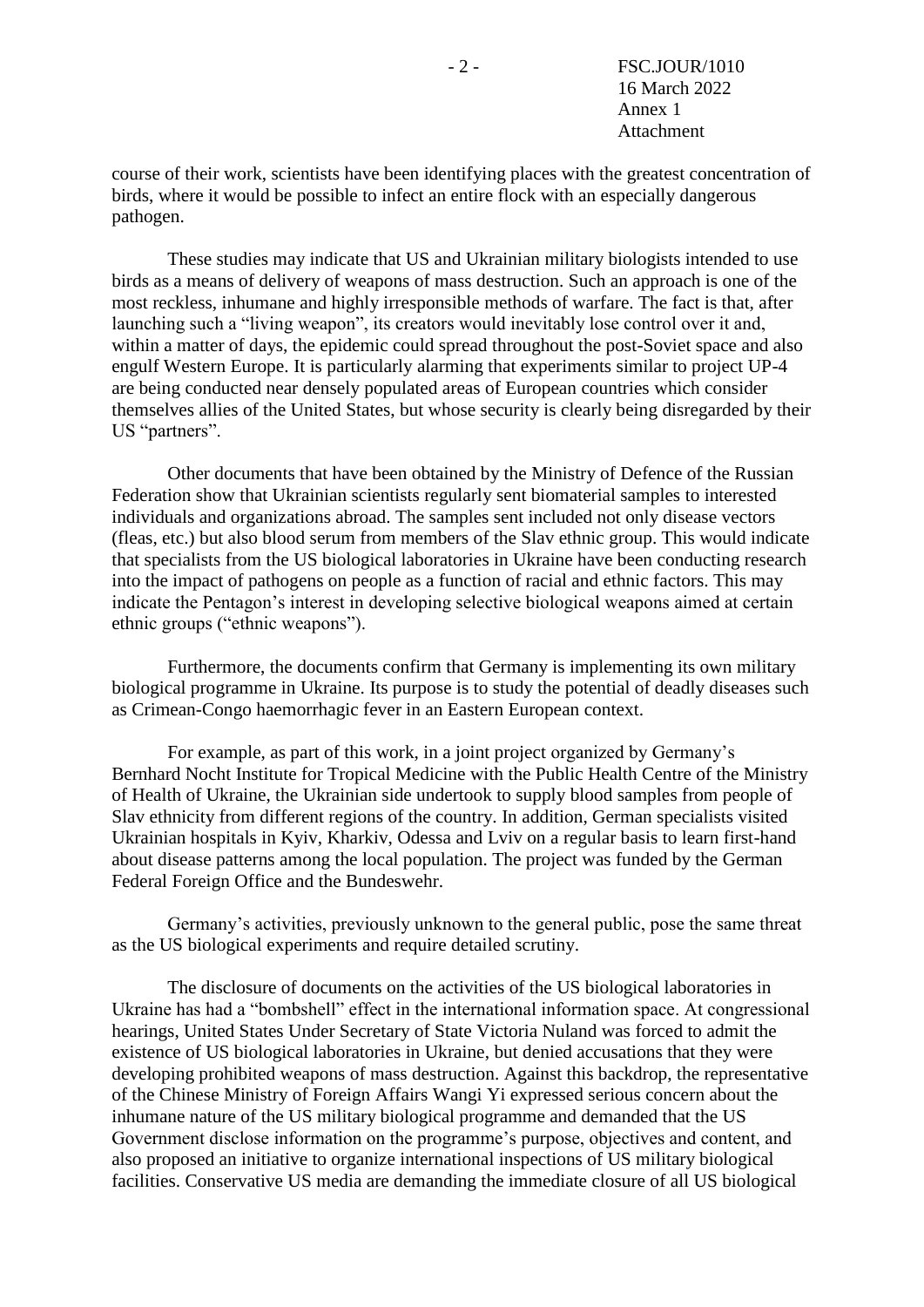laboratories abroad. At the United Nations Security Council, the Russian delegation has raised the question of the utility of an international investigation into the US military biological programme.

The published documents clearly show that the United States is developing a new type of biological weapon at Ukrainian laboratories.

The military biological activities of the United States in Ukraine violate the Convention on the Prohibition of the Development, Production and Stockpiling of Bacteriological (Biological) and Toxin Weapons and on Their Destruction and pose a direct threat to the biological security not only of Russia but also of the countries of Central and Eastern Europe.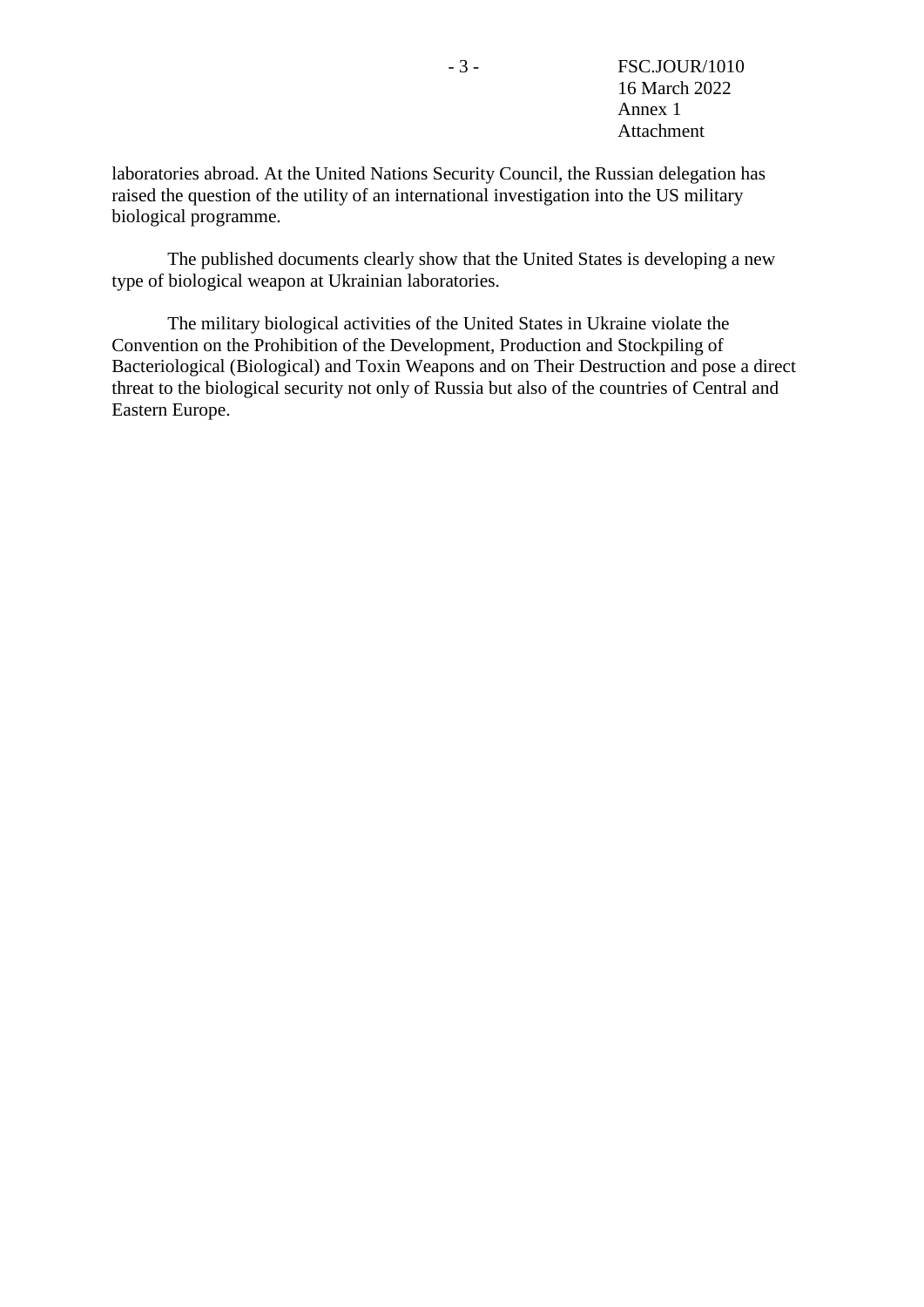

**Organization for Security and Co-operation in Europe** 16 March 2022 **Forum for Security Co-operation** Annex 2

FSC.JOUR/1010

Original: ENGLISH

**1004th Plenary Meeting** FSC Journal No. 1010, Agenda item 1(b)

### **STATEMENT BY THE DELEGATION OF THE UNITED STATES OF AMERICA**

Thank you, Mr. Chairperson.

First of all, I would like to say that I am speaking under the subject raised by Ukraine. And I reject the incendiary false and wholly inappropriate title that the Russian delegation raised earlier.

Allow me to begin by reflecting on the tragic deaths of two US journalists killed in Ukraine, Brent Renaud earlier this week and Fox News cameraman Pierre Zakrzewski, killed along with his Ukrainian colleague in the line of duty yesterday. Benjamin Hall, also of Fox News, was grievously injured. They were fulfilling their crucial role as journalists providing objective coverage of Russia's war against Ukraine.

We regret that the Russian delegation continues to exploit this Forum as a platform for disinformation as it seeks to justify its war of aggression. The Kremlin's outright lies strain credulity. When one hears Foreign Minister Lavrov's false claims, such as, "we didn't attack Ukraine in the first place," it calls into question the veracity of all Kremlin statements that follow. Putin's war is no "special military operation." It is a brutal assault on the Ukrainian people. For this, the world has condemned Russia, as the aggressor State, for violating international law. Belarus has allowed its territory to be used as a massive staging ground to enable the Russian invasion.

The fact is that Putin has badly miscalculated. Moscow did not anticipate the skill or will of the Ukrainian armed forces and the Ukrainian people to fight in defence of their homeland. Russia has not met its military objectives on the ground with 100 per cent of its assembled force inside Ukraine and the skies remain contested. So, Putin is now turning to a strategy of laying waste to population centres.

Russian forces have launched more than 900 missiles at targets inside Ukraine, including massive barrages by long-range-fires directed at population centres. There is a sustained military effort to subdue and encircle Ukrainian cities. Civilian deaths mount by the day. Russian forces have also attacked water and sanitation facilities, and endangered nuclear power plants. Russian attacks have hit schools, orphanages, television towers and hospitals – the World Health Organization reported 31 health facilities have come under attack as of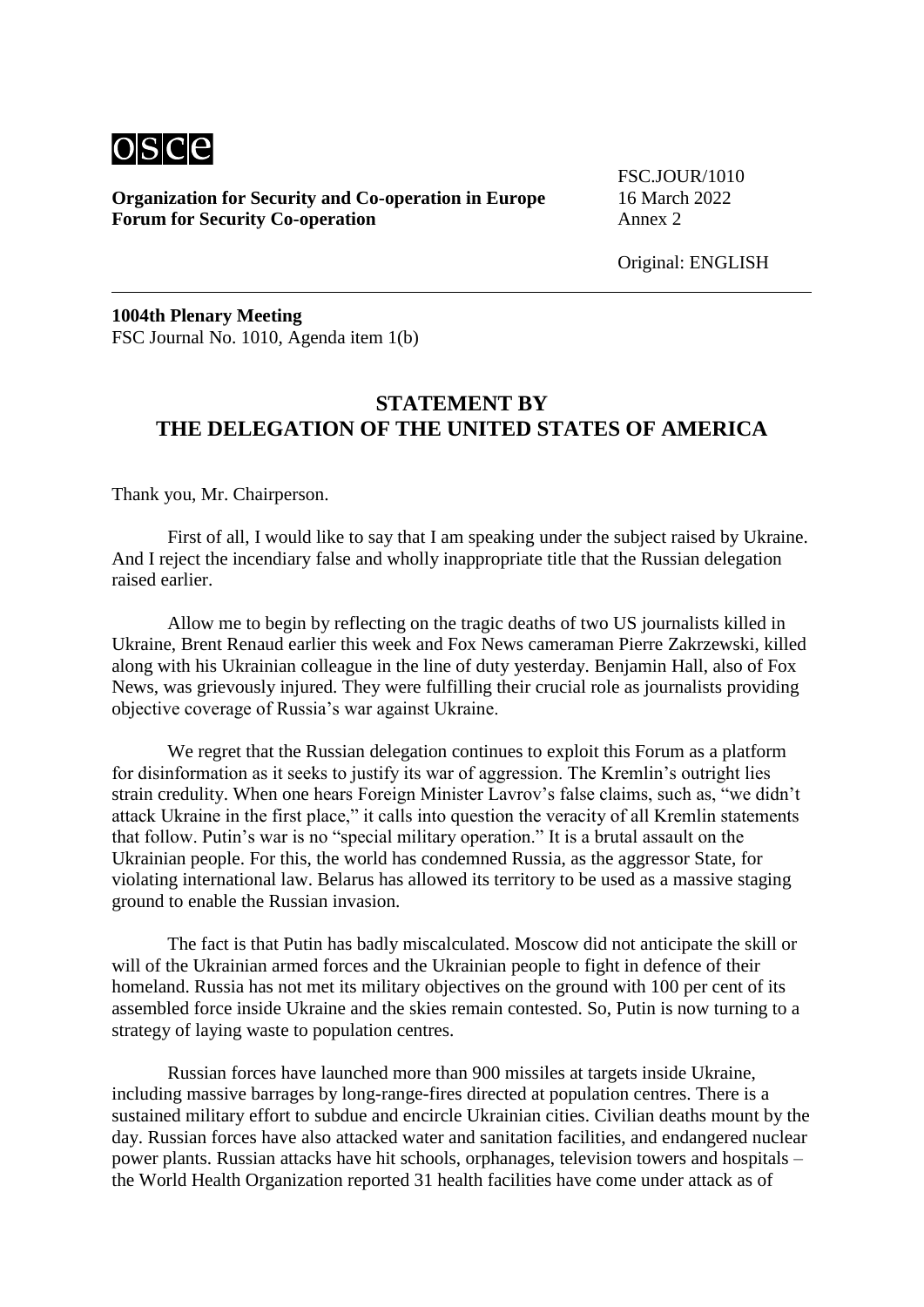14 March. Yesterday, we saw reports of 400 patients and medical staff trapped by Russian forces in a Mariupol intensive care hospital. The International Committee of the Red Cross has warned that Mariupol is facing a "worst-case scenario" with hundreds of thousands of people there lacking access to food, water, and medicine and sheltering in unheated basements. We are gratified that 20,000 Mariupol residents managed to escape yesterday making the dangerous journey on their own but tens of thousands more remain, and humanitarian access has not been possible due to the Russian siege.

### Mr. Chairperson,

Evidence of violations of international humanitarian law is being carefully documented and preserved. The United States supports efforts to hold those responsible to account. The world is watching. And let me add that I thank the European Union for reminding us all of the provisions of the Code of Conduct.

We join calls by the international community for an immediate ceasefire and safe corridors for humanitarian assistance and evacuations of the civilian population. Putin has already created the largest refugee crisis in Europe since the Second World War. More than three million refugees have left Ukraine and at least another two million Ukrainians are internally displaced. It is a disgrace.

Russia's cruel tactics are only fortifying the resolve of the Ukrainian military and its people against Russia. We are seeing this already in cities and towns across Ukraine: protesters waiving Ukrainian flags in Kherson, rejecting the establishment of a so-called People's Republic; ordinary citizens demanding the return of the kidnapped mayor in Melitopol and rejecting the installation of a puppet mayor. The Ukrainian people will not be subjugated by invaders.

### Mr. Chairperson,

The United States will continue to support Ukraine's sovereignty, independence, and territorial integrity. We stand by Ukraine as we have done since Russia's illegitimate seizure of Crimea eight years ago. We will continue to provide Ukraine with support, including security assistance, to bolster Ukraine's legitimate right to self-defence. This military assistance is provided in compliance with the conventional arms transfer policy, as well as with our international obligations and commitments.

The United States continues to reposition US forces and capabilities to enhance defence and deterrence along NATO's eastern flank. As President Biden has underscored, we and our allies are committed to defend every inch of NATO territory.

### **Right of reply on alleged "bioweapons"**

We regret the Kremlin again this week repeated its false narrative regarding the Department of Defense's Cooperative Threat Reduction's (CTR) disease surveillance, biosafety, and biosecurity work in Ukraine. Allow me to once again to set the record straight. The CTR programme supported 30 Ministry of Health laboratories and diagnostic facilities and 16 Ministry of Agriculture facilities in Ukraine. It has invested approximately 200 million US dollars in advancing public and veterinary health in Ukraine since 2005. The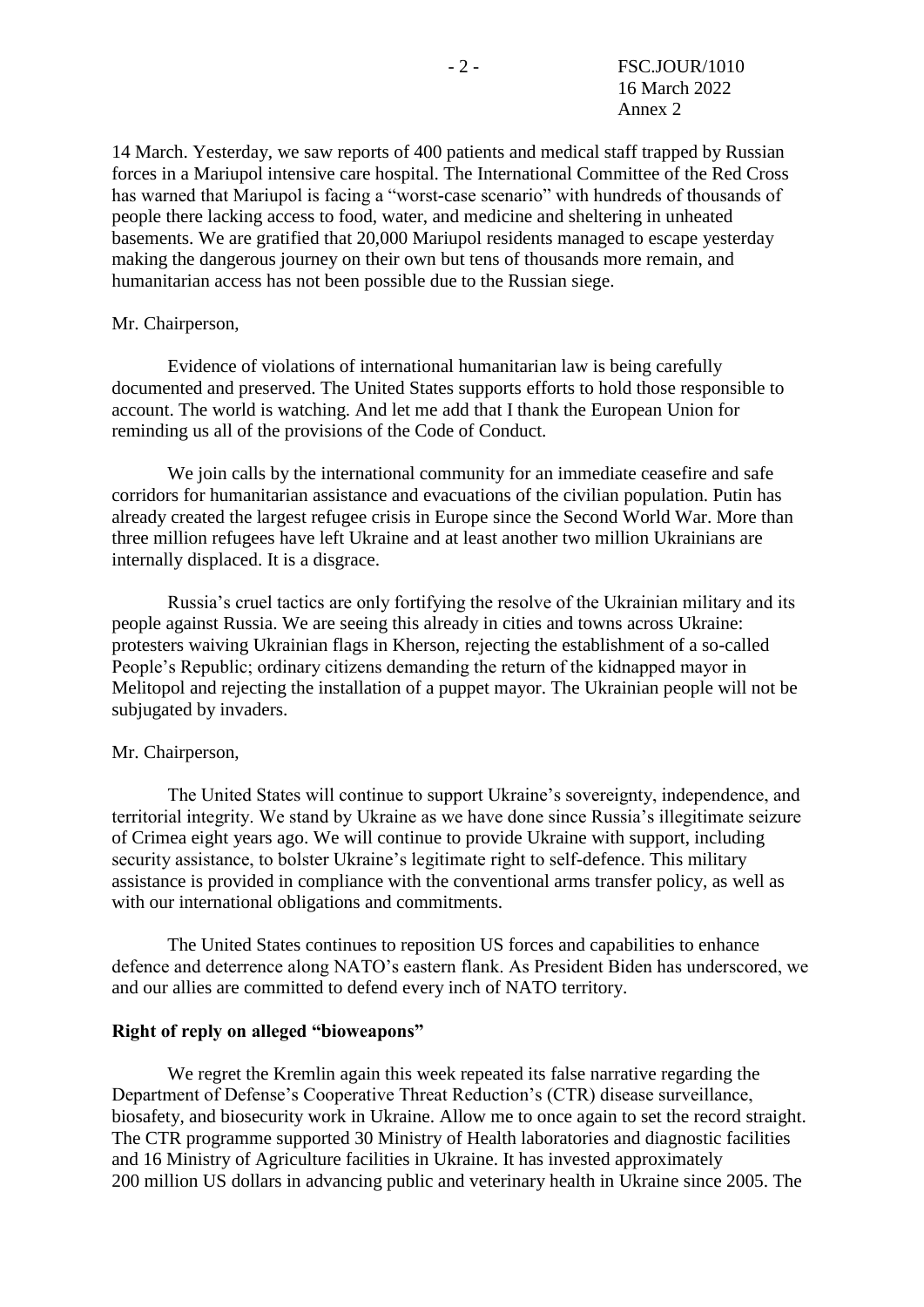World Health Organization has overseen an external assessment of Ukraine's facilities in support of transparency.

The Department of Defense's CTR programme began its biological work with Ukraine to secure illegal biological weapons left in the Soviet successor States after the USSR fell. The CTR programme provides training and equipment on biosafety and security to reduce biological threats and support public and veterinary health to reduce the risk of disease outbreaks. Russia accepted Department of Defense CTR support for many years until 2014. Let me emphasize that fact once again: the Russian Federation accepted support from the United States for the same types of training and equipment Ukraine received. Russia's disinformation campaigns against Department of Defense CTR started only after the United States Government stopped funding projects in Russia. Russia apparently did not even bother to do any research on its own past co-operation with CTR before manufacturing this shameful lie about Ukraine.

I would also like to note the OSCE's work in biological and chemical security in Ukraine in furtherance of United Nations Security Council resolution 1540 implementation, which the European Union has also sided. Beginning in 2015, the OSCE Conflict Prevention Centre and the OSCE Project Co-ordinator in Ukraine in Kyiv developed an integrated chemical safety and security programme in Ukraine, which included biosafety and security. Since 2018, Ukraine has also implemented a series of measures through three inter-related OSCE biosafety and biosecurity projects for Ukraine. The chemical and biological safety and security programmes funded by the European Union and the United States from 2017 to 2021 were successfully implemented. Partners from several countries provided concrete assistance to strengthen Ukraine's non-proliferation efforts to reduce chemical, biological, radiological and nuclear threats. Perhaps Russia will find a way now to accuse the OSCE of manufacturing bioweapons for Ukraine to use. It would hardly be a surprise.

There is absolutely no truth to Russia's accusations regarding an alleged bioweapons programme in Ukraine. It is Russia, in fact, not Ukraine, that has long maintained a biological weapons programme in violation of the Biological Weapons Convention. And it is Russia that has a well-documented history of using chemical weapons in violation of the Chemical Weapons Convention.

We remain concerned that Russia may seek to use biological weapons or chemical weapons in Ukraine. The Kremlin has a long track record of falsely accusing other countries of the very violations that Russia itself is perpetrating. One would think that after being exposed so many times, the Kremlin would think up a new trick, but they stick with the same ploy. As National Security Adviser Sullivan noted, levying such false accusations is what poker players call a "tell." But this is no game. As stated by President Biden last Friday, "Russia would pay a severe price" should it use biological or chemical weapons.

Thank you, Mr. Chairperson. Please attach this statement to the journal of the day

.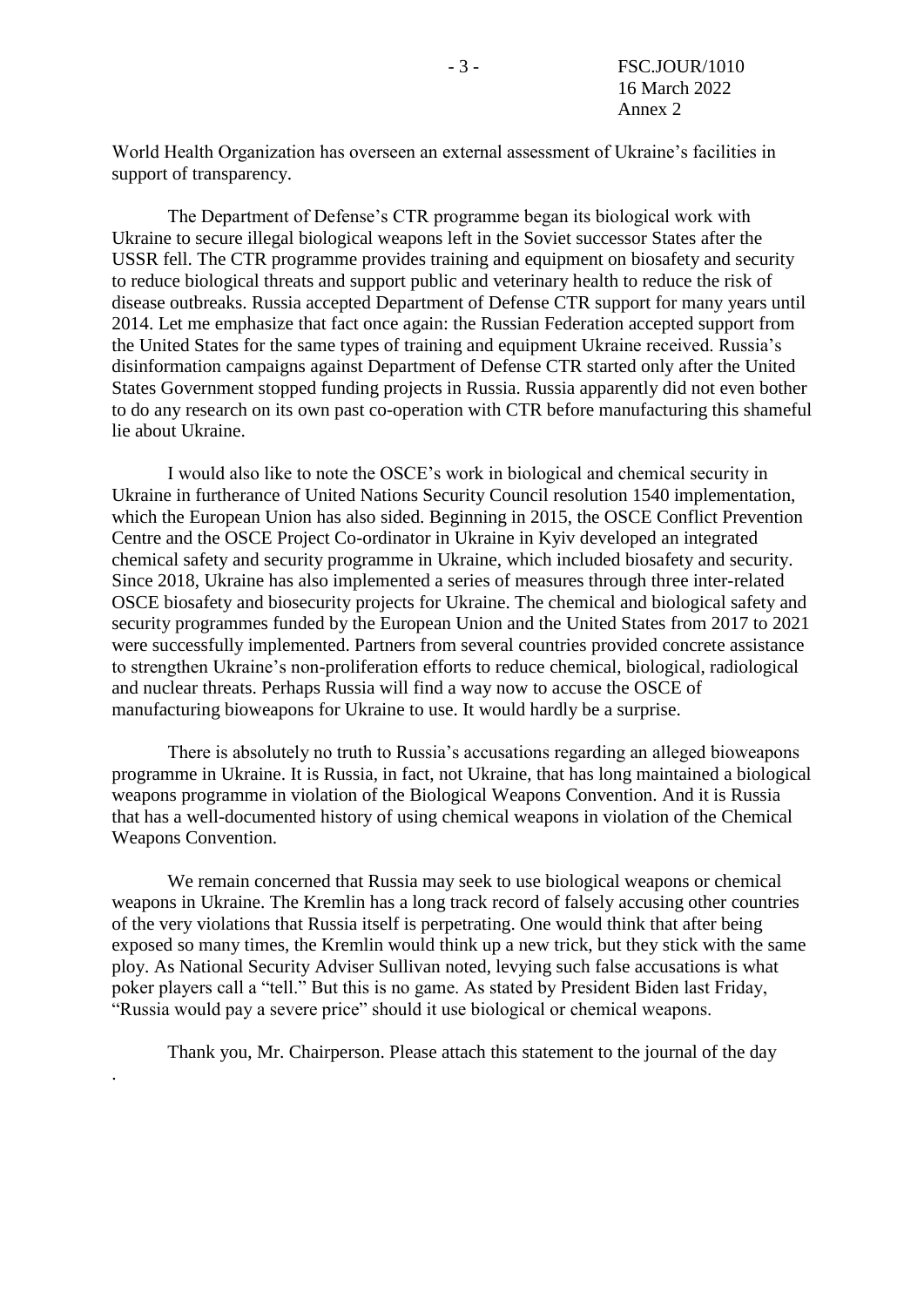

**Organization for Security and Co-operation in Europe** 16 March 2022 **Forum for Security Co-operation** Annex 3

FSC.JOUR/1010

Original: ENGLISH

**1004th Plenary Meeting** FSC Journal No. 1010, Agenda item 1(b)

## **STATEMENT BY THE DELEGATION OF CANADA**

Mr. Chairperson,

As Russia's unjust war against Ukraine is now in its third week, it is important to reflect on how we got here. Following months of denial and, frankly outright lies, on the morning of the 24 February, less than a day after assuring OSCE participating States that they had no intention to invade Ukraine, the Russian Federation launched the largest land war in Europe since the Second World War.

This was a deliberate and premeditated attack on a neighbouring country, with the stated intent of destroying a neighbouring State, denying its right to exist. We all wondered when the lies would stop and the answer, as we now know, never. Despite irreparable damage to its creditability both here and around the world, Russia continues to pursue an aggressive propaganda campaign, full of fabricated pretexts, fictional events and blatant misinformation designed to instil fear in its own population as a justification for its violent and illegal military action.

By imposing draconian responses against anti-war protests in Russian cities, detaining thousands, and threatening any media that reports anything that has not been sanctioned by the Kremlin, Russia affirms its fear that its citizens will discover they have been sold a lie. A wise man once said: "Delusions, errors and lies are like huge, gaudy vessels, the rafters of which are rotten and worm-eaten, and those who embark in them are fated to be shipwrecked."

Ordinary Russians will see through the fabrications and lies. They will learn the truth.

Russia continues to wage the largest war in Europe in generations. Using almost the entire spectrum of its conventional capabilities, including mechanized ground forces, theatre-launched missile systems, heavy bombers, naval bombardment, amphibious assault ships and troops, airborne assault troops, and special operations forces. Combat activity is occurring across several fronts and Russia has conducted air attacks on regions as far west as Lviv Oblast.

All the while, Russia continues to attempt to convince us that they are not targeting civilians in its "special military operation", but we should be very clear. This is not some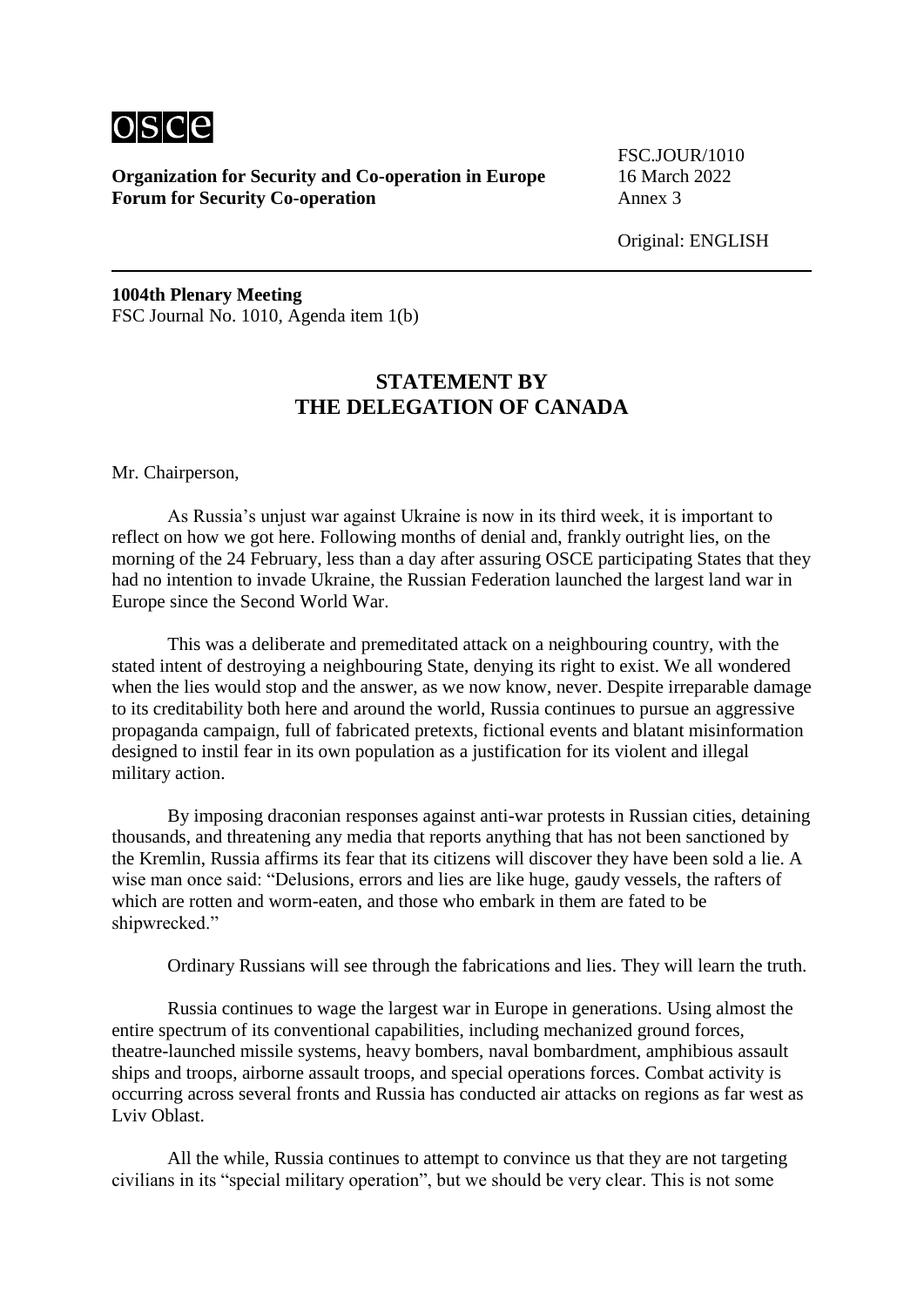limited military activity, it is war. Facing a skilled and determined Ukrainian resistance, Russia this week continued that age-old Russian military tactic of indiscriminate artillery and multiple-launch rocket system shelling, reminiscent of actions in Syria and Chechnya. This indiscriminate targeting of urban residential areas continues to cause increasing civilian deaths and unnecessary destruction of people's homes, in particular as Russian forces laid siege to Mariupol.

Despite the chorus of voices both here and around the world calling for an end to bombing, an end to the artillery strikes, an end to the violence against civilians, and an end to this war, the Russian Federation continues to double-down on its lies and misinformation, making even more outlandish claims in an effort to generate a pretext for their next violent act of escalation. This past week Russia continued to push the outrageous claim that they had uncovered evidence Ukraine was engaged in biological/chemical weapons development. A complete fabrication. We have also heard the claims that Russia had proof that Ukraine was developing some sort of nuclear weapon, another complete fabrication. This is Russia's playbook. We have seen this before and we will not be fooled. Nobody believes these ridiculous claims any more than they believed that the 200,000 troops amassed along the border with Ukraine were on 'exercises' and not positioned for an invasion of Ukraine.

The facts of the matter remain, Ukraine and its people have done nothing to provoke or instigate this conflict. Ukraine is not the aggressor. Quite the contrary. There was no threat to the people of Donbas, Russia manufactured it. Russia created a fake threat, a fake refugee crisis, and a fake need to "intervene". Russia continues to propagate new and more inventive false pretexts in an effort to support this ill-gotten military adventure against their sovereign neighbour. When will they recognize that wars built on lies are doomed to fail? When will they recognize that this strategic blunder must stop now.

#### Mr. Chairperson,

As I said last week, there is a humanitarian crisis in Ukraine, and it is getting worse, that is a fact. What is also a fact, is that the crisis is the direct result of the Russian invasion. Nothing else. That is it. There has been a massive flow of refugees, now more than two million people, who have crossed over the border into neighbouring countries, they are proud Ukrainians, Ukraine is their home, and now they are refugees all because of Russia. If Russia had not invaded their sovereign country, there would be no humanitarian crisis. If you want to solve the humanitarian crisis, the answer is equally simple. Cease your aggressive military action. Stop the war. Withdraw your troops and equipment back to Russia, where it belongs and people will be able to return to their homes. Or at least, whatever is left of their homes after Russian forces have shelled it.

### Mr. Chairperson,

Canada reiterates its unwavering support for Ukraine's sovereignty and territorial integrity. We have, and will be, along with our allies and partners continuing to forcefully and collectively respond to these reckless and dangerous acts. Canada is continuing to step up its military support for Ukraine. To this end, the Canadian armed forces and the Department of National Defence are working hard to deliver new tranches of military equipment as quickly as possible. We will leave no stone unturned as we support Ukraine in the hours, days and weeks to come.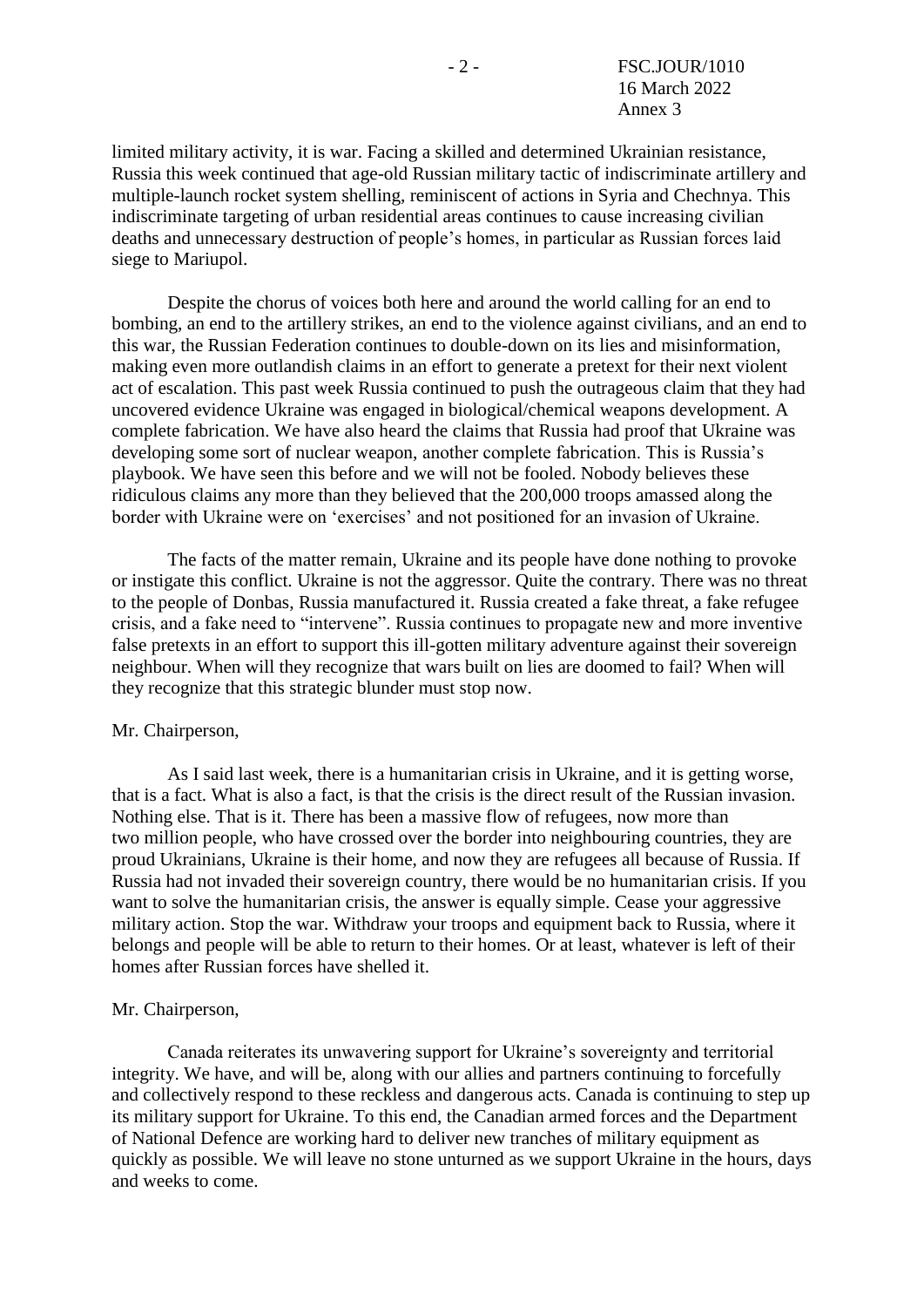- 3 - FSC.JOUR/1010 16 March 2022 Annex 3

In the face of this unimaginable adversity, the Ukrainian people are demonstrating tremendous courage, remaining resolute in their desire to be a free and democratic country, in control of their own destiny. We join the chorus of nations all around the world in reiterating that we stand with Ukraine. Slava Ukraini!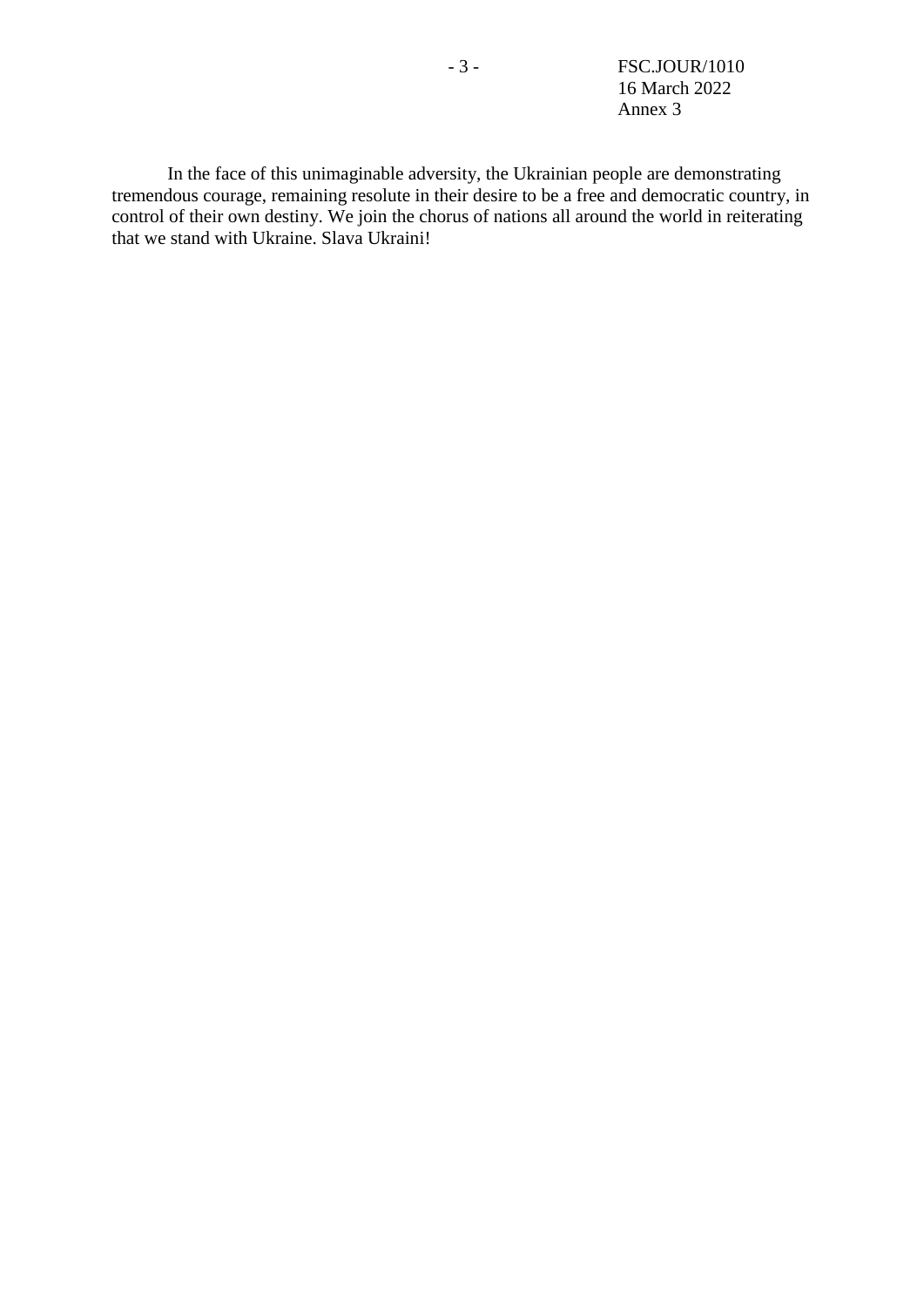

**Organization for Security and Co-operation in Europe** 16 March 2022 **Forum for Security Co-operation** 

FSC.JOUR/1010

Original: ENGLISH

**1004th Plenary Meeting** FSC Journal No. 1010, Agenda item 1(b)

## **STATEMENT BY THE DELEGATION OF THE UNITED KINGDOM**

Thank you, Mr. Chairperson. This statement is delivered under the topic raised by Ukraine and I request that this be accurately reflected in the journal of the day.

Mr. Chairperson, it is now nearly three weeks since President Putin launched his premeditated and unprovoked invasion of Ukraine and, as we have heard today, our Russian colleagues persist in playing the role of the Kremlin's storytellers, peddling their lies in an attempt to justify Russia's military action against Ukraine.

In February, during the run up to the invasion, more than one hundred different stories promoting unfounded claims around pretexts for invasion were identified as being disseminated by Kremlin-controlled media. Accompanied by baseless rhetoric and disinformation, our Russian colleagues blindly attempted to falsely cast Ukraine as a threat – but they fooled no one.

And here and now, our Russian colleagues continue to lie in transparent attempts at disinformation to provide continued pretexts for military action. Last week, along with my Ukrainian and US colleagues, we exposed Russia's absurd accusations and lies surrounding the false notion that Ukraine sought to pursue offensive biological and nuclear weapons capabilities. That my Russian colleague's public reaction to delegations speaking the truth was "amazement" says it all.

Mr. Chairperson, I would urge our Russian colleagues, who have a unique position in Vienna to see uncensored news from around the world reporting the truth, to take a moment. To consider their position, responsibilities and legacy as diplomats and citizens of Russia and stop their complicit propagation of President Putin's lies to their own people.

Whilst these lies continue, the Kremlin's war machine lumbers on. Frustrated by staunch Ukrainian resistance, the Russian military has increasingly resorted to attacking indiscriminately from distance using: multiple-launch rocket systems, Iskander ballistic missiles, artillery, air-to-ground attack and cruise missiles to attack all major Ukrainian cities, critical national civilian infrastructure, including sea ports, residential areas, and even hospitals. Russia is using cluster munitions and thermobaric rockets, weapons designed to inflict maximum damage wherever they are deployed.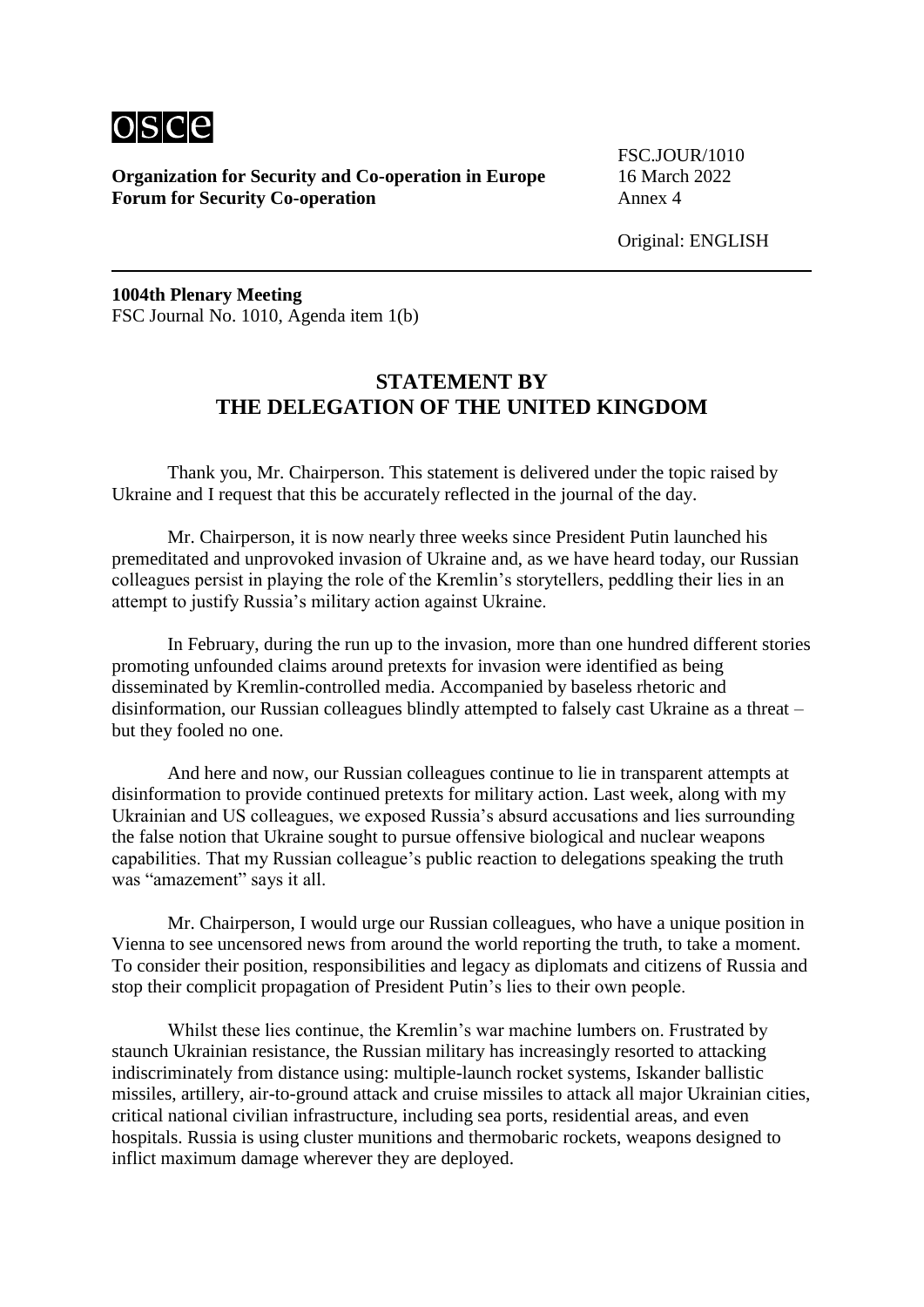Mr. Chairperson, we heard my Russian colleague's ridiculous claims that Ukraine was responsible for the impact on commercial shipping in the region. I would note that it is Russian naval forces that have established a distant blockade of Ukraine's Black Sea coast, effectively isolating Ukraine from international maritime trade. And, it is Russia that has targeted several foreign flagged commercial vessels over the past weeks. Russian naval forces are also continuing to conduct missile strikes against targets throughout Ukraine.

Russia has unleashed a horrendous amount of violence on the Ukrainian people. In particular, the atrocious and indiscriminate destruction of Mariupol and the resulting civilian casualties is unforgivable. It should sit heavily on all of us in this room (including our Russian colleagues) as humans, diplomats, and military advisers. The United Kingdom has offered technical support to the International Criminal Court in bringing those responsible for war crimes in Ukraine to justice – including support in the immediate priority of gathering and preserving evidence. Russian commanders carrying out war crimes should know they cannot act with impunity. The world is watching, and their actions risk landing them in a jail cell. Nobody is forgotten, and nothing is forgotten.

Mr. Chairperson, my Russian colleague again insisted that the so-called "special military operation" is going to plan. But it is not. For the first time this week, Russia has finally admitted so. The Chief of Russia's National Guard, Viktor Zolotov, announced it should my Russian colleague need the reference. Russia is paying a high price for each advance as the Ukrainian armed forces continue to offer staunch resistance across the country.

The Ukrainian people's response in the defence of their homeland against a foreign invasion has been stoic, united and defiant. From President Zelenskyy's leadership from Kyiv to the thousands upon thousands of Ukrainians who have volunteered to join the territorial defence, their displays of courage, determination, and resolve will go down in history.

The United Kingdom, along with many others, repeatedly warned that any Russian military incursion into Ukraine would be a massive strategic mistake and would come at a severe cost. In this regard, we continue to support Ukraine, our friends, in their fight for their homeland.

We have so far provided Ukraine with nearly 4,000 light, anti-armour defensive weapons systems or NLAWs, and we will shortly begin delivery of a small consignment of anti-tank Javelin missiles as well. These help Ukraine defend against the armoured forces threat it faces.

The UK Government has also taken the decision to explore the donation of Starstreak, high velocity, man-portable anti-air missiles. This defensive weapon system would allow the armed forces of Ukraine to better defend their skies.

Mr. Chairperson, I would reiterate, all of our support to the democratic sovereign nation of Ukraine is defensive in nature and will help them defend themselves against this Russian war of aggression.

We will make the Russian Government pay the price of its actions. The United Kingdom stands with the Ukrainian people in their fight for their homeland. We will work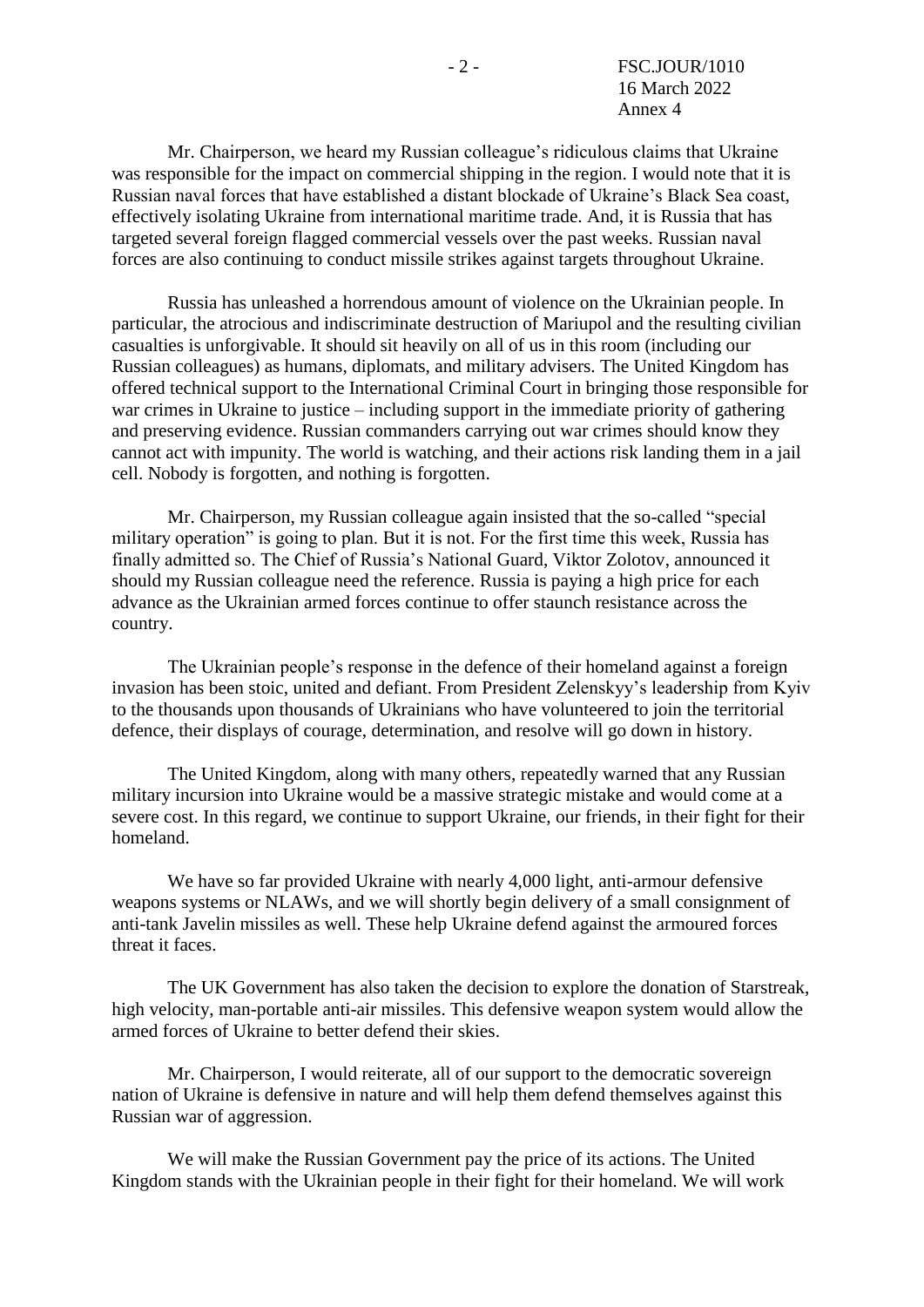with our partners – for however long it takes – to ensure that the sovereignty, territorial integrity, and the independence of Ukraine is restored.

Thank you. And I ask that this statement be attached to the journal of the day.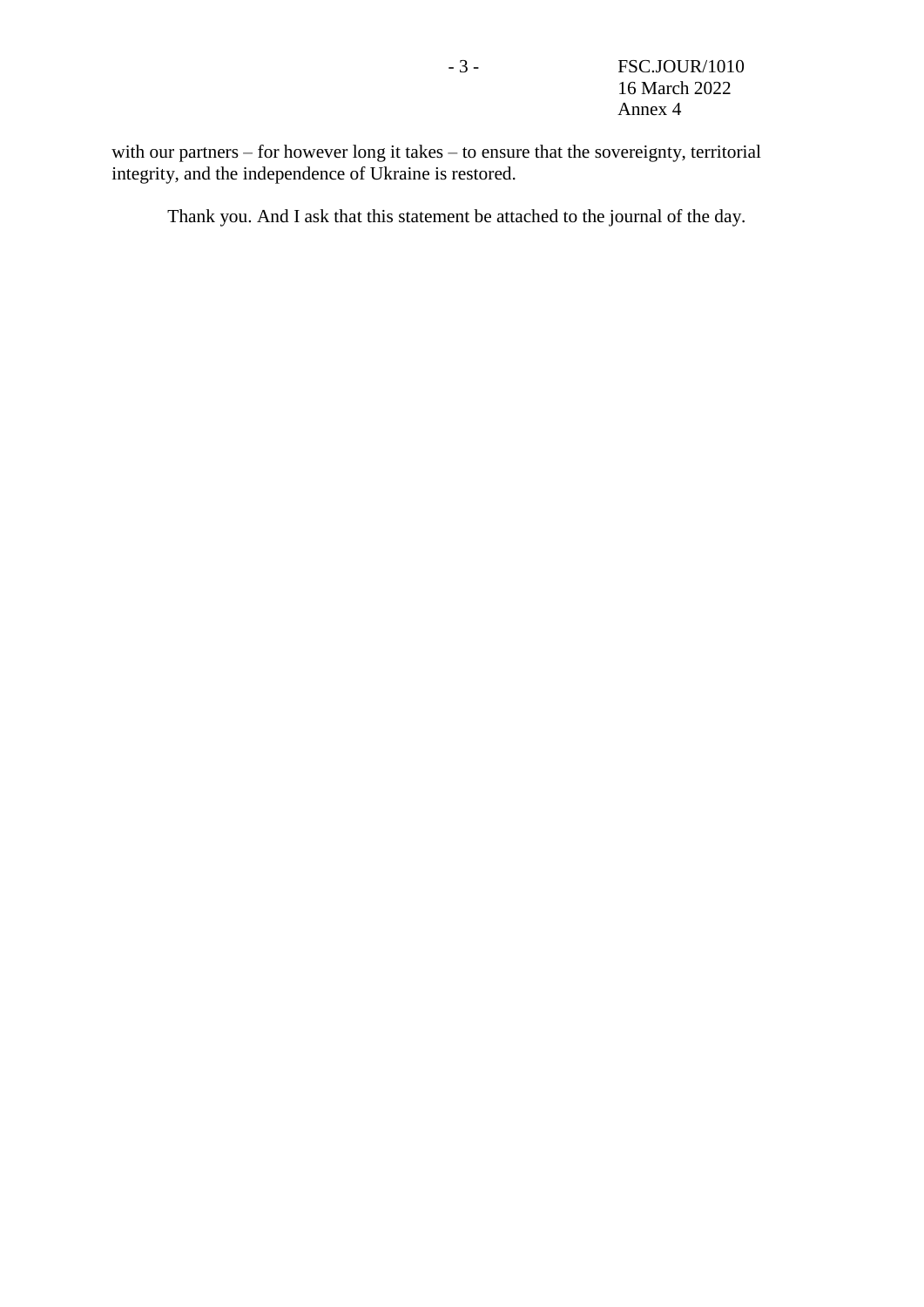

**Organization for Security and Co-operation in Europe** 16 March 2022 **Forum for Security Co-operation** Annex 5

FSC.JOUR/1010

Original: ENGLISH

**1004th Plenary Meeting** FSC Journal No. 1010, Agenda item 1(b)

## **STATEMENT BY THE DELEGATION OF GEORGIA**

Mr. Chairperson,

This statement is delivered under the agenda item raised by Ukraine.

We align ourselves with the statement by the European Union. However, allow me to add the following remarks in my national capacity.

Georgia once again strongly condemns Russia's unprovoked and unjustified aggression against Ukraine in blatant violation of the Charter of the United Nations and the Helsinki Final Act.

According to the latest United Nations data, over 3 million Ukrainians have been uprooted and forced to seek shelter and safety in neighbouring countries as a result of Russia's invasion of Ukraine. The occupying forces continue to carry out direct, massive and indiscriminate bombing and shelling of Ukrainian cities, towns and settlements, claiming hundreds of innocent lives.

We condemn Russia's direct strikes on civilian infrastructure and attacks on journalists and medical staff; we are appalled by the reports of rape, abductions and executions. International humanitarian law is explicit in its prohibition of attacks on civilians or civilian objects. These attacks must stop immediately. Safe passage through humanitarian corridors and the delivery of aid must be guaranteed for every civilian – both for those who decide to stay and for those who choose to leave.

We are following the environmental, nuclear and radiation safety threats stemming from the Russian aggression with great alarm. We reiterate our call on Russia to immediately cease military action around the nuclear sites, withdraw all its troops and allow the Ukrainians to have unimpeded control over their facilities.

Mr. Chairperson,

Georgia reiterates its unwavering support for the independence, sovereignty and territorial integrity of Ukraine within its internationally recognized borders, including Crimea and Donbas, and for Ukraine's navigational rights in its territorial waters.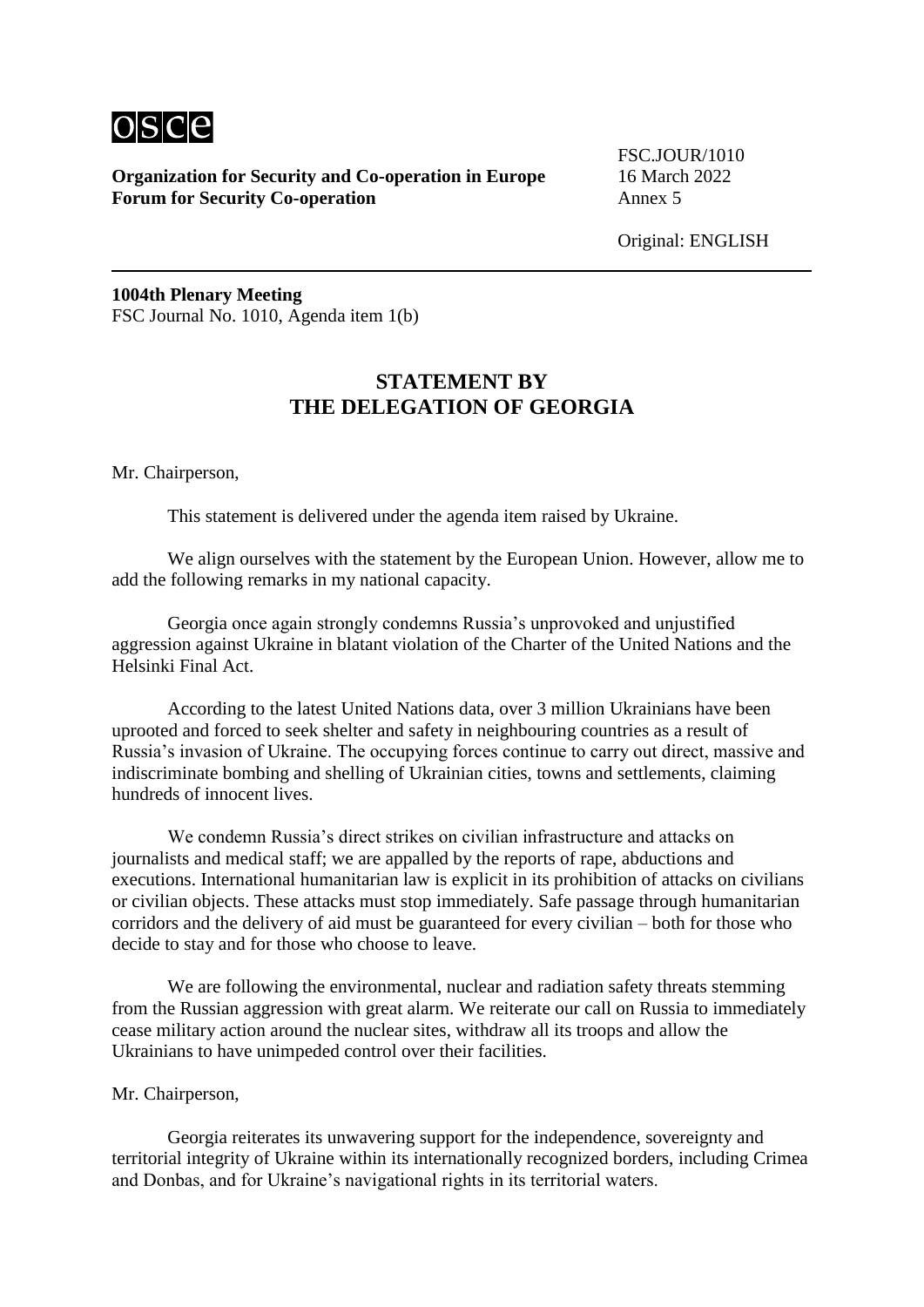Georgia stands with Ukraine, both here at the OSCE and within all other relevant international organizations and bodies.

We call on Russia to immediately, completely and without preconditions cease aggression, to withdraw all its forces and armaments from the whole territory of Ukraine, and to allow all international humanitarian and human rights mechanisms to have immediate, safe and unfettered access throughout the country.

I thank you, Mr. Chairperson, and kindly ask you to attach this statement to the journal of the day.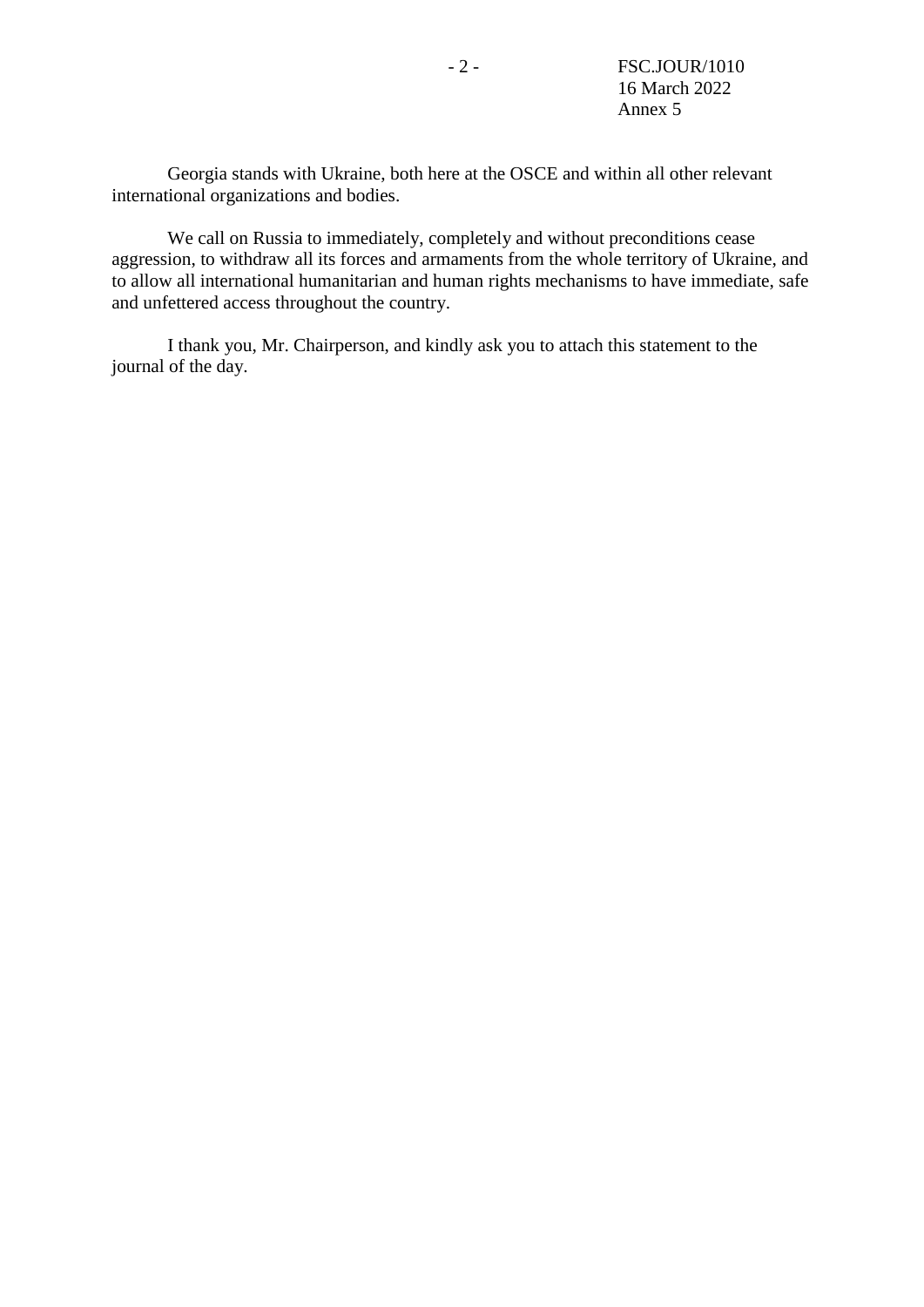

**Organization for Security and Co-operation in Europe** 16 March 2022 **Forum for Security Co-operation** Annex 6

FSC.JOUR/1010

Original: ENGLISH

**1004th Plenary Meeting** FSC Journal No. 1010, Agenda item 1(b)

## **STATEMENT BY THE DELEGATION OF TURKEY**

Mr. Chairperson,

At the last Permanent Council meeting, United Nations Under-Secretary-General for Humanitarian Affairs and Emergency Relief Coordinator Mr. Martin Griffiths presented the humanitarian situation on the ground in Ukraine. Unfortunately, the humanitarian tragedy has only increased since that meeting.

As reported by the UNHCR, more than 2.8 million people have fled Ukraine so far. 2.8 million lives uprooted. 2.8 million people who have left everything behind. Moreover, there are now at least two million internally displaced people. An additional 12.6 million have been directly affected. They are contending with freezing temperatures and hunger.

According to the estimates of UNICEF, 60 per cent of all refugees are children who have fled with their elderly relatives. There are at present 91,000 children in care houses in Ukraine, most of them disabled. Among these refugee and IDP children, the risk of diseases such as polio and many others is increasing.

These are grim and sorrowing figures. The innocent civilians, especially children, are facing the cruel face of the unprovoked and unjustified military attack of the Russian Federation.

This assault is illegal and illegitimate. It constitutes a clear violation of international law. It poses a serious threat to regional and international security.

We reject the ongoing assault, as we rejected the decision to recognize the so-called breakaway republics of Donetsk and Luhansk, and as we rejected the illegal annexation of Crimea.

We strongly support the preservation of the sovereignty, political unity and territorial integrity of Ukraine within its internationally recognized borders, including its territorial waters.

I wish to take this opportunity to reiterate our strong and sincere call for the urgent and permanent declaration of a ceasefire. The bloodshed must be stopped.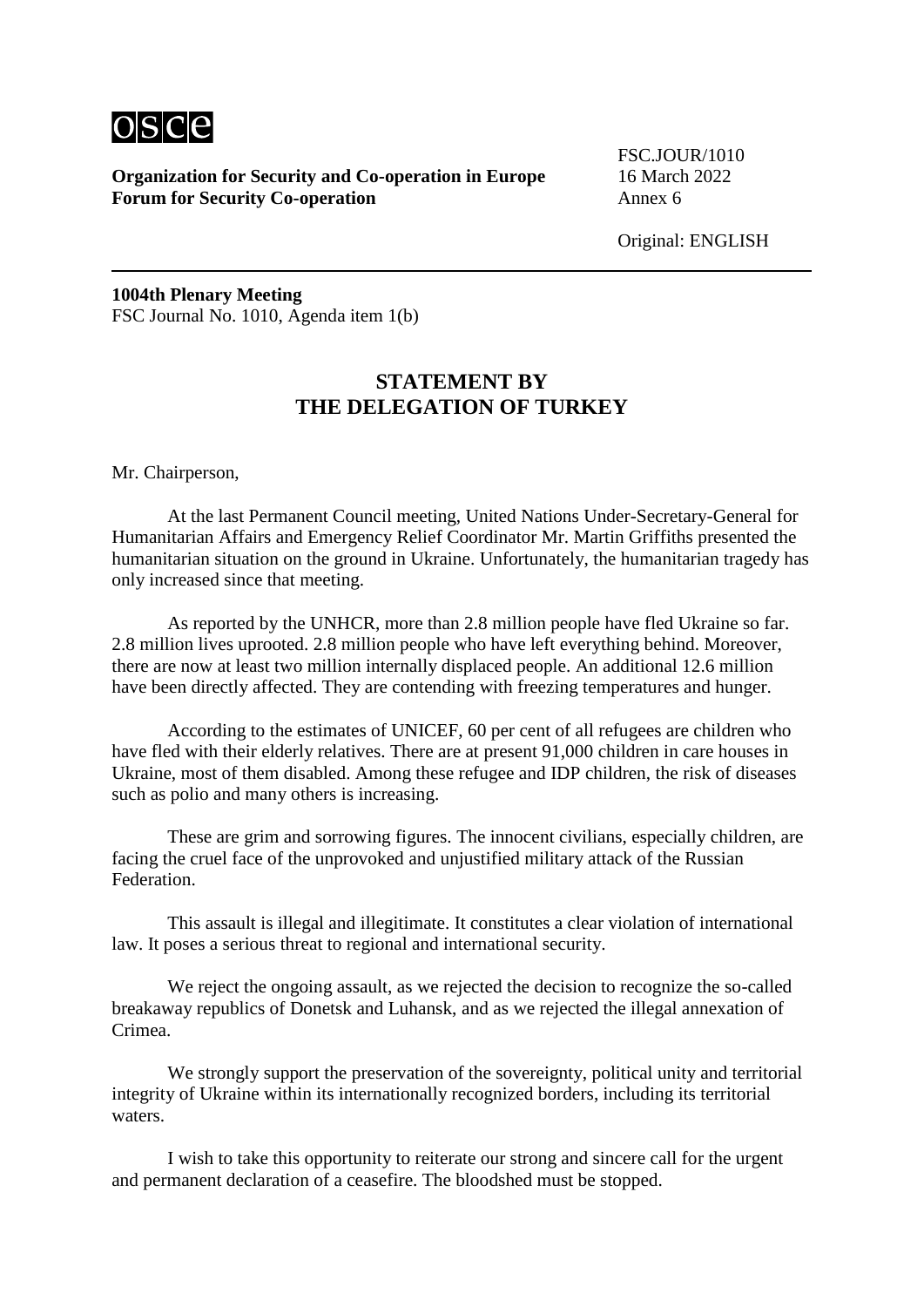My country is tirelessly working with all parties to facilitate a peaceful resolution of this crisis, including facilitating last week's high-level trilateral meeting in the margins of Antalya Diplomacy Forum.

As a follow up, our Minister of Foreign Affairs H.E. Mevlüt Çavuşoğlu is in Moscow today and is expected to arrive in Ukraine tomorrow.

We hope that all the ongoing talks will pave the way to a return to dialogue and diplomacy.

To turn to another field of response, Ukraine and Moldova have requested humanitarian assistance from Turkey.

So far, 21 truckloads of humanitarian assistance have been delivered to Ukraine by our authorities. Twelve more trucks are on their way.

Three truckloads of humanitarian assistance have been delivered to Moldova.

A team of 11 from Turkey's Disaster and Emergency Management Authority is stationed at the Porubnoe-Siret border crossing point (Ukraine-Romania border) in order to assess the increasing humanitarian needs in Ukraine and co-ordinate the ongoing aid operations.

Ten health workers from the Turkish Ministry of Health are also at this crossing point to provide health services for those in need.

Food assistance is also being provided by the Turkish Red Crescent at the Porubnoe-Siret border checkpoint.

Planning for further assistance is ongoing.

Mr. Chairperson,

My country wants peace, serenity and prosperity in its region.

We will resolutely continue to press for peace and stand by international law.

We are ready to facilitate any effort in any format in the direction of a peaceful way out of this situation.

We kindly ask that our statement be attached to the journal of the day.

Thank you.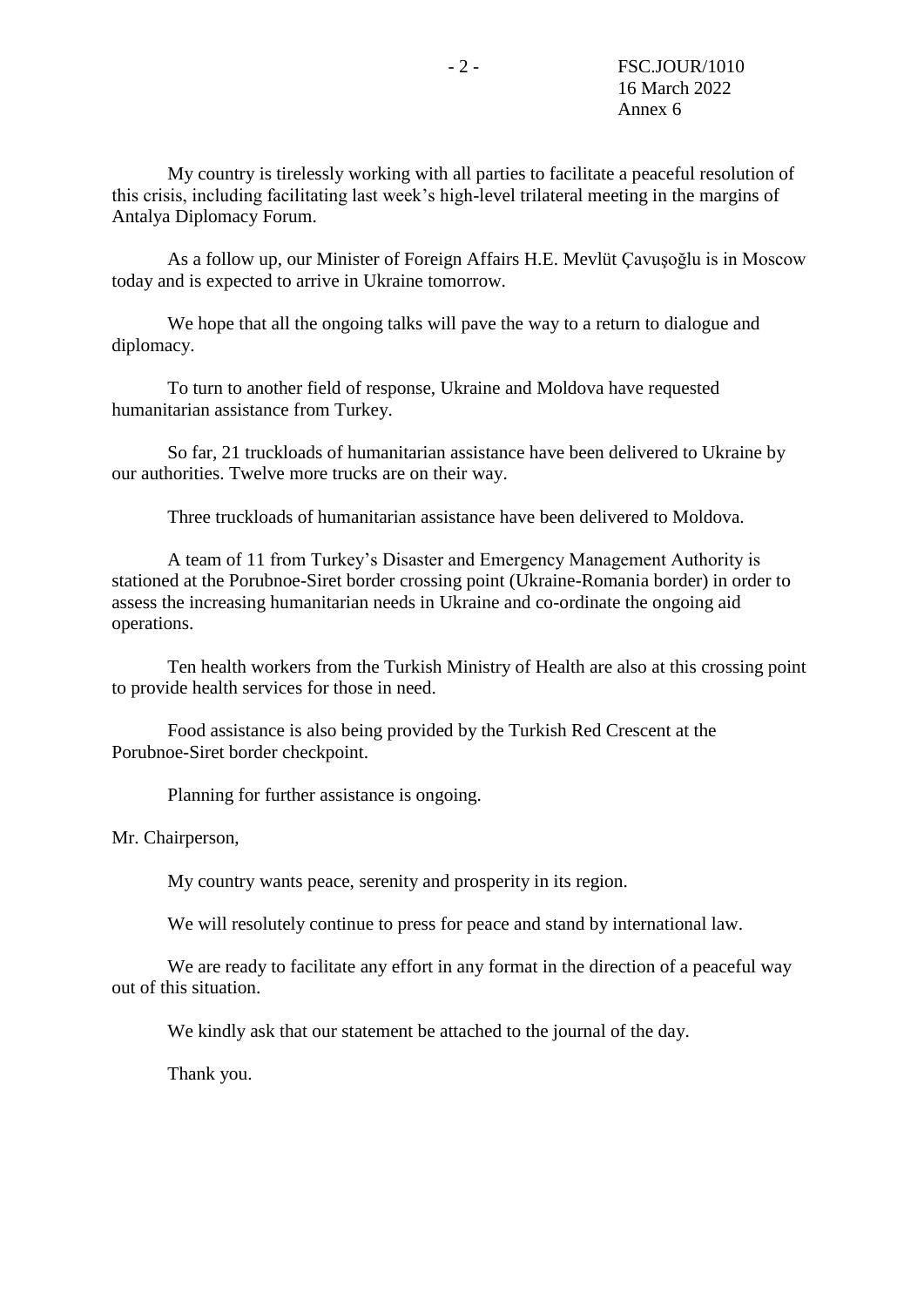

**Organization for Security and Co-operation in Europe** 16 March 2022 **Forum for Security Co-operation** 

FSC.JOUR/1010

ENGLISH Original: GERMAN

**1004th Plenary Meeting** FSC Journal No. 1010, Agenda item 1(b)

# **STATEMENT BY THE DELEGATION OF GERMANY**

Mr. Chairperson, Esteemed colleagues,

Germany fully endorses the statement by the European Union.

The Russian Federation has made assertions in its statement that I cannot leave unanswered. In addition to the EU statement, I should therefore like to speak as well in a national capacity, also explicitly under the agenda item raised by Ukraine.

Again and again, Russia puts on an astounding spectacle here. With outrageous assertions and depictions that are a distortion of reality, our Russian colleagues are attempting to justify the actions of the Putin regime and the brutal war of aggression against Ukraine. There is no justification for a war of aggression. I assure you once again that nothing in the assertions is credible, even if you put the hashtag "fake news" on confirmed facts and objective reporting.

If you are interested in a meaningful discussion and a peaceful solution – because there is no other – I urge you to return to the realm of facts. Groundless assertions and an absurd twisting of the reality in which the victim – Ukraine – is presented as the perpetrator is contemptuous.

Mr. Chairperson,

At the last meeting, my colleague – along with other participating States that have also already spoken today – firmly rejected the Russian accusations of an alleged genocide and pointed to their inappropriateness. The fact that the Russian representative is once again recklessly bandying this term about is evidence of a loss of reality and absence of historical sensitivity. I repeat again that there is nothing – absolutely nothing – to suggest that a genocide is taking place or has taken place in Donbas. This is also the view of a good number of independent observers. The OSCE Special Monitoring Mission to Ukraine has not found anything that would indicate otherwise. International human rights organizations, too, have investigated such allegations in the past, and none of them have concluded that there might be evidence for a genocide. The term "denazification" is also entirely baseless and completely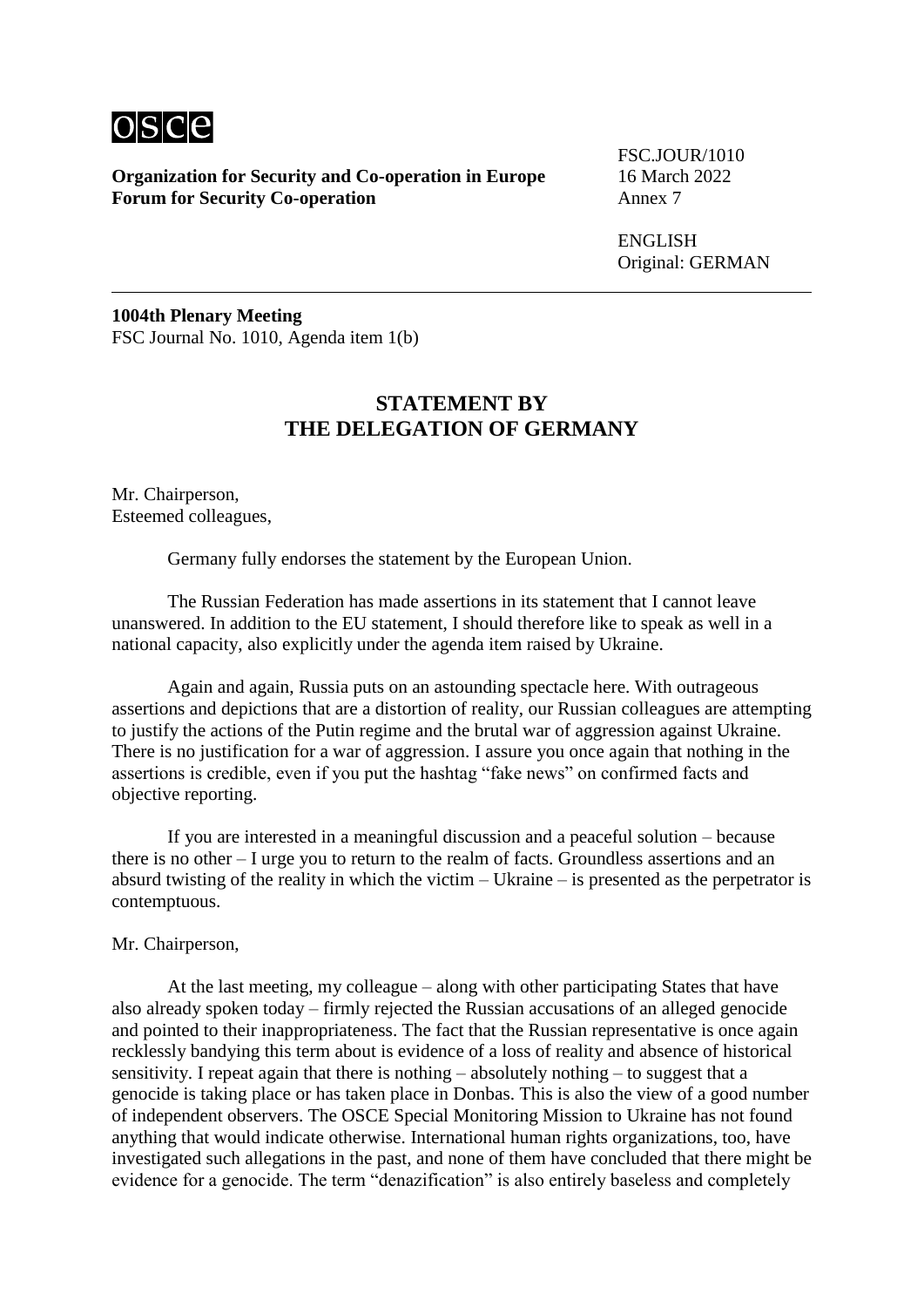out of place in view of the historical context. I therefore urge that neither of these terms be used in future.

We also strongly condemn the false Russian assertions of alleged research in Ukraine by Western States into biological weapons and the false Russian assertions of "provocations" with chemical substances and weapons supposedly planned by Ukraine. Such completely baseless propaganda claims against Ukraine, which fulfils all its commitments as a State Party to the Chemical Weapons Convention – including the regular inspection of its chemical industry by the Organisation for the Prohibition of Chemical Weapons – serve solely to justify the war of aggression against Ukraine in violation of international law. We are far more concerned about reports that Russia is planning covert operations with chemical substances with the blame for them being laid on Ukraine. Such action would only be to Russia's detriment.

#### Mr. Chairperson,

We have been witnesses for 20 days now to the unjustified and unprovoked war of aggression against Ukraine by Russia and its accomplice Belarus. Every day this senseless war claims more victims, including many civilians. Russia bears full responsibility for the grave humanitarian consequences and the immeasurable suffering of people in Ukraine.

My Turkish colleague has also already addressed this. The people who are seeking refuge in Europe – now already almost three million, including many women and children – are the direct testimony to this tragedy. Russia bears responsibility for enabling civilians to reach safety and for humanitarian assistance to be provided. To present a solution that is not a solution is cynical and delays the urgently needed protection of the civilian population.

This could not be clearer. The brutal and inhumane reality newly created by Russia in Ukraine must not be ignored. And I assure you that no one is turning a blind eye to it, and we and the rest of the world are in fact watching very closely. The attempts by Russia to obscure this reality, also from its own population, are risible and doomed to failure.

The unspeakable attack on a maternity hospital in Mariupol shows the full extent of the unscrupulousness of the Russian aggressor: an attack on pregnant women is an attack on life itself. And then to pass this off as a Ukrainian drama is more than despicable. The threats to attack important convoys with support for Ukraine and humanitarian goods are also shameful for a country whose own population already paid a very high price in earlier wars. The civilian population must be provided with supplies, and possibilities for their evacuation must be created without delay.

The Russian war of aggression against a sovereign Ukraine is a serious violation of international law that we most vigorously condemn. In that context, Ukraine is merely exercising its right to self-defence in accordance with Article 51 of the Charter of the United Nations in order to protect its independence, sovereignty and territorial integrity.

This war of aggression marks a watershed for Germany's foreign and security policy. It is a grave violation of the Charter of the United Nations, which we defend as an irrefutable basis for the coexistence of all States. In the present situation, it is our duty to support Ukraine to the full in defending itself against Vladimir Putin's invading army. Germany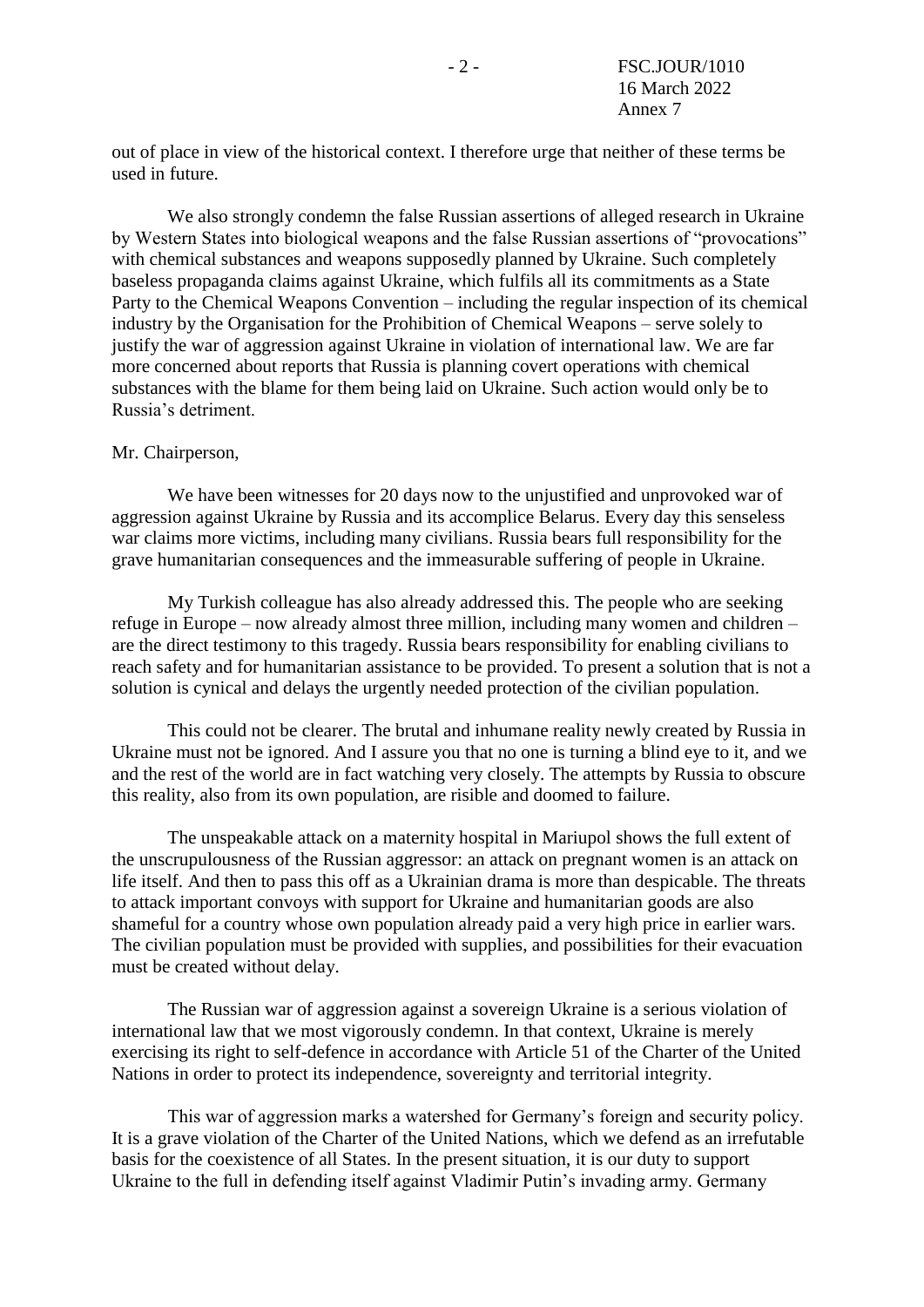stands firmly in solidarity with Ukraine – this also includes the delivery of defensive weapons, a decision that was weighed up very carefully beforehand by the Federal Government. In doing so, Germany is evidently acting on the basis of international law: we are providing emergency assistance for a State that has been attacked and is invoking its right to self-defence under Article 51 of the Charter of the United Nations. And let me tell you once again quite clearly: all this would not have been necessary if Russia had not started a war of aggression without any justification whatsoever and in violation of international law.

In a lightning attack without regard for the losses, Russia has shattered the European security order that we have painstakingly developed and built up together for almost half a century since the Helsinki Final Act. Russia's disregard for and violation of this order, the Charter of the United Nations, obligations under international law and OSCE principles is shaking our common foundations for a peaceful coexistence to the core. Russia is making itself a pariah within the international community and bears sole responsibility for the violence and atrocities it is inflicting on its neighbouring country. You can rest assured that none of these crimes will go unpunished.

It is up to Russia to end this senseless and bloody war and to withdraw its troops immediately and unconditionally. Every day, Russia is destroying more human lives – the plan to subjugate Ukraine will not succeed.

We stand unwaveringly at Ukraine's side.

Thank you.

Mr. Chairperson, I request that this statement be attached to the journal of the day.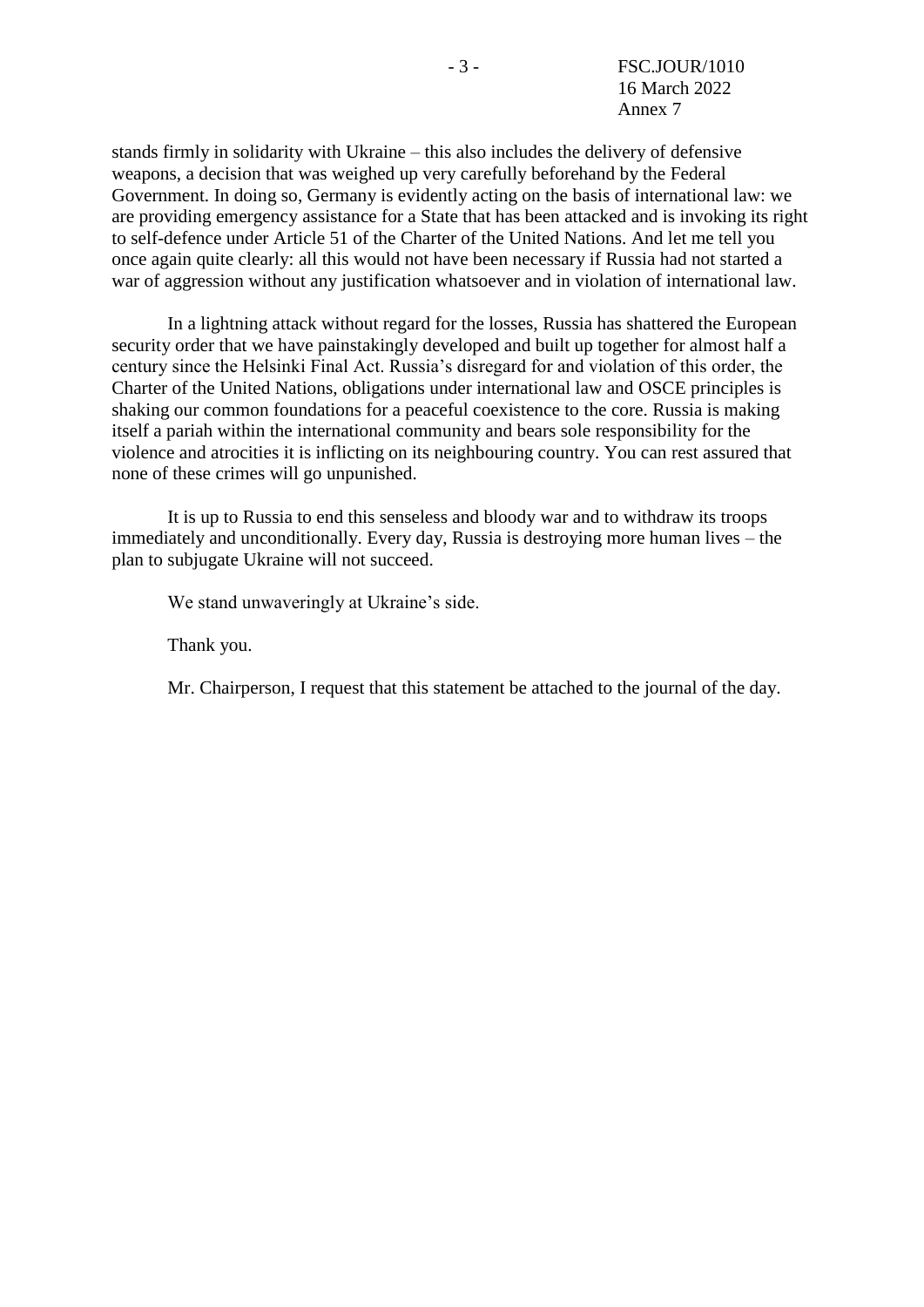

**Organization for Security and Co-operation in Europe** 16 March 2022 **Forum for Security Co-operation** 

FSC.JOUR/1010

Original: ENGLISH

**1004th Plenary Meeting** FSC Journal No. 1010, Agenda item 1(b)

## **STATEMENT BY THE DELEGATION OF LATVIA**

Thank you, Mr. Chairperson.

Latvia fully aligns itself with the European Union statement. Allow me, however, to add a few remarks in my national capacity and in exercise of our right of reply to the statement delivered earlier by the delegation of the Russian Federation.

Dear colleagues,

It looks as if our Russian colleagues, even though they are living here in the free world, are cut off from free and unbiased information. If this is the case, Russian colleagues, please listen to what other free nations are telling you here at the Forum for Security Co-operation.

Russophobia is a convenient excuse invented by the Kremlin to intimidate its own people and to force them into misery and isolation.

We applaud those brave Russians who listen to their conscience and heart and have the courage to protest against Putin's vile war. Around 15,000 Russians have been arrested in 112 cities for nothing more than protesting against Putin's war in Ukraine. However, despite Putin's intimidation and the threat of arrest, people continue to take part in the protests. On Sunday, there were protests in Moscow, St. Petersburg, Kazan, Novosibirsk, Khabarovsk, Irkutsk and several other cities of the Russian Federation.

Many brave Russians, notably the Hero of the Russian Federation, pilot and aviation colonel Gennady Isaakovich Stern, have appealed to Russian military pilots to immediately stop the destruction of peaceful Ukrainian cities, towns and villages.

Another brave Russian, Marina Ovsyannikova, an editor at the State-controlled TV station Channel 1, ran onto the set of the Channel 1 transmission on Monday holding an anti-war sign. The sign, clearly visible for a few seconds, read: "No war, stop the war, don't believe the propaganda, they are lying to you here." It happened live on Russia's main nightly news programme, Vremya, which is watched by millions. Before the incident she recorded a video in which she called events in Ukraine a "crime" and said she was ashamed of having worked for Kremlin propaganda. As she herself explained, "I'm ashamed that I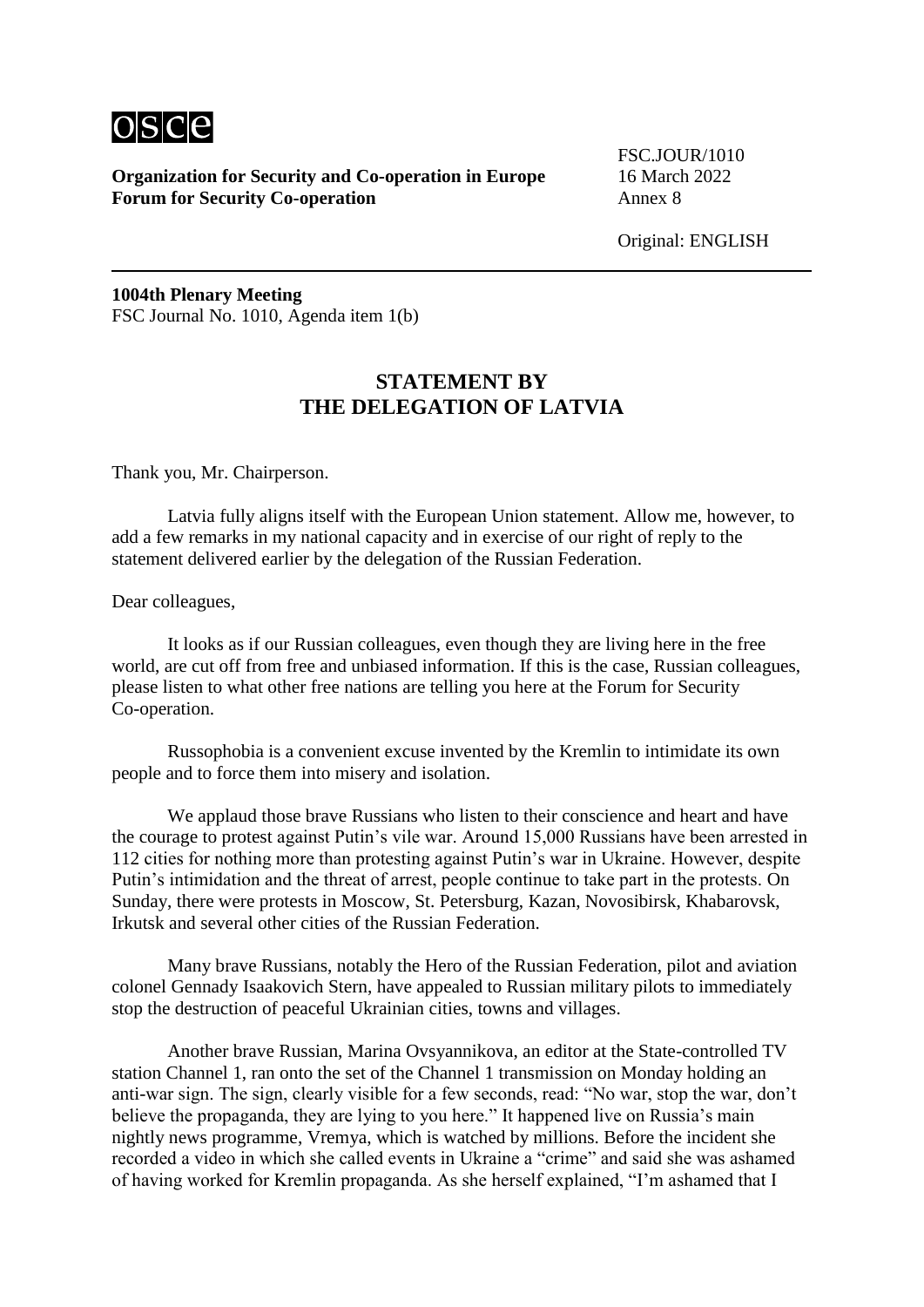allowed myself to tell lies from the television screen. Ashamed that I allowed Russians to be turned into zombies. We just silently watched this inhumane regime."

We stand in solidarity with those who are bravely opposing Russia's invasion of Ukraine.

Russian writer Boris Akunin has put it as follows, in a statement addressed to all Russian people: "We all have a feeling that the world has gone insane these days. That it is collapsing before our eyes. That the attack is directed not only at Ukraine, but at all of us. Ukraine is under attack. And we are all under attack. Because from a global perspective, the words 'Russia' and 'Russian' are now tainted. They are shamed! Throughout its history, Russia has never been as isolated as it is now."

It is Putin who has become the greatest enemy of the Russian people. The war started by the Kremlin has no geopolitical or economic benefits. Only losses. Shame. Poverty. Putin's regime would do better to focus on living conditions in its own country, which are becoming increasingly intolerable on account of his Putin's policies.

The Russian people should understand what kind of war Putin has started on its behalf, and the historical shame that he has inflicted on the Russian people.

Dear colleagues,

In conclusion, despite Russia's attempts to terrify us and make us stop our support to Ukraine, Latvia supports and will continue to support Ukraine, not only diplomatically and politically, but also by strengthening Ukraine's self-defence capabilities to defend itself against Russia's unprovoked and irresponsible aggression.

Russia may try to occupy Ukraine, but it will not defeat the Ukrainians.

I kindly ask that this statement be attached to the journal of the meeting.

I thank you for your attention.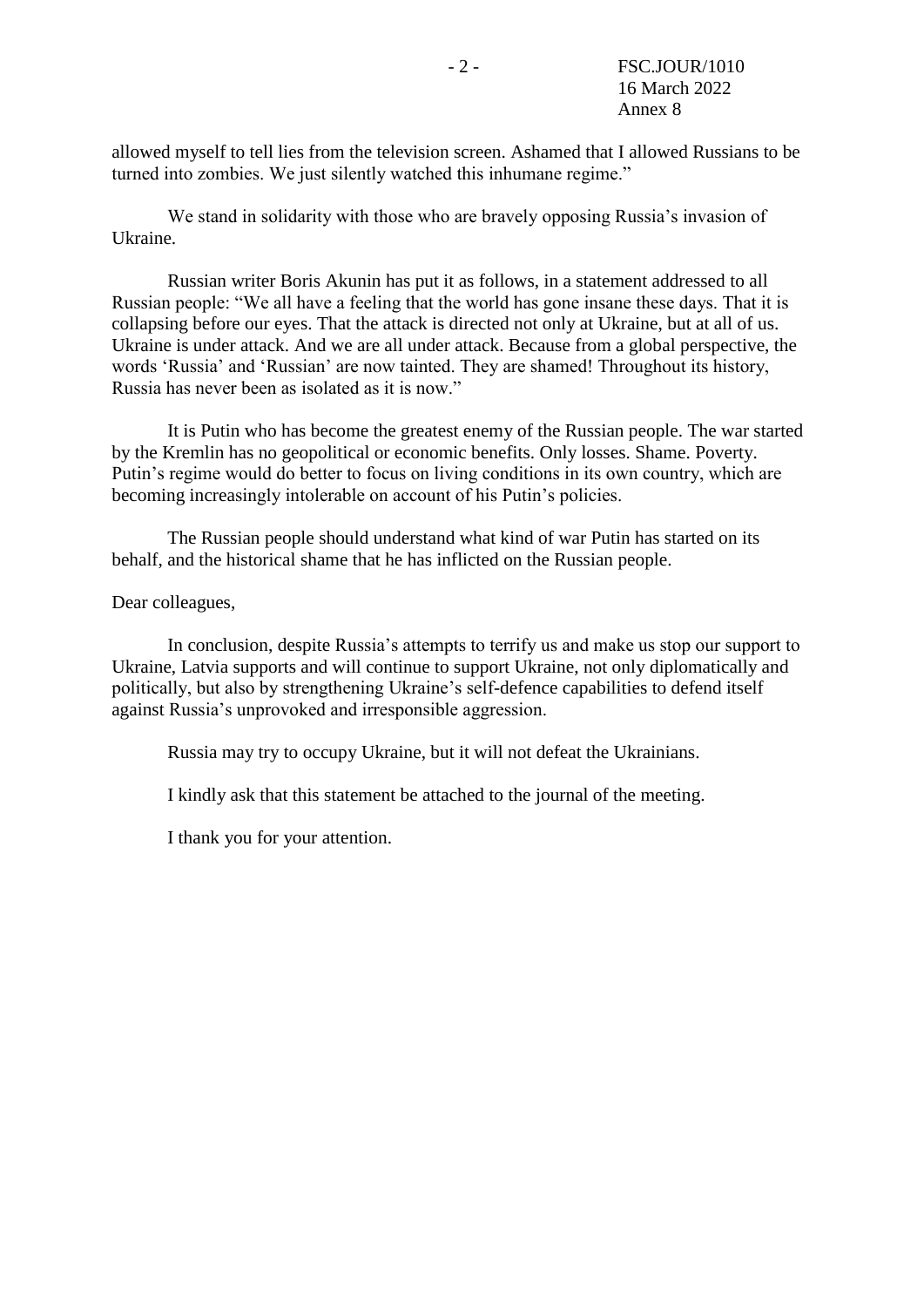

**Organization for Security and Co-operation in Europe** 16 March 2022 **Forum for Security Co-operation** Annex 9

FSC.JOUR/1010

Original: ENGLISH

**1004th Plenary Meeting** FSC Journal No. 1010, Agenda item 1(b)

## **STATEMENT BY THE DELEGATION OF LITHUANIA**

Mr. Chairperson,

Thank you very much for giving me the floor. Lithuania fully aligns itself with the statement delivered by the European Union. However, in support of our Ukrainian colleagues, allow me also to add some remarks in my national capacity.

At our meeting last week, we debunked, together with other delegations, the extensive lies and propaganda so assiduously spread by Russian officials, including those in Russia's delegation to the Forum for Security Co-operation, who try to justify Russia's ongoing war of aggression against Ukraine. I do not intend to do so again.

However, despite our tireless efforts, it seems that the Russian delegation continues repeating the same lies like a broken record, as the saying goes. However, what is self-evident remains self-evident. What is unjustifiable cannot be justified. No matter what. Хватит лжи и пропаганды войны и насилия! Пора менять пластинку! (Enough lies and propaganda of war and violence! It's time to change the record!)

During our meeting last week, we stressed the individual accountability of those who are responsible for the war crimes and crimes against humanity committed by Russia, with the support of Belarus, in Ukraine.

Once captured by the defenders of Ukraine, Russian soldiers and pilots start confessing. They call their mothers, wives and other loved ones; they also publicly address their comrades, asking them to stop this war, to stop all these killings of innocent people.

Many of them regret having been accomplices in these heinous war crimes and crimes against humanity. Many of them try to absolve themselves of personal responsibility by saying that they were merely obeying orders ("выполняли приказы") or that they were working on the basis of co-ordinates that they had been given ("работали по координатам"). They regret not having stopped earlier, before it was too late to evade personal responsibility.

However, they had the choice to disobey illegal orders. The EU delegation referred in its statement to the relevant provisions of the Code of Conduct on Politico-Military Aspects of Security.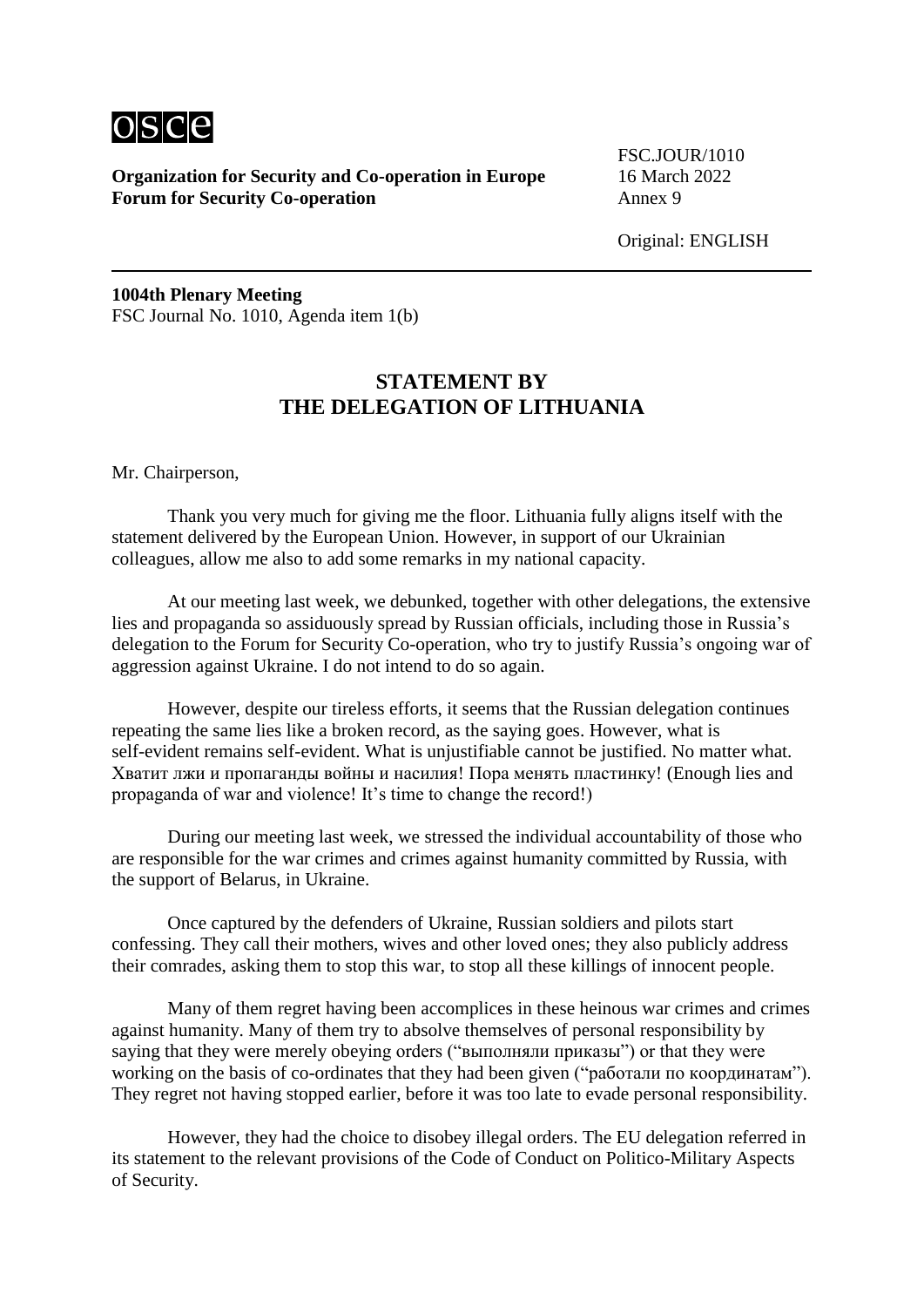The same notion of individual responsibility also applies to Russian and Belarusian diplomats. Our UK colleague just called on them to consider their position, responsibilities and legacy as diplomats and citizens of their countries.

Let me once again emphasize that any attempt by them to cover up and to justify all these heinous war crimes and crimes against humanity committed by their countries' militaries will be interpreted in the same vein – namely, as evidence of their complicity.

No one will escape his or her personal responsibility – whether the masterminds of these horrific crimes, military commanders, regular soldiers, factory workers who make bombs to be dropped on Ukrainian cities, train drivers who bring all these munitions and Russian military units to the border of Ukraine, propagandists, or diplomats.

In this regard, one historical fact worth remembering is that at the Nuremberg trial, diplomats were sentenced together with Nazi officers. And the death sentence of Joachim von Ribbentrop, Foreign Minister of the Third Reich, was, unless I am mistaken, the first to be carried out.

The war crimes and crimes against humanity committed by Russia, with the support of Belarus, in Ukraine are now being carefully registered and documented by the relevant international bodies. The OSCE is also doing its bit – earlier this month, 45 participating States, supported by Ukraine, triggered the OSCE Moscow Mechanism. Three independent experts have already been appointed and have started their important work on collecting relevant evidence.

Therefore, here is yet another appeal from us to Russian and Belarusian diplomats: dissociate yourselves from all these war crimes, condemn them, join the international community in stopping this bloodshed. Do not be accomplices in it.

There are various good examples to be followed. In addition to the ones I already mentioned last week (an open letter by students at the Moscow State Institute of International Relations and the appeal to Russian diplomats by Andrei Kozyrev, a former Minister of Foreign Affairs of Russia), I can also refer to Natalia Khvastova, Consul of the Consulate General of the Republic of Belarus in Munich, who handed in her resignation on 2 March 2022 in protest at the participation of Belarus in this war of aggression by Russia against Ukraine, or Marina Ovsyannikova, a journalist at Russia's main State television channel, Pervyi Kanal, who found the strength to admit that she had been wrong, and to say that she wanted to be on the right side of history.

In closing, let me once again express our unwavering support for and solidarity with the courageous people of Ukraine – all those millions of Ukrainian men and women who are doing their utmost to defend their homeland and repel Russia's war of aggression, in line with the provisions of Article 51 of the Charter of the United Nations.

Their struggle is the best proof of how the number of troops and equipment is no guarantee of an advantage on the battlefield. What matters most is the fighting spirit – the determination to defend your land, your people, your freedom and your country's independence.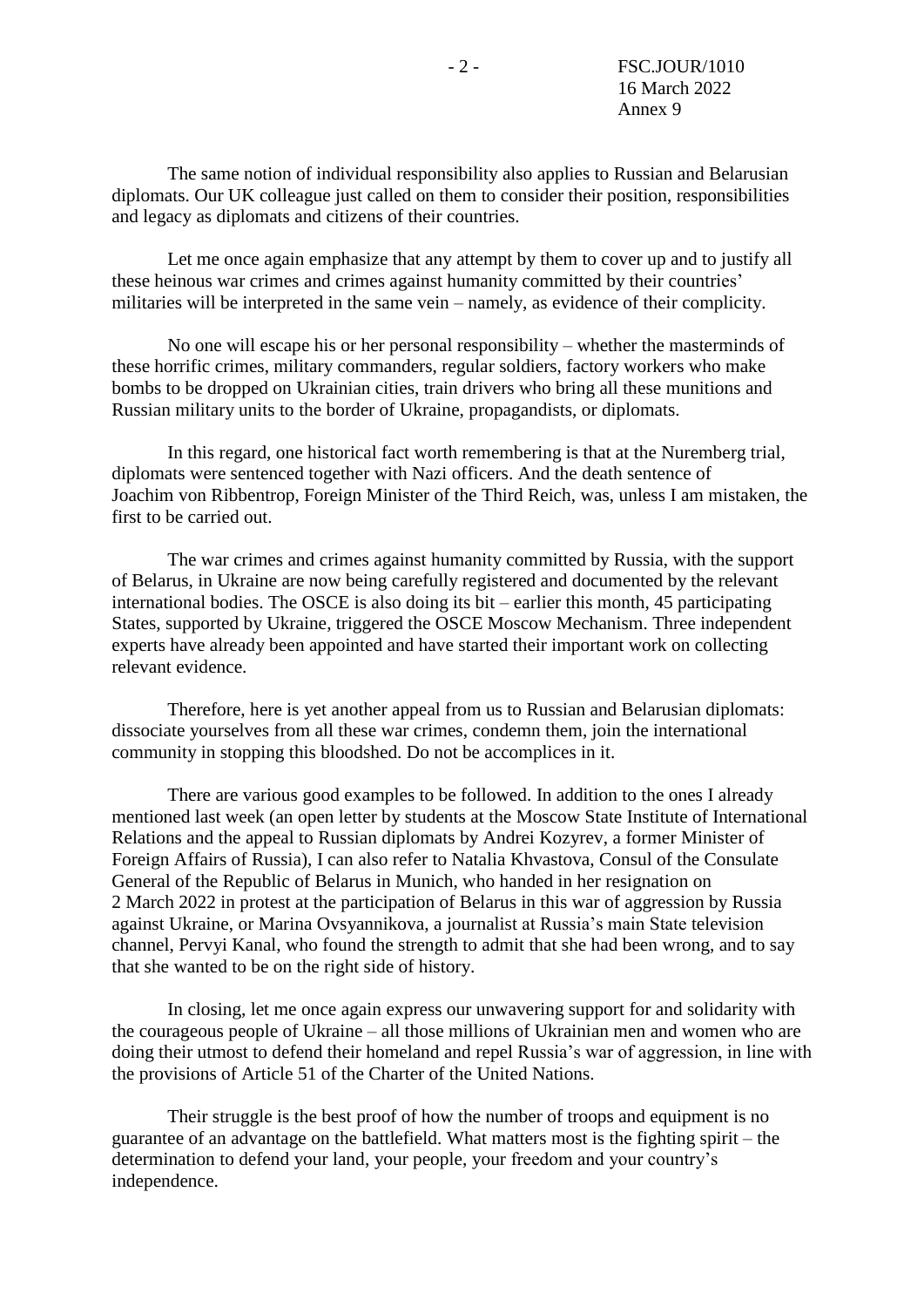Ukraine will not surrender. Ukrainians will not surrender. They have too many and too sad historical experiences for it to be otherwise. If anyone still doubts this, I would suggest that they simply listen to the national anthem of Ukraine, whose lyrics read:

The glory and freedom of Ukraine have not yet perished. Luck will still smile on us, brother-Ukrainians. Our enemies will die, as the dew does in the sunshine, And we, too, brothers, we will live happily in our land.

We will not spare either our souls or bodies to win freedom, and we will prove that we brothers are of Cossack ancestry.

Слава Україні! Тримай, Україно! Разом до перемоги! (Glory to Ukraine! Hold out, Ukraine! Together to victory!)

Thank you.

I kindly ask that this statement be attached to the journal of the day.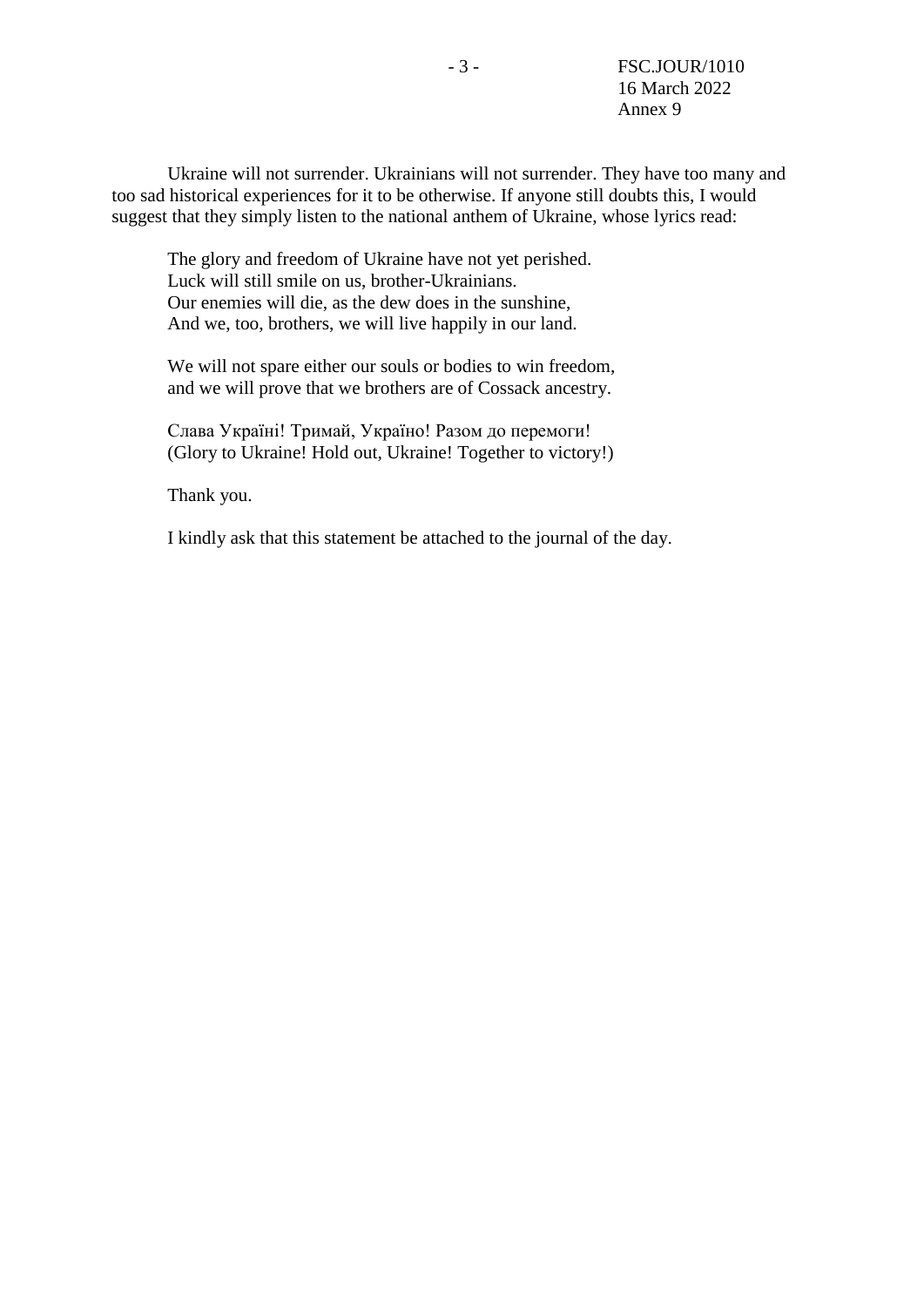

**Organization for Security and Co-operation in Europe** 16 March 2022 **Forum for Security Co-operation** Annex 10

FSC.JOUR/1010

Original: ENGLISH

**1004th Plenary Meeting** FSC Journal No. 1010, Agenda item 1(c)

## **STATEMENT BY THE DELEGATION OF AZERBAIJAN**

Mr. Chairperson,

The delegation of Azerbaijan in its national capacity would like to draw the attention of the Forum to recent military provocations committed by Armenian armed formations illegally stationed in the territory of Azerbaijan where peacekeepers are temporarily deployed to. We will also reflect on developments in the region following the signing of the trilateral statements and post-conflict rehabilitation efforts, with the focus on politico-military matters.

Since the beginning of March of this year the illegal Armenian armed detachments in the territory of Azerbaijan, where the Russian peacekeepers are temporarily deployed to, using various calibre weapons subjected to fire the positions of the armed forces of Azerbaijan in various directions in the Aghdam, Khojaly, Goranboy, Tartar, Kalbajar and Tovuz regions of Azerbaijan. Moreover, Azerbaijan's armed forces were subjected to fire in the direction of the Ordubad region of the Nakhchivan Autonomous Republic of Azerbaijan on the State border.

The units of Azerbaijan's armed forces stationed in the above-mentioned directions took adequate measures in order to respond to these provocations by Armenia. The armed forces of Azerbaijan do not target civilian infrastructure, but only the positions of the illegally stationed Armenian armed detachments.

The recent provocations testify to a highly revanchist attitude prevalent in Armenia in the post-conflict period. Armenia attempts to destabilize the situation and jeopardize the prospects for building a durable peace in the region. These actions also fit well into the pattern of Armenia's irresponsible military adventurism and represent an attempt to drag Azerbaijan into provocations, by taking advantage of the aggravation of the situation in another part of the OSCE area. It is a dangerous exercise with unpredictable consequences which by no means serves the cause of consolidation of peace in the region. We stress that the main responsibility for this lies directly with Armenia's politico-military leadership.

As it is known, the trilateral statement signed on 10 November 2020 put an end to the armed conflict and set agreed parameters for establishing a durable peace in the region. The priorities of Azerbaijan at the post-conflict stage are the soonest and effective post-conflict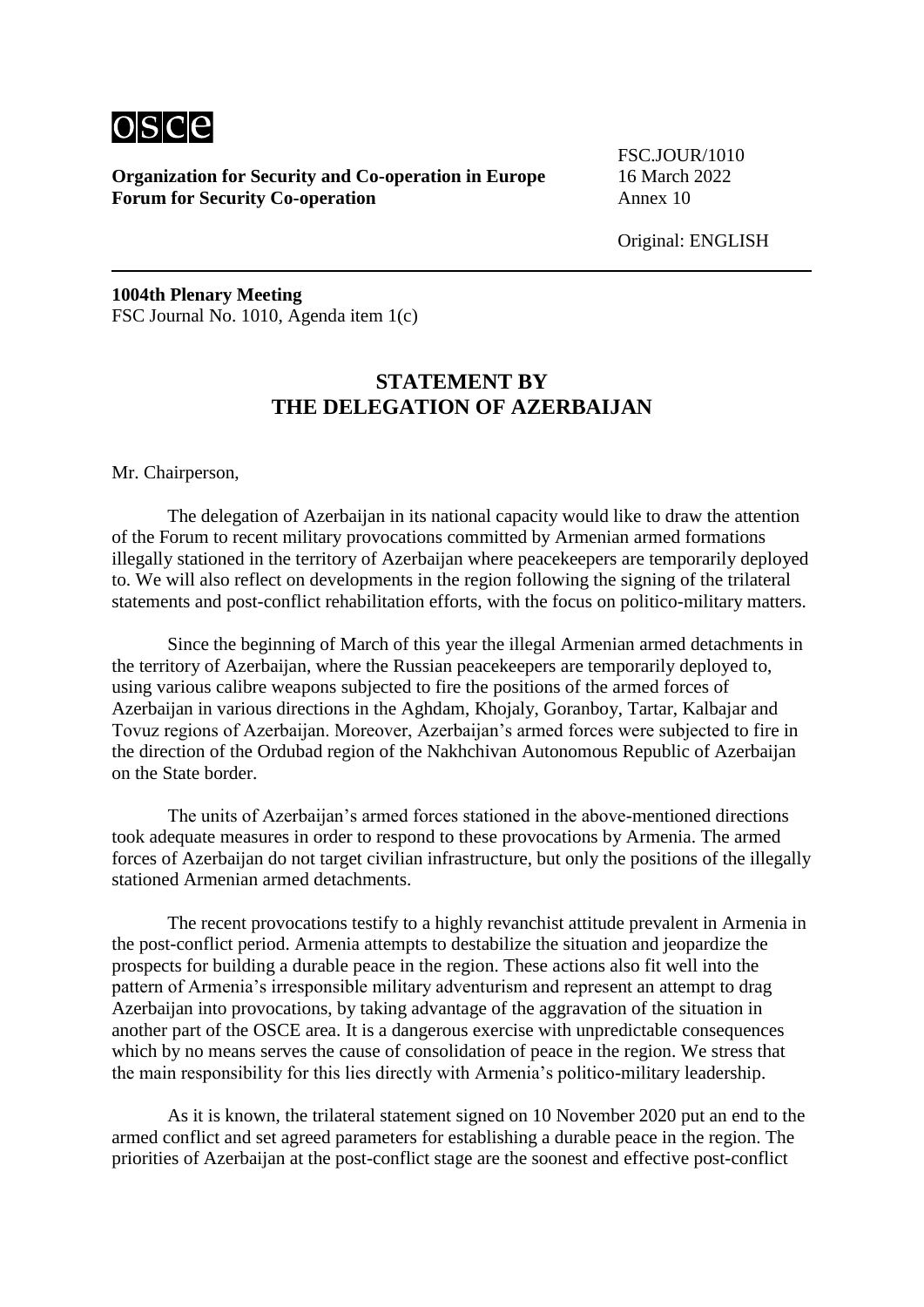rehabilitation, reconstruction and reintegration, as well as normalization of inter-State relations with Armenia.

The Government of Azerbaijan has already initiated practical steps aimed at eliminating the consequences of the decades-old occupation of its territories by Armenia accompanied by massive destruction. At the same time, challenges persist. Since the signing of the trilateral statements, we are not in a position to report to the Forum the full implementation of these agreements, including their politico-military aspects.

Thus, Armenia still refuses to fully withdraw the leftovers of its illegal armed formations from the territory of Azerbaijan, where the peacekeepers are temporarily deployed to, as envisaged by the Article 4 of the 10 November 2020 trilateral statement, Armenia's international obligations and fundamental OSCE principles and commitments, in particular the principle of "host-nation consent".

Armenia keeps misusing the Lachin road for military purposes in contravention of the provisions of the trilateral statement, which provide for the use of this road only for citizens, vehicles and goods. Armenia continues to transport its military servicemen and weapons by this road, which represents a blatant violation of the fundamental OSCE principles underlying the letter and spirit of all applicable arms control and confidence- and security-building measures (CSBMs) regimes.

Let us remind the Forum that Armenia for the last nearly three decades egregiously violated its politico-military commitments in the area of arms control and CSBMs by taking advantage of the fragmentation of the zone of application of these regimes and evading from all existing military transparency mechanisms within the OSCE. This included refusal to share accurate and complete information about its armed forces illegally stationed in the formerly occupied territories of Azerbaijan, unbridled military build-up through massive diversion of weapons and military equipment to these territories, and holding of countless military exercises therein. The magnitude of these violations was vividly demonstrated in the course of the 44-day war of 2020 in our region, as a result of which Azerbaijan restored its sovereignty and territorial integrity.

It is regrettable that after the end of the armed conflict, Armenia for the last two years in a row does not exchange its military information pursuant to the Vienna Document and the Treaty on Conventional Armed Forces in Europe, thus further undermining military transparency and concealing the practice of illegal military build-up.

Under the current post-conflict circumstances, Armenia must finally draw lessons from its recent defeat on the battlefield and realize the futility of its approach aimed at violating Azerbaijan's sovereignty and territorial integrity. We urge Armenia, instead of illegally re-installing military fortifications and resorting to military provocations, to focus on the implementation in good faith of its international obligations, fundamental OSCE principles and provisions of the trilateral statements. This is essential for contributing to the post-conflict rehabilitation efforts and bringing about sustainable peace in the region.

First, Armenia must finally ensure the full withdrawal of its illegal armed formations from the remaining territory of Azerbaijan.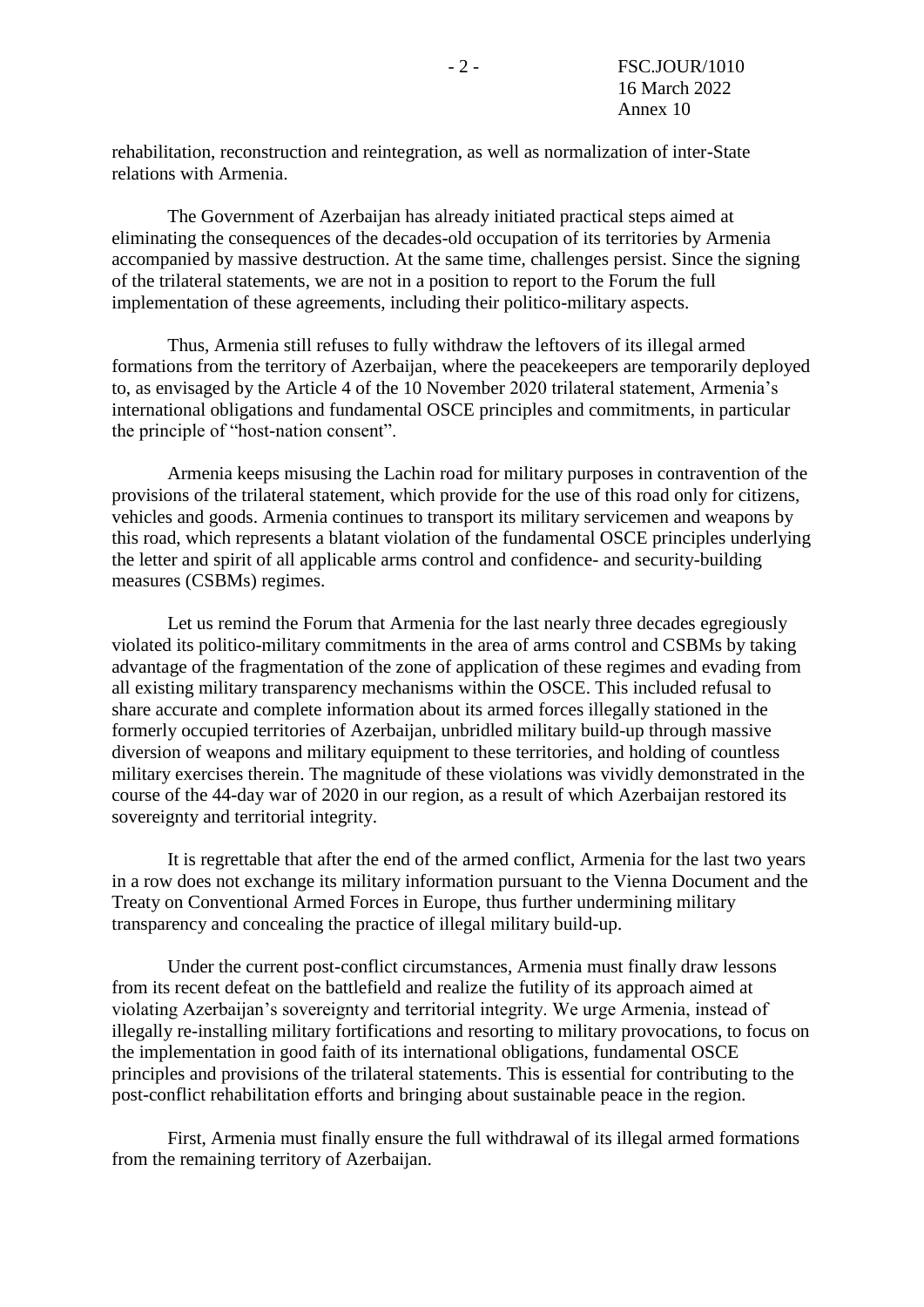Second, instead of misusing the Lachin road for military purposes, Armenia must in good faith combat illicit trafficking of weapons in all its aspects, including their transfer and diversion to unauthorized recipients, in fulfilment of the relevant politico-military commitments.

Third, in line with its obligations under customary international law, Armenia has to provide assistance in addressing the threat of mines and other explosive devices that it planted on a massive scale in the formerly occupied territories of Azerbaijan. Persistent mines laid by Armenia continue claiming the lives of civilians, create additional obstacles for the return of internally displaced persons, seriously impede rehabilitation and reconstruction efforts and undermine the overall process of post-conflict normalization and reconciliation. Since the signing of the trilateral statement of 10 November 2020, 36 Azerbaijani citizens were killed, while 165 citizens were wounded due to explosion of mines. Presently Azerbaijan is among the most heavily mined countries in the world. The accuracy level of the maps of the minefields, which Armenia was forced to release under international pressure is only 25 per cent. Thus, the international community must exert additional pressure on Armenia to co-operate fully with Azerbaijan and to provide information on the minefields in all liberated territories. Within the Forum for Security Co-operation in particular, Armenia must not impede but facilitate the realization of practical assistance project requested by Azerbaijan in this area.

Furthermore, Armenia must stop shooting at civilians who carry out repair works in the liberated territories in order to facilitate the return to normal life. We recall numerous cases of such shootings, including the recent one when employees of a telecommunications company were attacked, one of them seriously wounded. It is these continued shootings at civilians that obstruct the repair of infrastructure and other reconstruction works.

Fourth, Armenia must engage in good faith in the process of delimitation and demarcation of the State border with Azerbaijan. We remind the Forum that Azerbaijan supported and offered to Armenia to launch this process. However, Armenia keeps evading from it by putting forward preconditions. Armenia's recent provocations support the view that this country is not interested in such a process. It must further be added that Armenia refuses to implement its commitment to return to Azerbaijan eight exclaves along the border, which are still under the unlawful occupation of Armenia.

Fifth and most important, Azerbaijan has offered to Armenia on a number of occasions to work on normalization of inter-State relations on the basis of mutual recognition of and respect for each other's sovereignty, territorial integrity and inviolability of internationally recognized borders. We have not seen any positive reaction from Armenia regarding this proposal over the past period.

Most lately, as a next step, Azerbaijan presented the basic principles for the establishment of relations between the two countries. The detailed information on this proposal was distributed by our delegation under the reference number SEC.DEL/103/22 dated 15 March 2022. Armenia is yet to positively respond to this offer of Azerbaijan.

It is highly alarming that Armenia still fails to draw lessons from the most recent past. We reiterate that it is essential for Armenia to soberly assess the new realities and not to rely on miscalculations or false expectations that could undermine peace and stability in the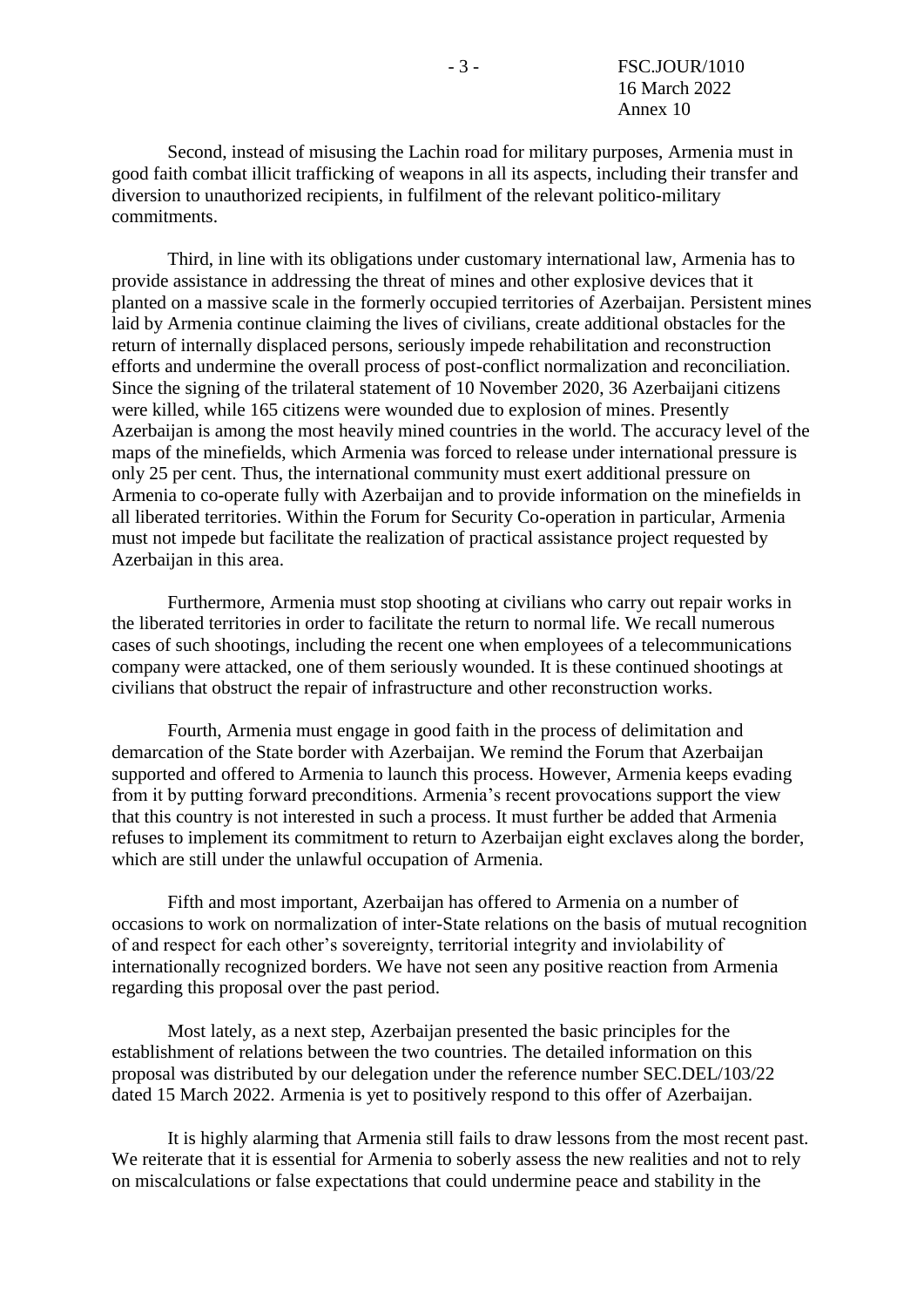region. Instead, Armenia should reciprocate on the constructive offer of Azerbaijan and seize the historic window of opportunity to normalize relations with neighbouring countries and engage in post-conflict peace-building efforts based on the fundamental OSCE principles, which will open up immense opportunities for this country and the broader region.

It is also essential for the international community, including the OSCE to send the right messages to Armenia and urge this country to focus on the implementation of its obligations instead of engaging in the acts of politico-military adventurism and opportunism, which proved counter-productive for this country on so many occasions before. At the current critical juncture in our region, joint efforts must be undertaken in order to consolidate fragile peace and stability which emerged with the end of the armed conflict.

In closing, we stress once again that the armed forces of Azerbaijan will continue taking appropriate resolute measures in order to repel any provocations by Armenia and ensure the protection of Azerbaijan's sovereignty, territorial integrity and inviolability of its internationally recognized borders.

I request that this statement be attached to the journal of the day.

Thank you, Mr. Chairperson.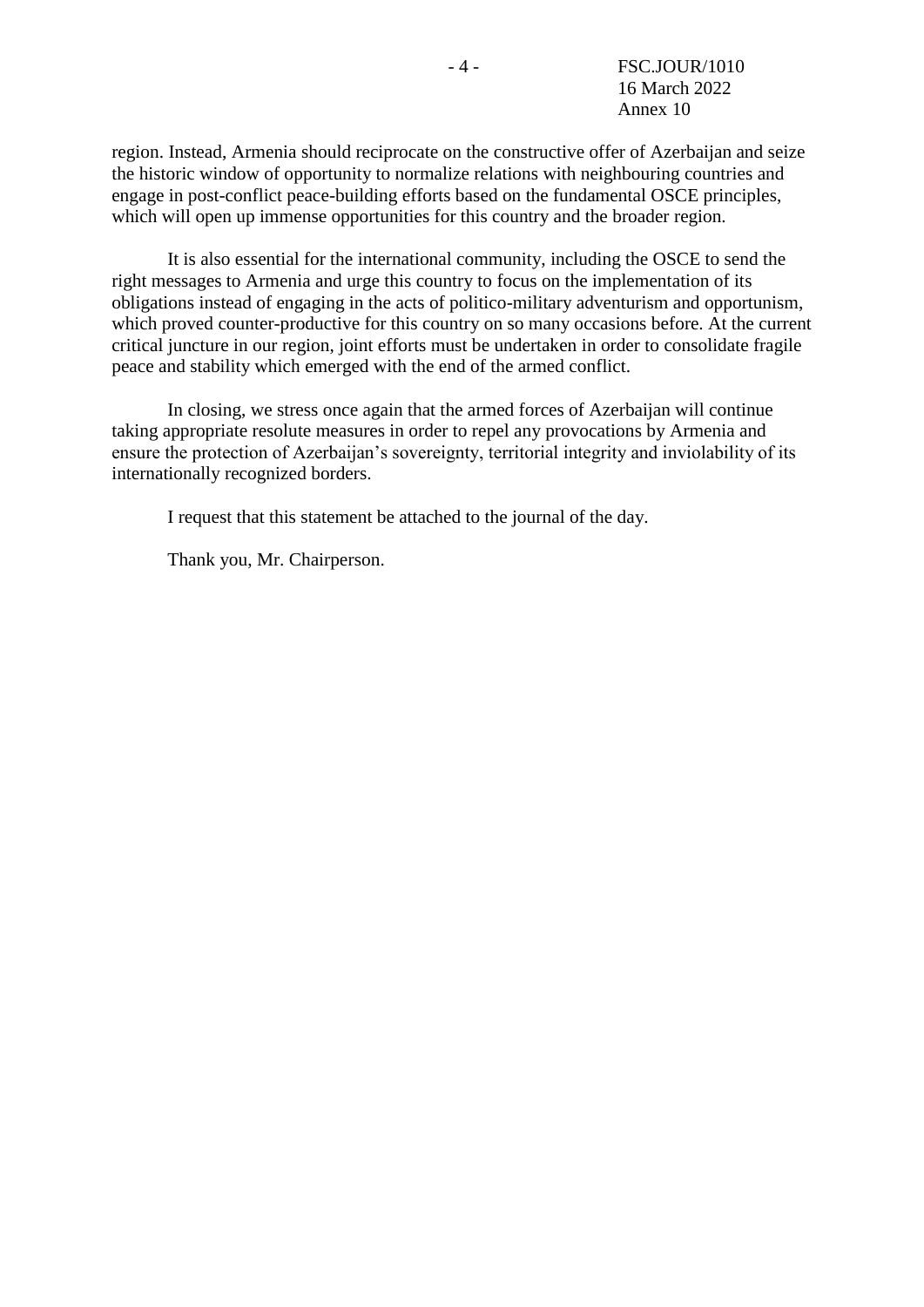

**Organization for Security and Co-operation in Europe** 16 March 2022 **Forum for Security Co-operation** Annex 11

FSC.JOUR/1010

**1004th Plenary Meeting** FSC Journal No. 1010, Agenda item 1(c)

## **STATEMENT BY THE DELEGATION OF ARMENIA**

Dear colleagues,

The delegation of Azerbaijan, true to its best traditions, tries to justify the provocations and wrongdoing of Azerbaijan by means of unfounded allegations against Armenia. While rejecting all the allegations made by the delegation of Azerbaijan, I should like to take this opportunity to inform the Forum for Security Co-operation about the recent provocative actions by the Azerbaijani armed forces both on the border with Armenia and on the line of contact in Artsakh.

Specifically, on 7 March, at around 12.40 p.m., units of the Azerbaijani armed forces opened fire on the Armenian military positions located in the western part of the Armenian-Azerbaijani State border, as a result of which two members of the Armenian armed forces sustained gunshot wounds. One of them, Sergeant Hrach Manasaryan, died on the way to hospital.

The situation along the line of contact in Artsakh is no better. For several weeks now, the residents of the villages in the Askeran and Martuni regions of Artsakh have been subjected to terror and intimidation. The Azerbaijani armed forces have been actively firing from weapons of various calibres, including mortars, thereby forcing the suspension of all agricultural activities. In particular, between 2 p.m. and 2.30 p.m. on 9 March, two shells were fired from 60 mm mortars in the direction of the area adjacent to the village of Khnushinak, in the Martuni region of Artsakh, and from 3.50 p.m. on 10 March to 5.40 a.m. on 11 March the Azerbaijani armed forces fired 23 shells from 60 mm mortars in an easterly direction, causing a total of 23 mines to explode near the village of Khramort.

Since 8 March, the Azerbaijani military, without providing any explanation, has been refusing to allow repair works to be carried out on the gas pipeline in the area under its control. The pipeline was completely cut off, thus depriving the whole population of Artsakh of gas. This action is even more egregious considering the harsh weather conditions, particularly the freezing temperatures at night. This deliberate disruption of the gas supply and the obstruction of repair works have already led to a humanitarian crisis. Hospitals, schools, kindergartens and bread factories have been left without gas and electricity.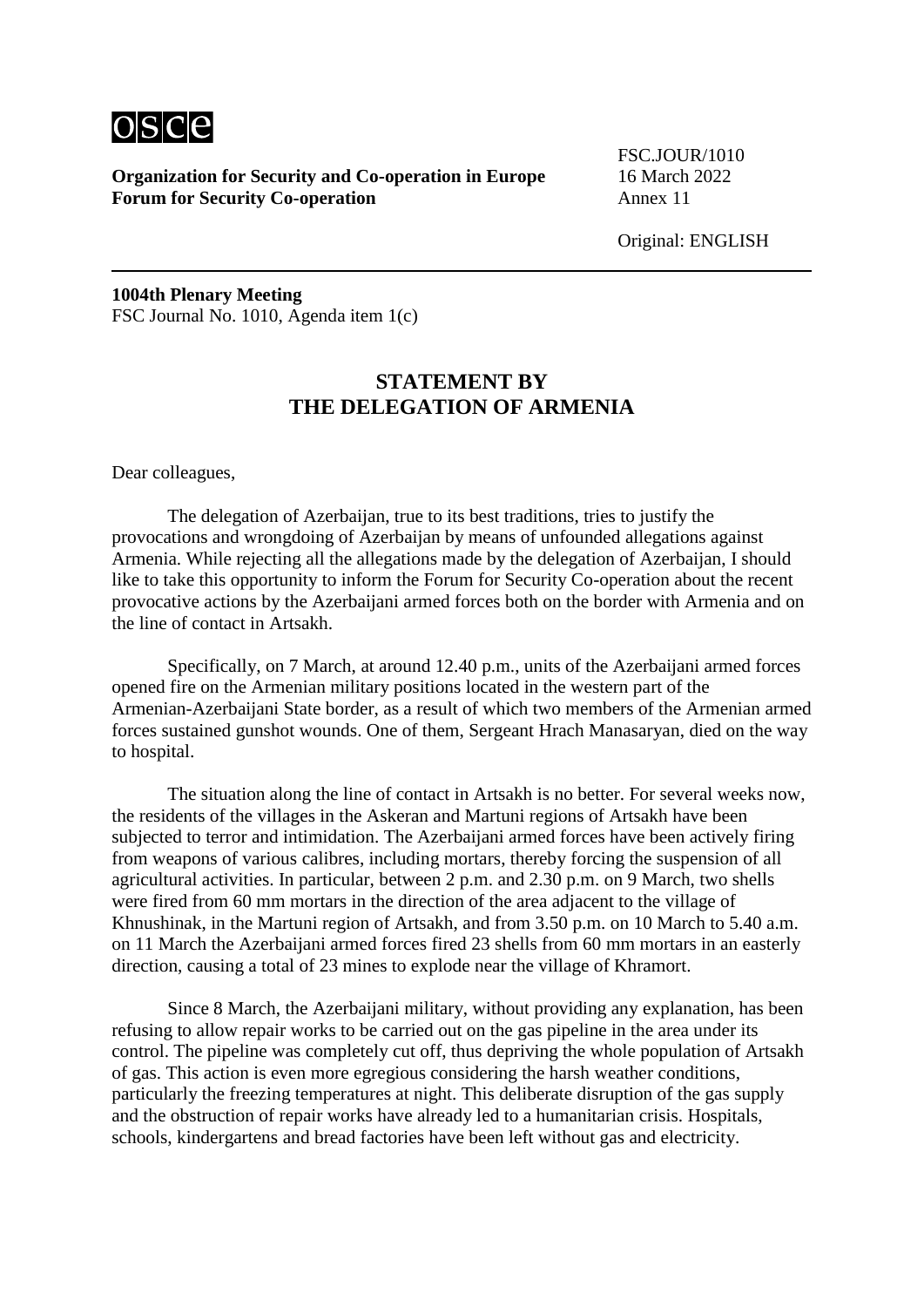These provocations clearly indicate that the politico-military leadership of Azerbaijan has decided to exploit the current security environment to escalate the fragile situation in the Nagorno-Karabakh conflict zone, once again resorting to the use and threat of force against Artsakh and Armenia and launching a new spate of acts of intimidation.

The Government of Armenia is committed to all efforts to bring peace and prosperity to the region. Accordingly, it has adopted a strategy of opening an era of peaceful development in the region and is resolutely undertaking necessary steps to that end. Reaching a lasting and durable peace in the region is one of the Armenian Government's priorities. The position of the Republic of Armenia on the normalization of relations was also presented by the delegation of Armenia in a note verbale distributed on 15 March 2022 under the reference number SEC.DEL/104/22. However, no matter how hard we try, peace will remain an elusive dream until the Azerbaijani authorities demonstrate their willingness to support this peace agenda by abandoning their aggressive and hostile actions and genuinely engaging in the negotiation process under the auspices of the Co-Chairs of the OSCE Minsk Group.

I request that this statement be attached to the journal of today's meeting.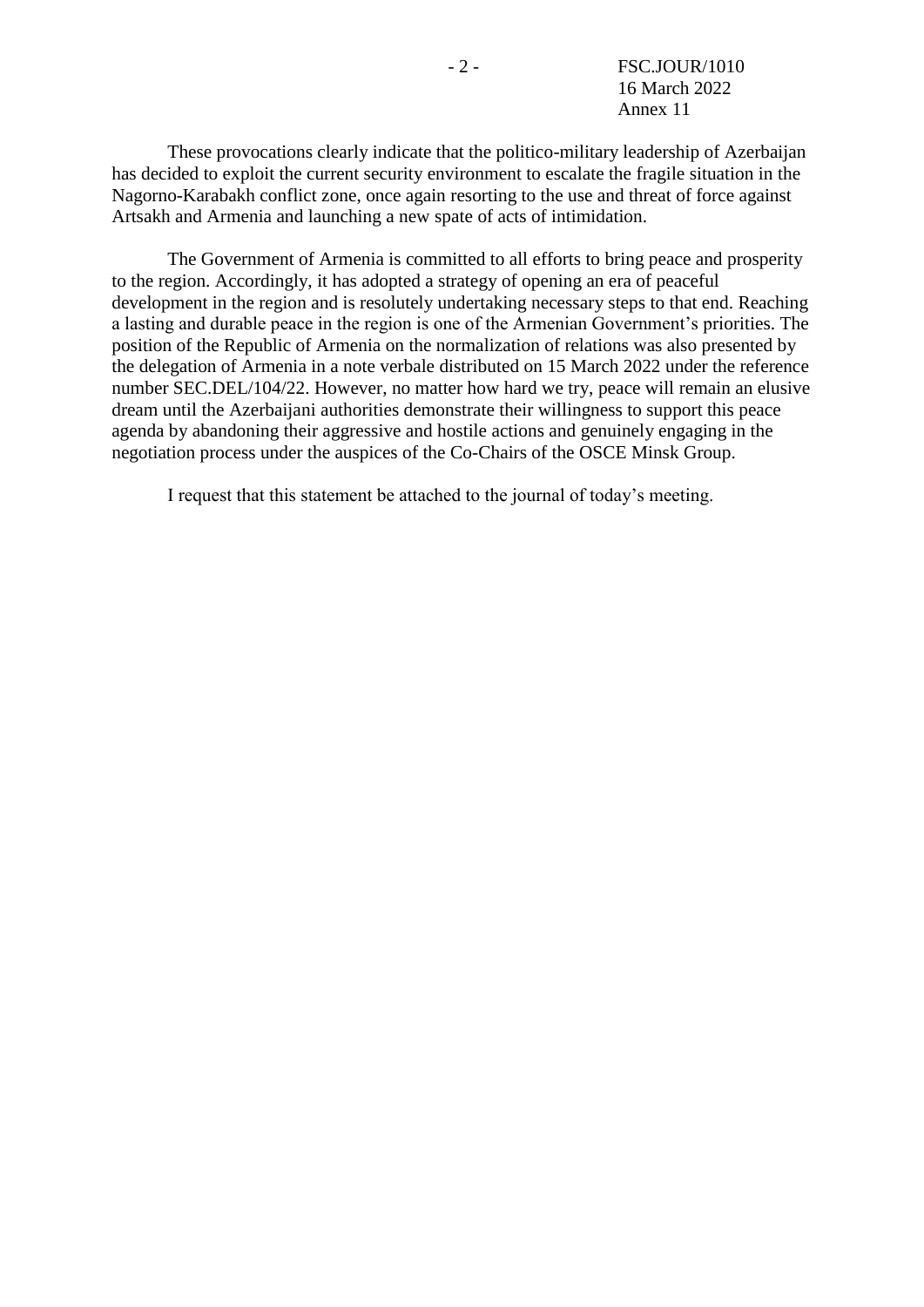

**Organization for Security and Co-operation in Europe** 16 March 2022 **Forum for Security Co-operation** Annex 12

FSC.JOUR/1010

Original: ENGLISH

**1004th Plenary Meeting** FSC Journal No. 1010, Agenda item 2

## **STATEMENT BY THE DELEGATION OF UZBEKISTAN**

Excellencies, Dear colleagues,

Allow me to deliver, in our capacity as the Chairmanship of the closing session of the 32nd Annual Implementation Assessment Meeting (AIAM), a brief report on the meeting, which was held in a blended format in Vienna and via video teleconference on 1 and 2 March. The summary report of the AIAM is in the process of being consolidated and will in due course be distributed by the Chairmanship of the Forum for Security Co-operation (FSC).

The AIAM was organized under the Azerbaijani FSC Chairmanship in accordance with FSC Decision No. 6/21 and the annotated agenda issued under reference number FSC.AIAM/1/21/Rev.1. The meeting was co-chaired by Norway and Uzbekistan and consisted of an opening session, three working sessions and a closing session.

Azerbaijan as the holder of the FSC Chairmanship and Norway, tasked with chairing the opening and working sessions, opened the AIAM.

In its opening remarks, the Azerbaijani FSC Chairmanship noted that the implementation of arms control agreements and confidence- and security-building measures (CSBMs) could make a significant contribution to peace, security and stability in the OSCE area, and that the primary purpose of arms control and CSBM regimes should be to give effect and expression to our foundational OSCE principles and commitments.

Norway in its opening statement pointed out that the AIAM was taking place against the backdrop of a rapidly deteriorating security situation in Europe. A representative of the Conflict Prevention Centre (CPC) then provided a brief overview of the implementation of the agreed commitments under the Vienna Document and of the outcome of the discussions held during the 15th Meeting of the Heads of Verification Centres in December 2021.

Referring to the current security situation, many delegations took the floor during the opening session to emphasize that they saw no place for "business as usual" in such a situation while reaffirming their full commitment and adherence to the Vienna Document, which was the core instrument for transparency and predictability in Europe. Given the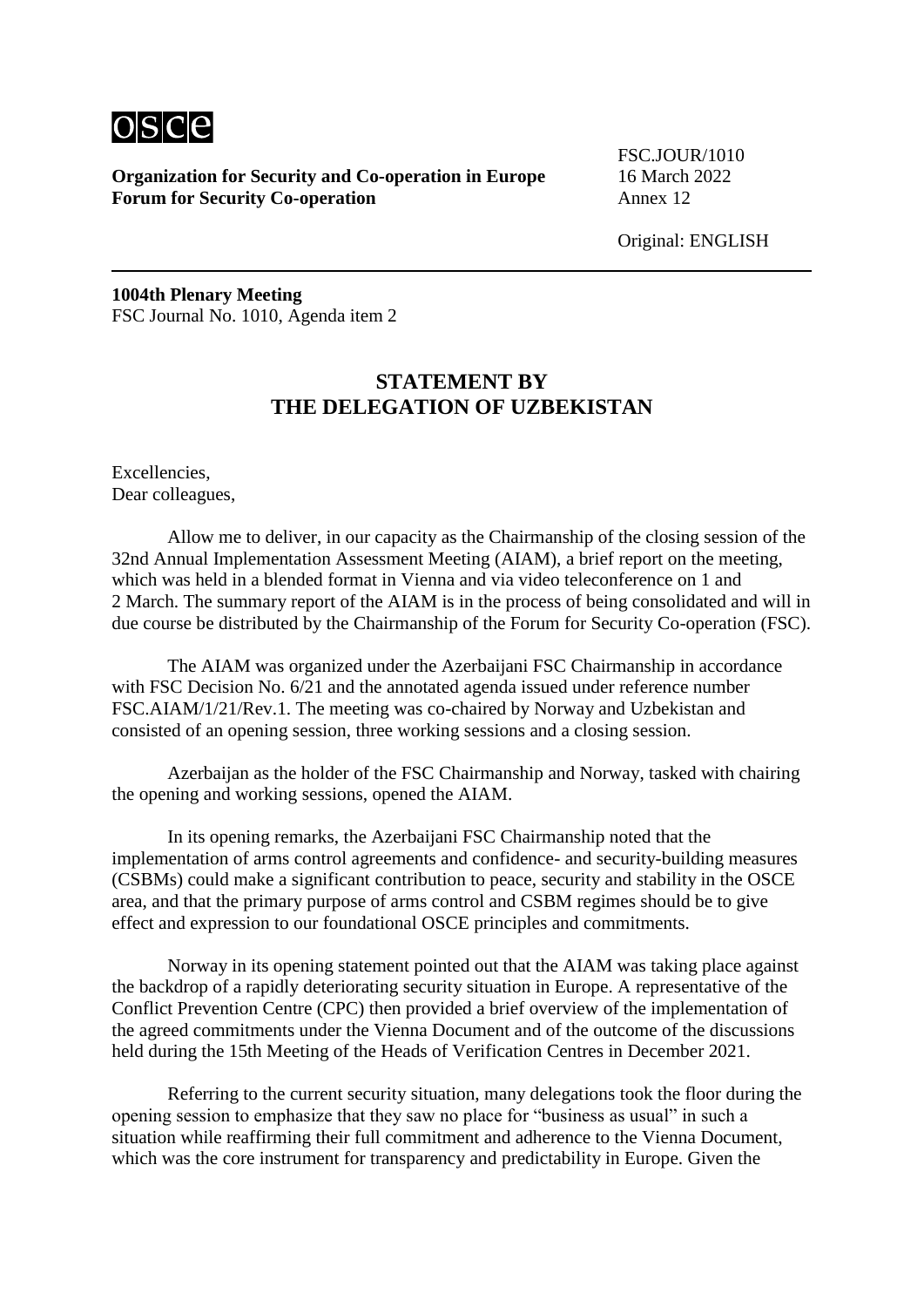gravity of the situation, many participating States announced that they would not be participating in the working sessions of the AIAM.

Working session 1, on the implementation of the Global Exchange of Military Information (GEMI) and of Chapters I to III of the Vienna Document 2011, raised the following topics:

- The move to a fully electronic format for both GEMI and the annual exchange of military information (AEMI) was highlighted. The idea of including more detailed information on foreign troop locations under GEMI was brought up. Furthermore, the moderator asked the participants for their views on tasking the CPC with uploading AEMI and GEMI submissions to the DelWeb website as part of the automated-data workshop. The electronic exchanges in 2020 and 2021 were described as having been successful;
- The CPC supported the session with an overview of GEMI and AEMI submissions and the use of the Information Management and Reporting System (iMARS), highlighting the increased accuracy achieved through validation of data during the information exchanges. The possibility of accessing iMARS via the OSCE Communications Network was discussed, which was helpful in terms of mobility as long as an adequate level of data security could be maintained;
- Existing and new notification formats were explored, as was a new one-off exchange of data on major weapon and equipment systems;
- With regard to defence planning, expenditures and budgets, it was noted that the rate of submissions in 2021 had been low. Furthermore, the question was asked whether greater use could be made of paragraphs 15.5–15.10 of the Vienna Document 2011 (on clarification and additional information) to ensure that the information exchanges were used more effectively. The CPC pointed out that the deadlines for GEMI and AEMI submissions were hard to determine;
- As for risk reduction, the CPC provided an overview of past instances of invocation of the relevant mechanisms. The moderator outlined the application of the mechanisms in the 1990s, noting that the mechanism for co-operation as regards hazardous incidents of a military nature had never been invoked. In that connection, use of the Points of Contact was discussed. The question was also asked whether a linkage could be established between incidents at sea (INCSEA) agreements and the mechanisms under Chapter III of the Vienna Document.

Working session 2, on the implementation of Chapters IV to XII of the Vienna Document 2011, offered an opportunity for discussions on contacts, military activities, compliance and verification, regional measures and the OSCE Communications Network. There was one statement on compliance and verification in which the participating State in question explained its views on which units/formations and troops were covered by the Vienna Document provisions and on which of those provisions were applicable to the prior notification and observation of military activities.